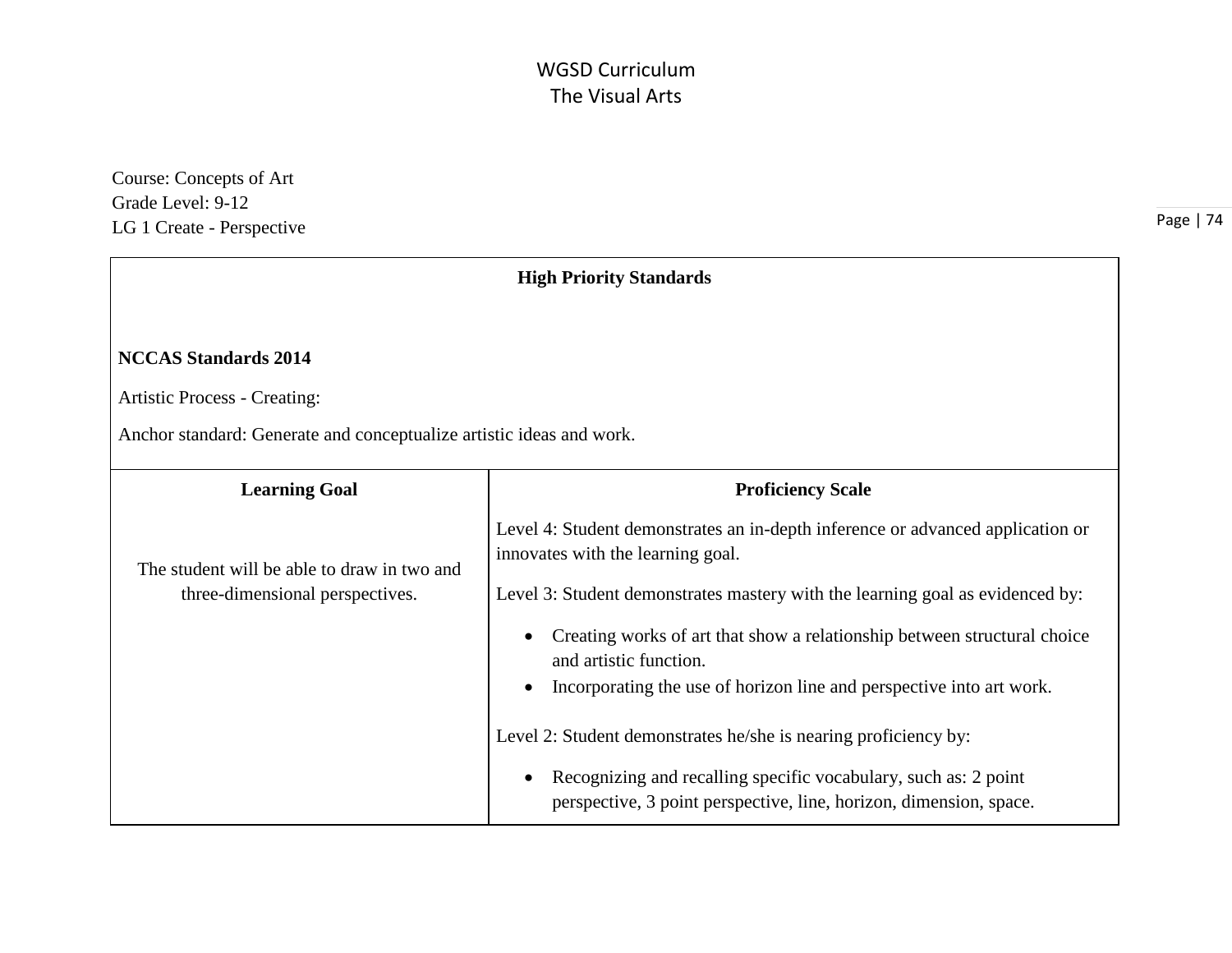|                                                                                                                                                                      | Performing processes such as:<br>$\bullet$<br>Identifying 2 and 3 point perspective.<br>$\circ$<br>Drawing an image based on a horizon point.<br>$\circ$<br>Level 1: Student demonstrates a limited understanding or skill with the learning<br>goal. | Page   75 |
|----------------------------------------------------------------------------------------------------------------------------------------------------------------------|-------------------------------------------------------------------------------------------------------------------------------------------------------------------------------------------------------------------------------------------------------|-----------|
|                                                                                                                                                                      | <b>Targets</b>                                                                                                                                                                                                                                        |           |
| <b>Students know how to:</b>                                                                                                                                         |                                                                                                                                                                                                                                                       |           |
| Draw a 2-dimensional object that illustrates the concept of 2 point perspective.<br>Draw a 3-dimensional object that illustrates the concept of 3 point perspective. |                                                                                                                                                                                                                                                       |           |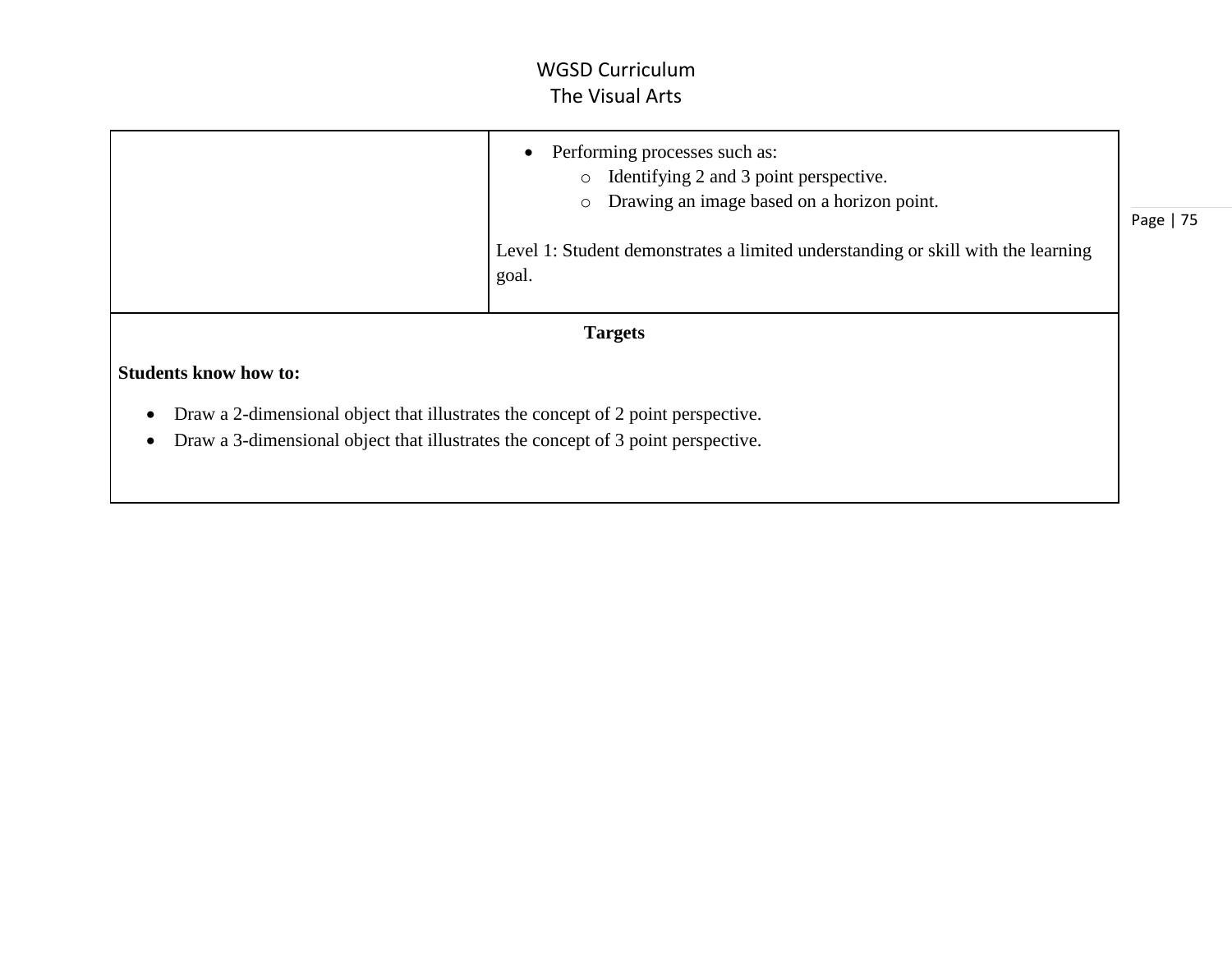Course: Concepts of Art Grade Level: 9-12 LG 2 Create - Color Theory

| <b>High Priority Standards</b>                                       |                                                                                                                                                                     |
|----------------------------------------------------------------------|---------------------------------------------------------------------------------------------------------------------------------------------------------------------|
| <b>NCCAS Standards 2014</b>                                          |                                                                                                                                                                     |
| <b>Artistic Process - Creating</b>                                   |                                                                                                                                                                     |
| Anchor standard: Generate and conceptualize artistic ideas and work. |                                                                                                                                                                     |
| <b>Learning Goal</b>                                                 | <b>Proficiency Scale</b>                                                                                                                                            |
| Students will understand color theory as an                          | Level 4: Student demonstrates an in-depth inference or advanced application or<br>innovates with the learning goal.                                                 |
| element of design.                                                   | Level 3: Student demonstrates mastery with the learning goal as evidenced by:                                                                                       |
|                                                                      | Explaining color theory and the 3 elements that define it.<br>$\bullet$<br>Applying the elements of the color wheel and color harmony to personal art<br>works.     |
|                                                                      | Comparing how color behaves in relation to other colors and shapes<br>(context).                                                                                    |
|                                                                      | Level 2: Student demonstrates he/she is nearing proficiency by:                                                                                                     |
|                                                                      | Recognizing and recalling specific vocabulary, such as: hue, value, intensity,<br>$\bullet$<br>warm, cool, neutral, monochromatic, Color theory (color wheel, color |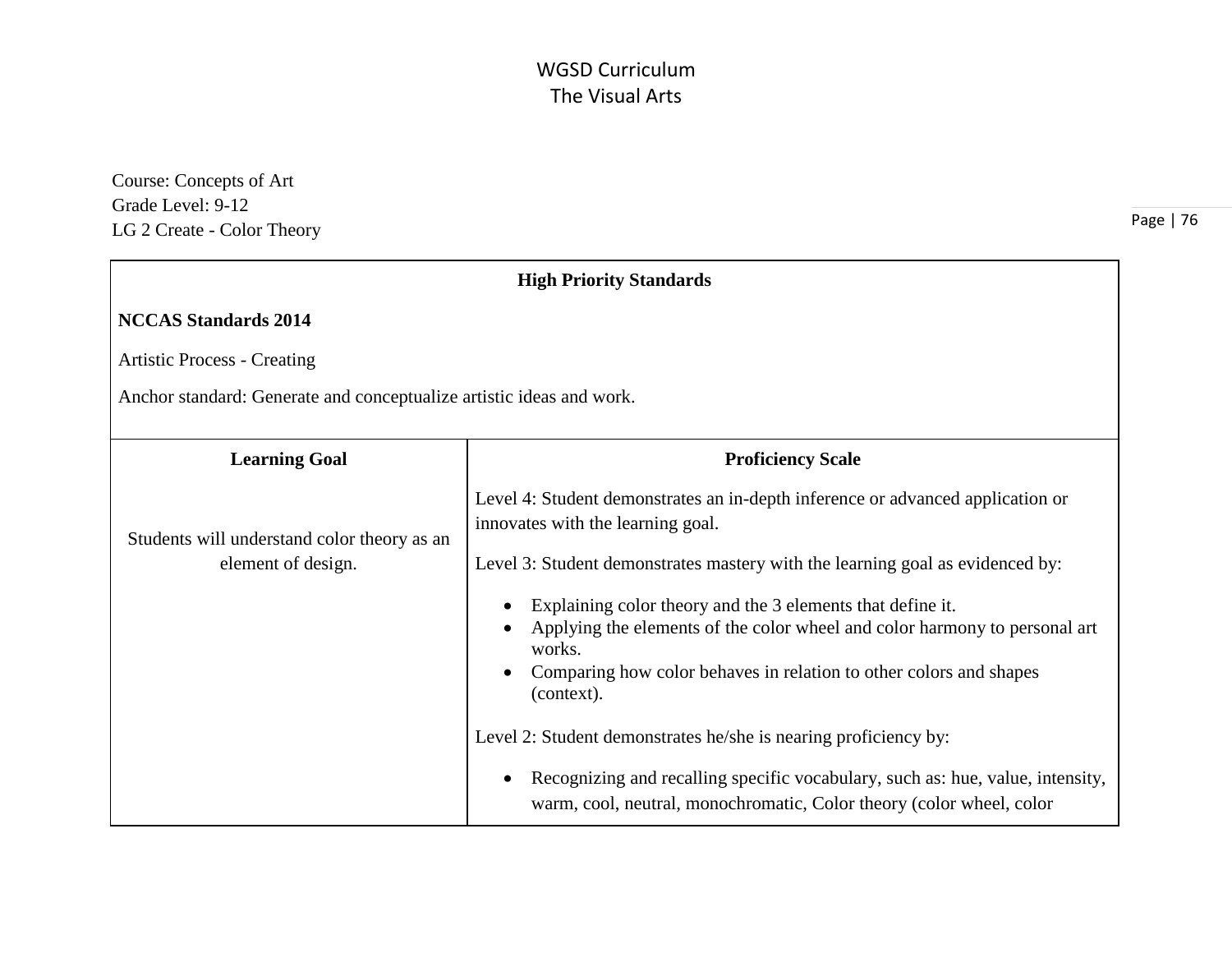|                              | harmony, color context).<br>Performing processes such as:<br>$\bullet$<br>Identifying complementary, split-complementary, double-split<br>$\circ$<br>complements, and analogous colors.<br>Identifying reasons that color appears changed in relation to other<br>$\circ$<br>colors.<br>Level 1: Student demonstrates a limited understanding or skill with the learning<br>goal. | Page   77 |
|------------------------------|-----------------------------------------------------------------------------------------------------------------------------------------------------------------------------------------------------------------------------------------------------------------------------------------------------------------------------------------------------------------------------------|-----------|
| <b>Targets</b>               |                                                                                                                                                                                                                                                                                                                                                                                   |           |
| <b>Students know how to:</b> | My and use colore to quate a complete color wheel with complementary, whit complementary double cult complements                                                                                                                                                                                                                                                                  |           |

- Mix and use colors to create a complete color wheel with complementary, split-complementary, double-split complements, and analogous colors represented.
- Use color theory as a way to improve art and design.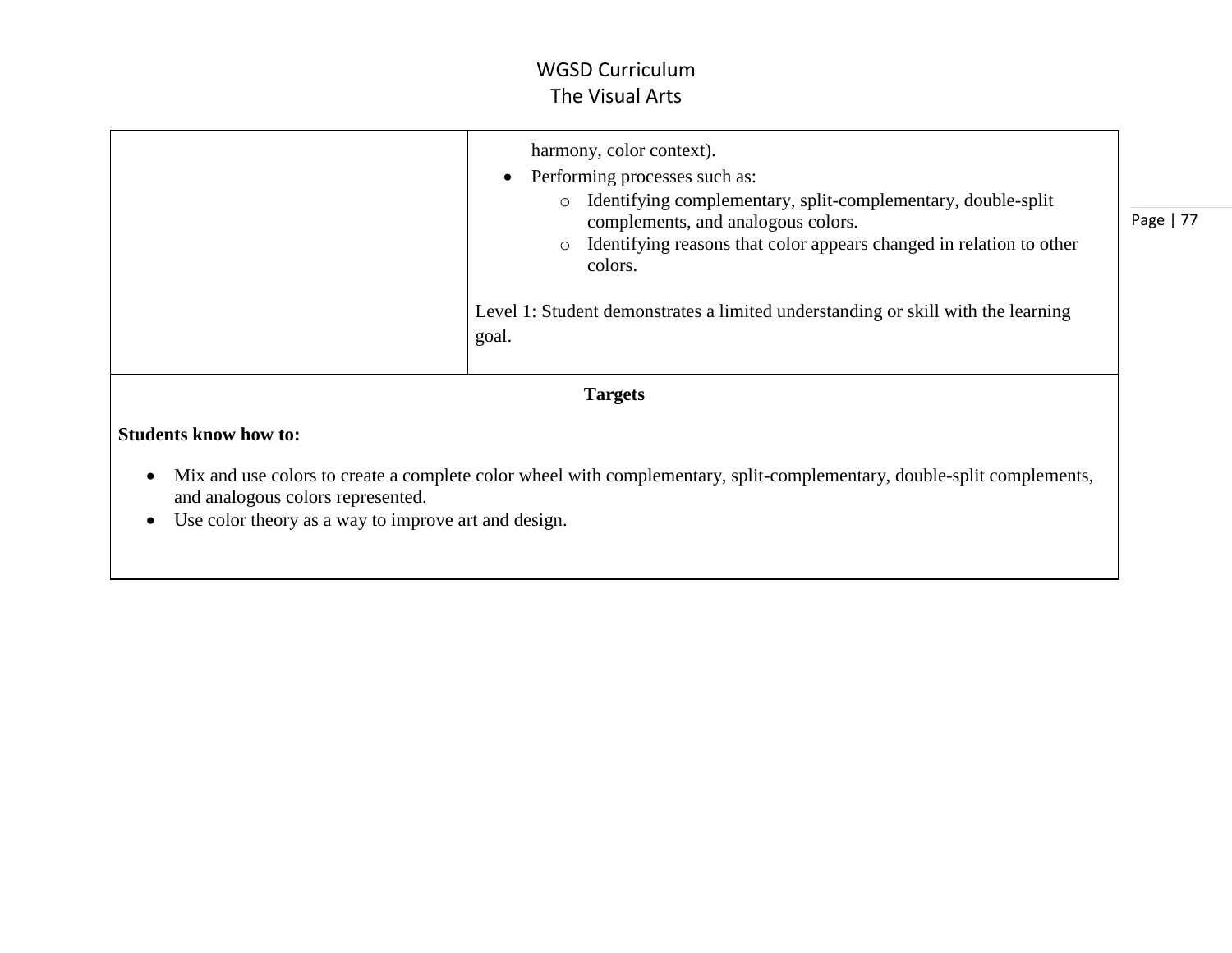Course: Concepts of Art Grade Level: 9-12 LG 3 Create – 3 Dimensional Construction

|                                                                | <b>High Priority Standards</b>                                                                                                                                                                                                     |
|----------------------------------------------------------------|------------------------------------------------------------------------------------------------------------------------------------------------------------------------------------------------------------------------------------|
| <b>NCCAS Standards 2014</b>                                    |                                                                                                                                                                                                                                    |
| <b>Artistic Process - Creating</b>                             |                                                                                                                                                                                                                                    |
| Anchor standard: Organize and develop artistic ideas and work. |                                                                                                                                                                                                                                    |
| <b>Learning Goal</b>                                           | <b>Proficiency Scale</b>                                                                                                                                                                                                           |
| Students will be able to produce art that uses the             | Level 4: Student demonstrates an in-depth inference or advanced application or<br>innovates with the learning goal.                                                                                                                |
| elements of form, negative space, and texture.                 | Level 3: Student demonstrates mastery with the learning goal as evidenced by:                                                                                                                                                      |
|                                                                | Creating art that incorporates form, negative space, and texture as<br>expressive techniques.                                                                                                                                      |
|                                                                | Choosing finishing techniques that enhance the artwork and add to its<br>$\bullet$<br>overall presence.                                                                                                                            |
|                                                                | Level 2: Student demonstrates he/she is nearing proficiency by:                                                                                                                                                                    |
|                                                                | Recognizing and recalling specific vocabulary, such as: balance,<br>$\bullet$<br>proportion, negative space, form, texture, contour.<br>Performing processes such as:<br>$\bullet$<br>Producing a 2 dimensional object.<br>$\circ$ |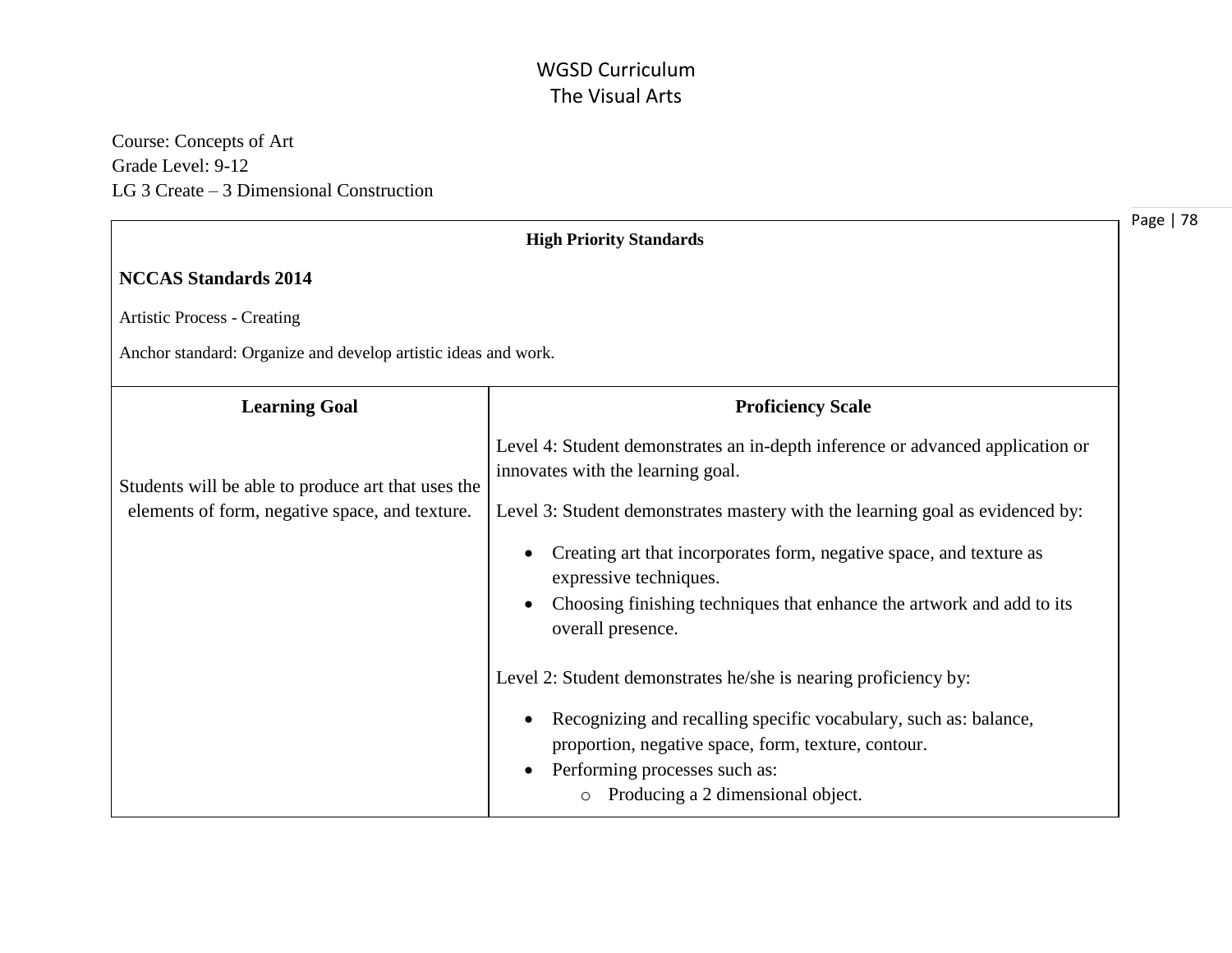|                                                                        | Adding un-needed elements.<br>$\circ$                                                     |           |
|------------------------------------------------------------------------|-------------------------------------------------------------------------------------------|-----------|
|                                                                        | Level 1: Student demonstrates a limited understanding or skill with the learning<br>goal. | Page   79 |
|                                                                        | <b>Targets</b>                                                                            |           |
| <b>Students will know how to:</b>                                      |                                                                                           |           |
| Fire a clay object in all its stages.                                  |                                                                                           |           |
| Apply a glaze that visually fits and enhances the object.              |                                                                                           |           |
| Form an object using basic construction methods such as pinch or slab. |                                                                                           |           |
|                                                                        |                                                                                           |           |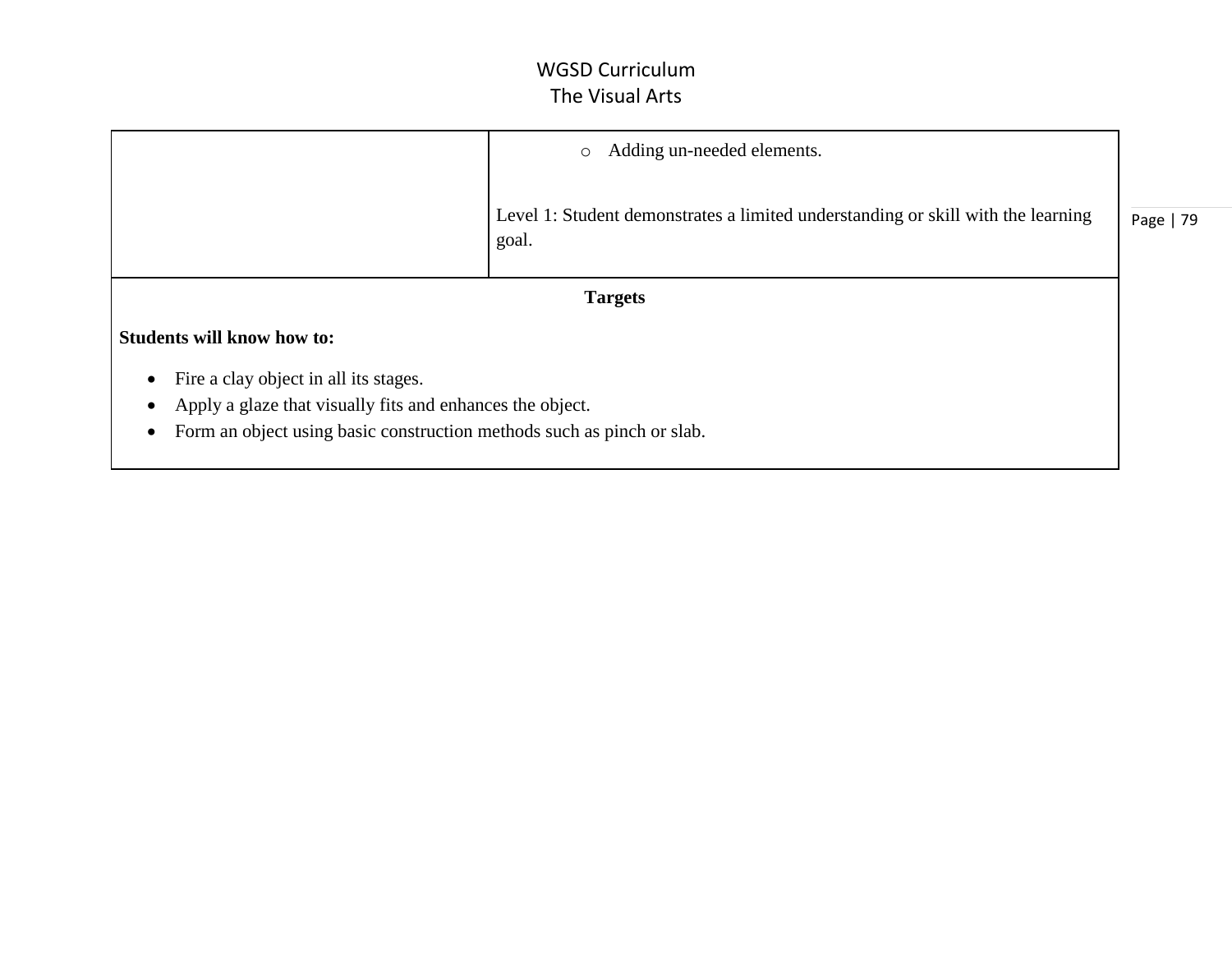Course: Art Concepts Grade Level: 9-12 LG 4 Create - Drawing

| <b>High Priority Standards</b>                                 |                                                                                                                       |
|----------------------------------------------------------------|-----------------------------------------------------------------------------------------------------------------------|
| <b>NCCAS Standards 2014</b>                                    |                                                                                                                       |
| <b>Artistic Process-Creating</b>                               |                                                                                                                       |
| Anchor Standard: Organize and develop artistic ideas and work. |                                                                                                                       |
| <b>Learning Goal</b>                                           | <b>Proficiency Scale</b>                                                                                              |
| Students will be able to produce art that use the              | Level 4: Student demonstrates an in-depth inference or advanced application or<br>innovates with the learning goal.   |
| concepts of line, light, and shadow.                           | Level 3: Student demonstrates mastery with the learning goal as evidenced by:                                         |
|                                                                | Creating art that incorporates line, light, and shadow as expressive<br>techniques.                                   |
|                                                                | Level 2: Student demonstrates he/she is nearing proficiency by:                                                       |
|                                                                | Recognizing and recalling specific vocabulary, such as: line, shadow,<br>shading, light.                              |
|                                                                | Performing processes such as:                                                                                         |
|                                                                | Distinguishing between light and shadow in a drawing.<br>$\circ$<br>Choosing elements to use in a drawing.<br>$\circ$ |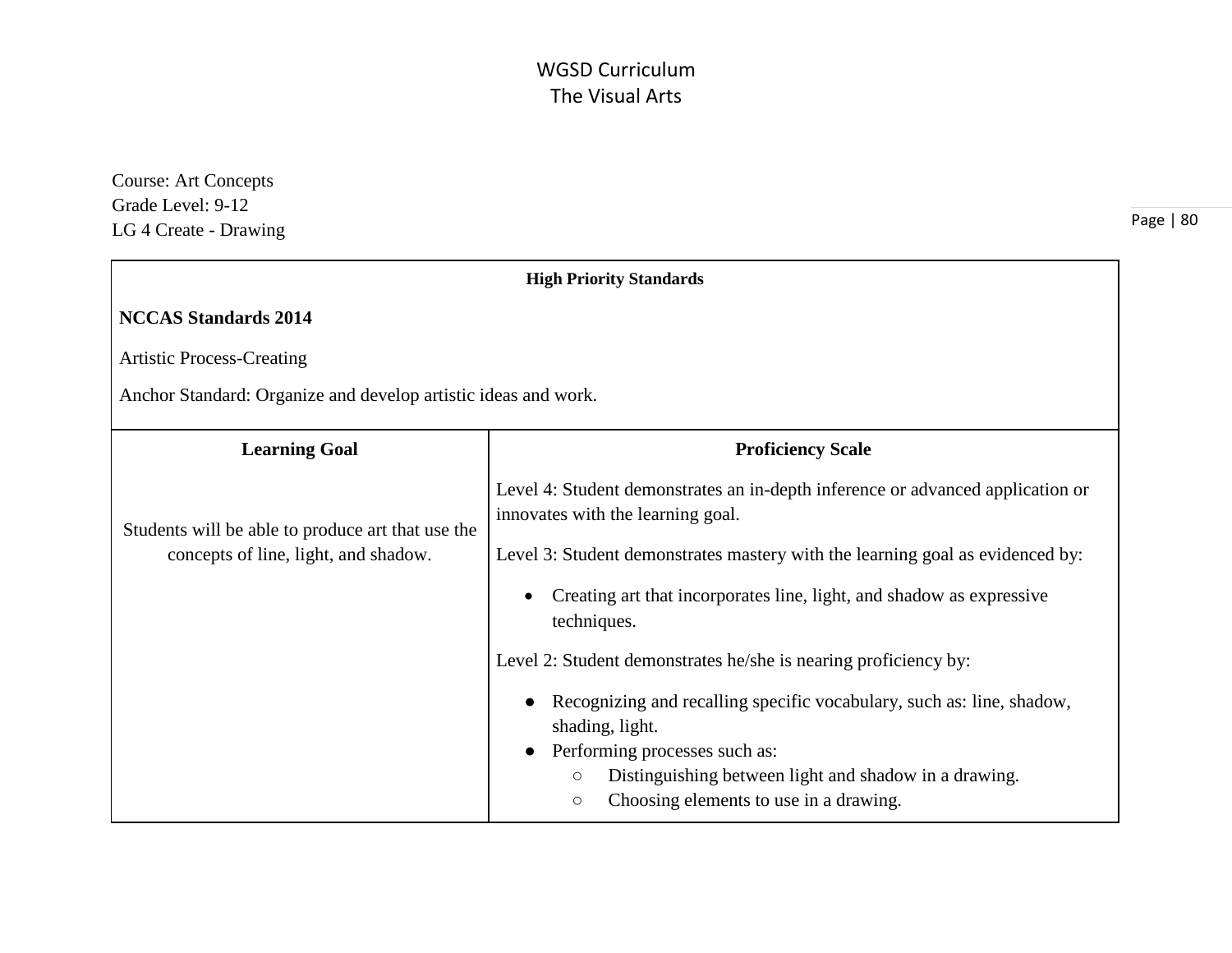|                                                       | Level 1: Student demonstrates a limited understanding or skill with the learning<br>goal. | Page   81 |
|-------------------------------------------------------|-------------------------------------------------------------------------------------------|-----------|
|                                                       | <b>Targets</b>                                                                            |           |
| <b>Students know how to:</b>                          |                                                                                           |           |
| Use lines, and light and shadow to draw.<br>$\bullet$ |                                                                                           |           |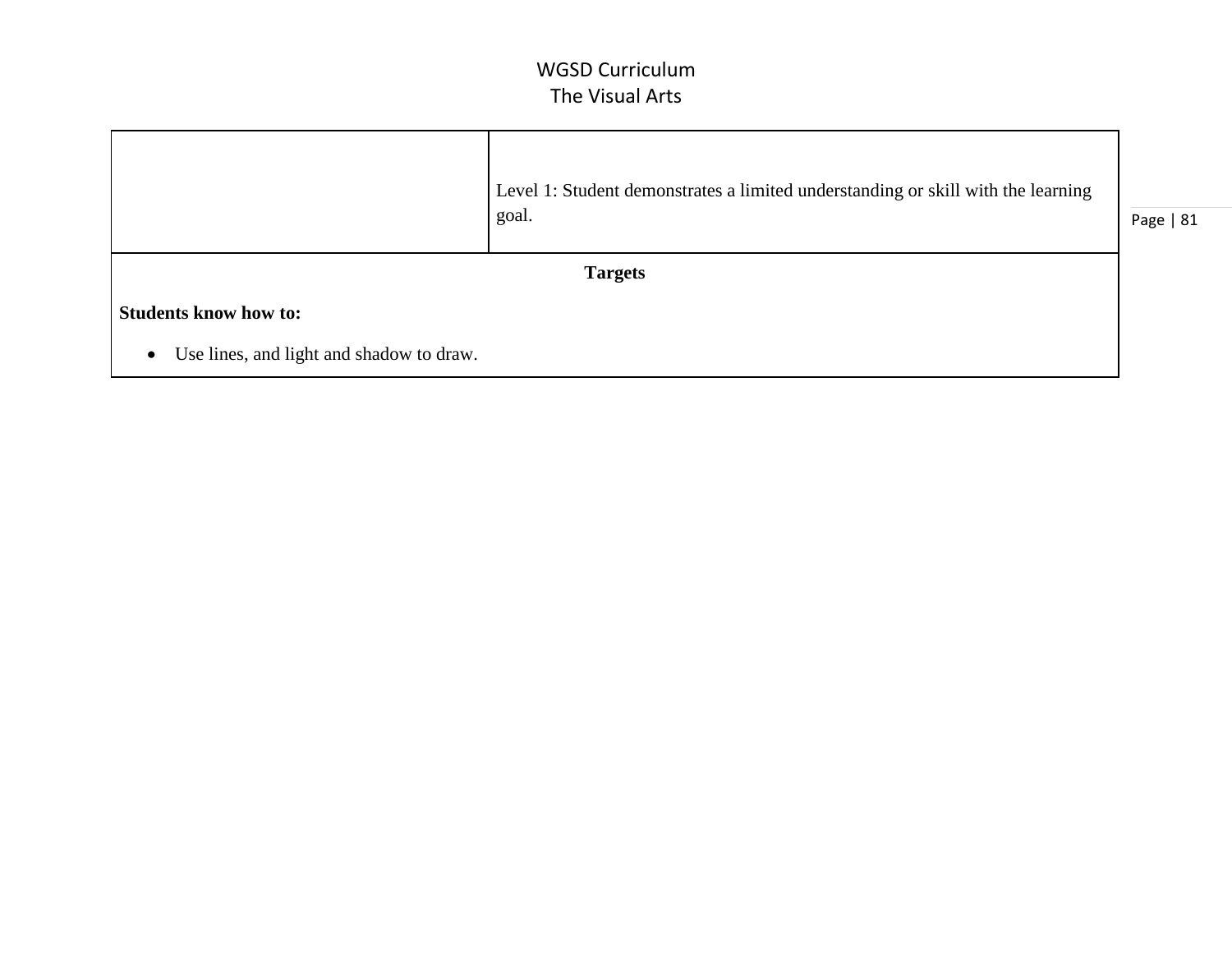Visual Arts: Concepts of Art Grades 9-12 LG 5 Create - Print making

| <b>HIGH PRIORITY STANDARDS</b>                      |                                                                                                                                           |
|-----------------------------------------------------|-------------------------------------------------------------------------------------------------------------------------------------------|
| <b>NCCAS Standards 2014</b>                         |                                                                                                                                           |
| <b>Visual Arts: Creating</b>                        |                                                                                                                                           |
| Anchor Standard: Refine and complete artistic work. |                                                                                                                                           |
| <b>LEARNING GOAL</b>                                | PROFICIENCY SCALE                                                                                                                         |
| Students will be able to create an art print.       | Level 4: Student demonstrates an in-depth inference or advanced application<br>or innovates with the learning goal.                       |
|                                                     | Level 3: Student demonstrates mastery with the learning goal as evidenced<br>by:                                                          |
|                                                     | Designing an original art print.<br>Applying print materials and techniques that create an expressive final<br>product.                   |
|                                                     | Level 2: Student demonstrates he/she is nearing the proficiency by:                                                                       |
|                                                     | Recognizing and recalling specific vocabulary such as: ink, brayer,<br>gauge, block, carve.<br>Performing processes such as:<br>$\bullet$ |
|                                                     | Identifying and using tools and techniques.<br>Choosing a block to carve.<br>$\circ$                                                      |
|                                                     | Level 1: Student demonstrates a limited understanding or skill with the                                                                   |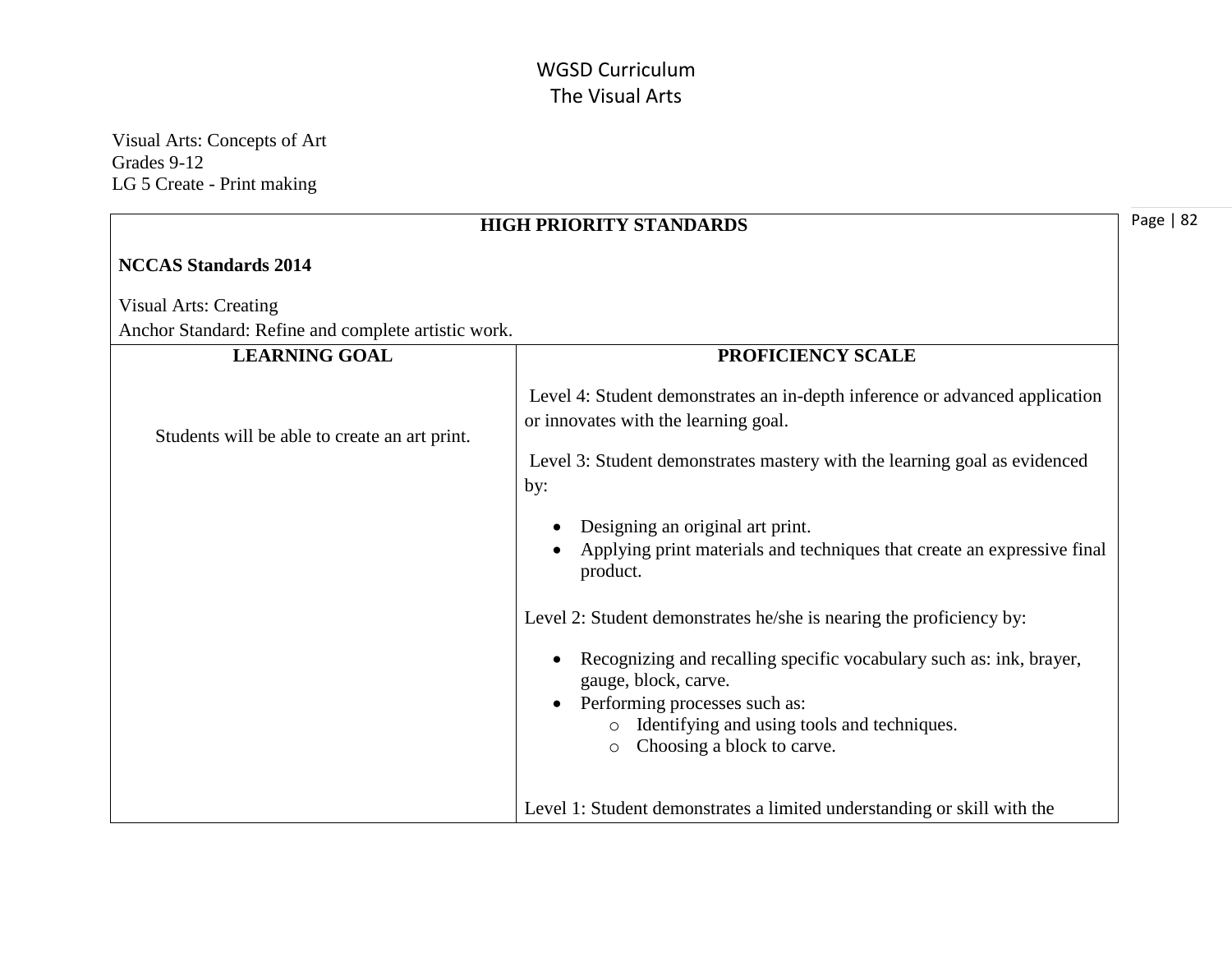|                                                                               | learning goal. |           |
|-------------------------------------------------------------------------------|----------------|-----------|
|                                                                               |                |           |
|                                                                               |                |           |
|                                                                               |                | Page   83 |
|                                                                               | <b>Targets</b> |           |
| <b>Students know how to:</b>                                                  |                |           |
| Differentiate among the gauge tools and identify their best use.<br>$\bullet$ |                |           |
| Use the different types of surfaces and choose the best type for a project.   |                |           |
| Apply the correct tool to the surface to form the image.                      |                |           |
| Apply ink to the surface with a brayer.                                       |                |           |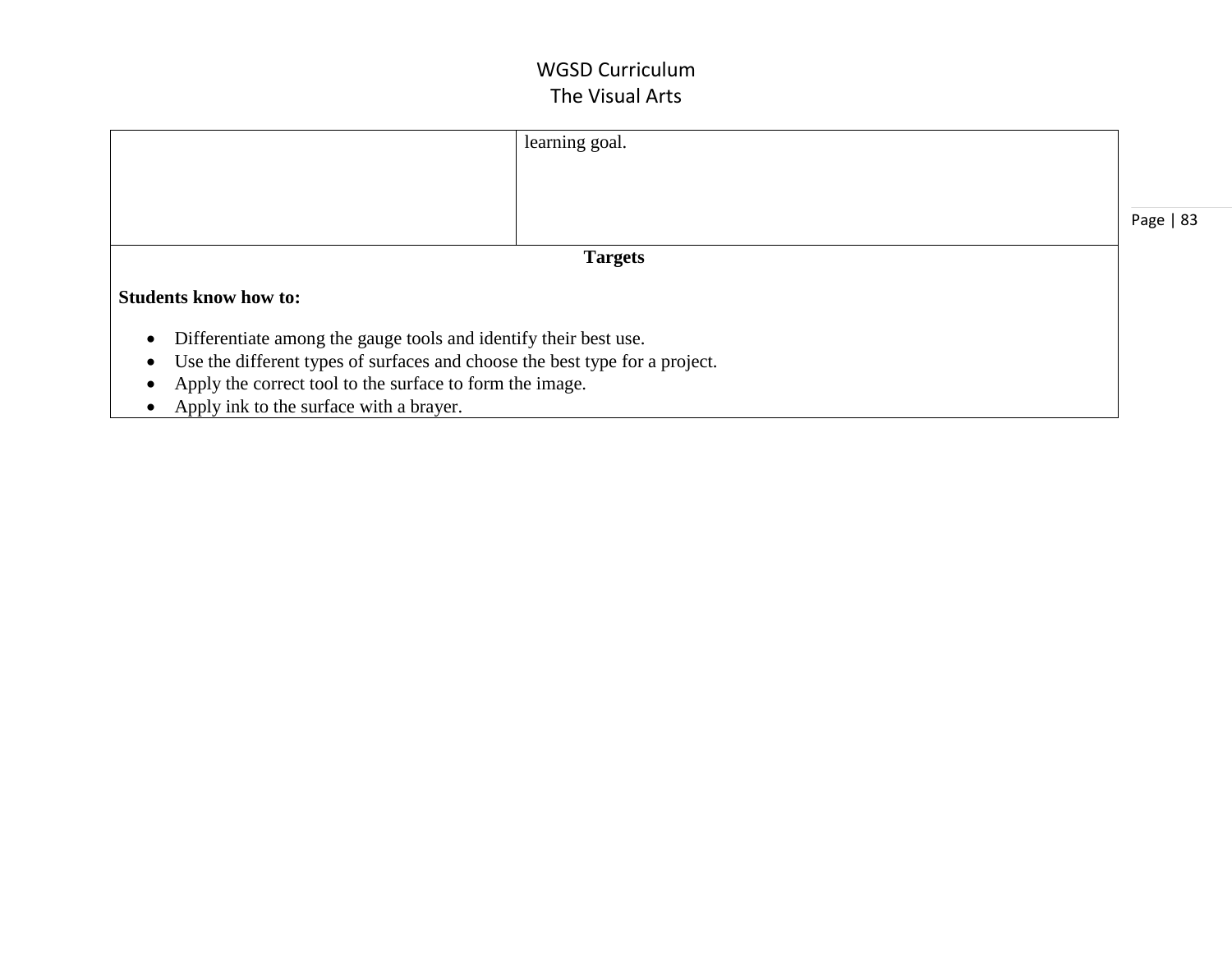Course: Concepts of Art Grade Level: 9-12 LG 6 Connect - Art History

|                                                                                      | <b>High Priority Standards</b>                                                                                                                                                                                                                                                                                                                                                                                                                                                                                                                                              | Page |
|--------------------------------------------------------------------------------------|-----------------------------------------------------------------------------------------------------------------------------------------------------------------------------------------------------------------------------------------------------------------------------------------------------------------------------------------------------------------------------------------------------------------------------------------------------------------------------------------------------------------------------------------------------------------------------|------|
| <b>NCCAS Standards 2014 -</b><br><b>Artistic Process - Connecting</b>                | Anchor Standard: Relate artistic ideas and works with societal, cultural and historical context to deepen understanding.                                                                                                                                                                                                                                                                                                                                                                                                                                                    |      |
| <b>Learning Goal</b>                                                                 | <b>Proficiency Scale</b>                                                                                                                                                                                                                                                                                                                                                                                                                                                                                                                                                    |      |
| Students will understand past art styles and<br>techniques as historical references. | Level 4: Student demonstrates an in-depth inference or advanced application or<br>innovates with the learning goal.<br>Level 3: Student demonstrates mastery with the learning goal as evidenced by:<br>Identifying and describing the techniques and styles of art represented in<br>a variety of historical periods.<br>Evaluating the style and techniques of art represented in a variety of<br>historical periods to discover cultural clues, such as pastimes, lifestyles,<br>and class hierarchy.<br>Level 2: Student demonstrates he/she is nearing proficiency by: |      |
|                                                                                      | Recognizing and recalling specific vocabulary, such as: culture,<br>renaissance, style, medieval, modern, prehistoric, technique.                                                                                                                                                                                                                                                                                                                                                                                                                                           |      |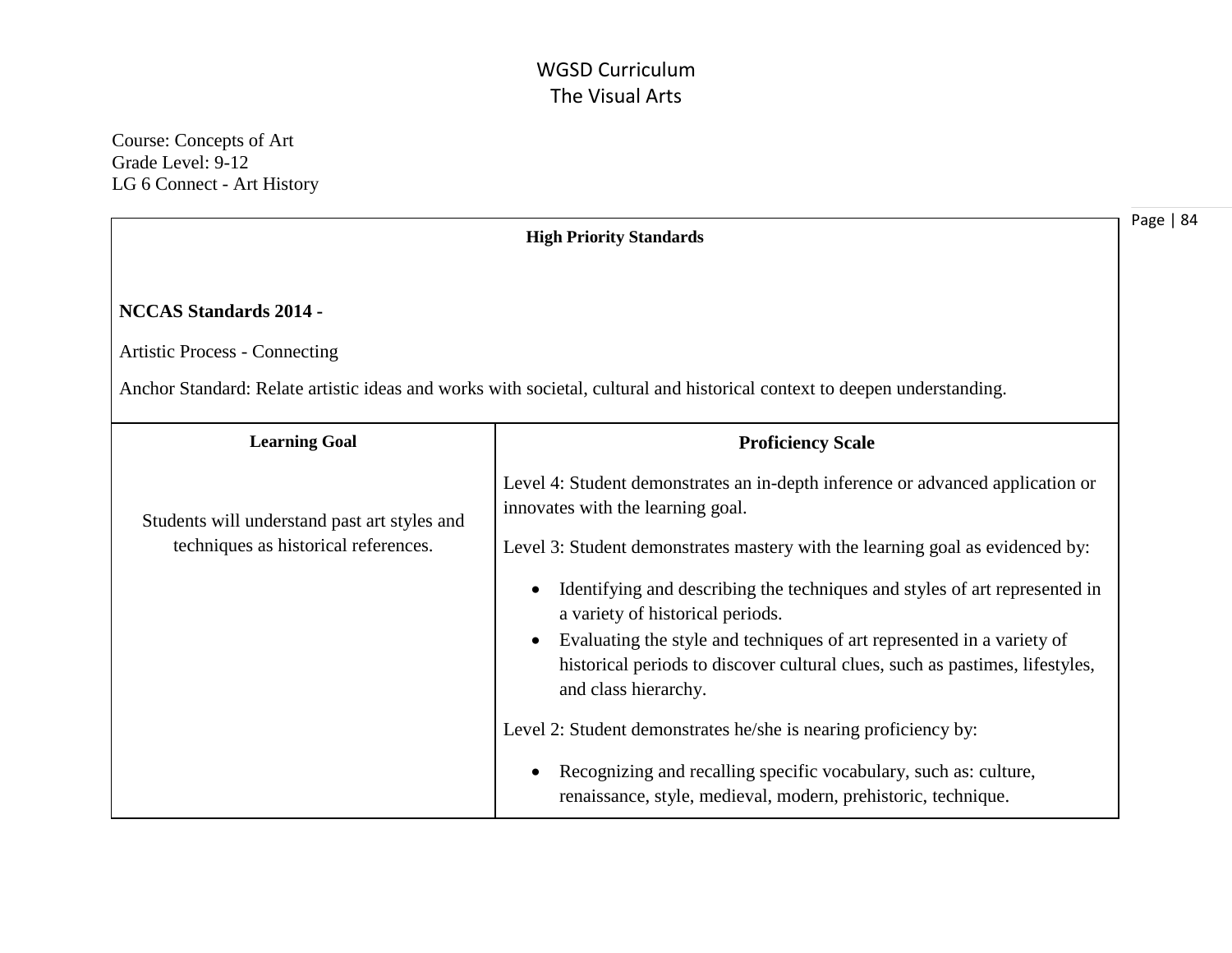| Performing processes such as:<br>Recognizing different styles of art as they relate to the past.<br>$\circ$<br>Developing an appreciation of ancient cultures. | Page   85 |
|----------------------------------------------------------------------------------------------------------------------------------------------------------------|-----------|
| Level 1: Student demonstrates a limited understanding or skill with the learning<br>goal.                                                                      |           |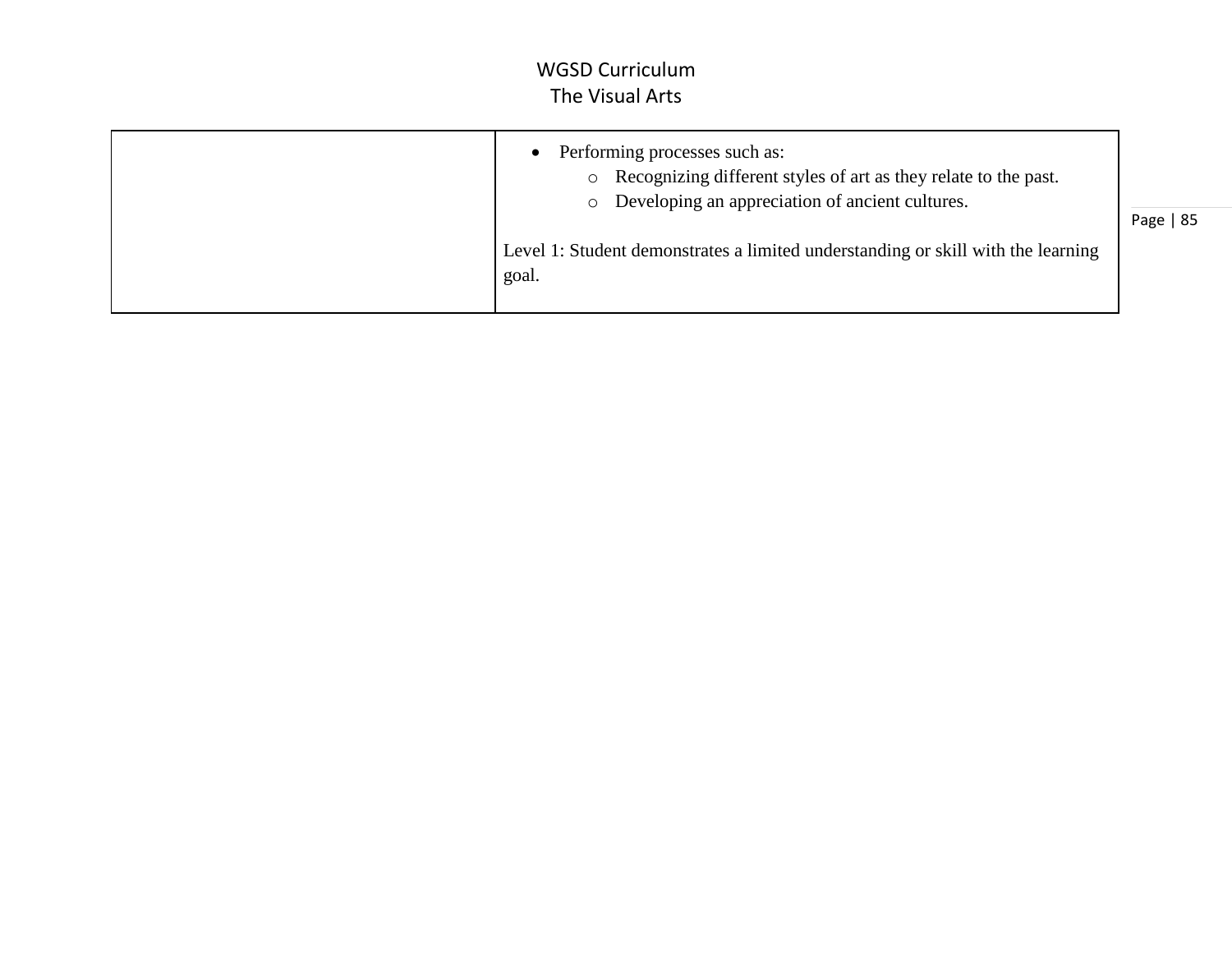| <b>Course: Art History</b><br>Grade Level: 9-12                                                          |                                                                                                                            |
|----------------------------------------------------------------------------------------------------------|----------------------------------------------------------------------------------------------------------------------------|
| LG 1 Create                                                                                              |                                                                                                                            |
|                                                                                                          | Page   86<br><b>High Priority Standards</b>                                                                                |
| <b>NCCAS Standards 2014 -</b>                                                                            |                                                                                                                            |
| <b>Artistic Process - Create</b><br>Anchor Standard: Generate and conceptualize artistic ideas and work. |                                                                                                                            |
| <b>Learning Goal</b>                                                                                     | <b>Proficiency Scale</b>                                                                                                   |
| Students will be able to individually and                                                                | Level 4: Student demonstrates an in-depth inference or advanced application or<br>innovates with the learning goal.        |
| collaboratively formulate new creative problems<br>based on historical and contemporary artwork.         | Level 3: Student demonstrates mastery with the learning goal as evidenced by:                                              |
|                                                                                                          | Exploring art making throughout history using authentic methods,<br>materials, and styles.                                 |
|                                                                                                          | Creating original art inspired by historical and contemporary works.<br>$\bullet$                                          |
|                                                                                                          | Level 2: Student demonstrates he/she is nearing proficiency by:                                                            |
|                                                                                                          | Recognizing and recalling specific vocabulary, such as: charcoal, cubist,<br>impressionist, abstract, conceptual, minimal. |
|                                                                                                          | Performing processes such as:<br>Identifying and historical art methods and styles.                                        |
|                                                                                                          | Identifying contemporary art methods and styles.<br>$\circ$                                                                |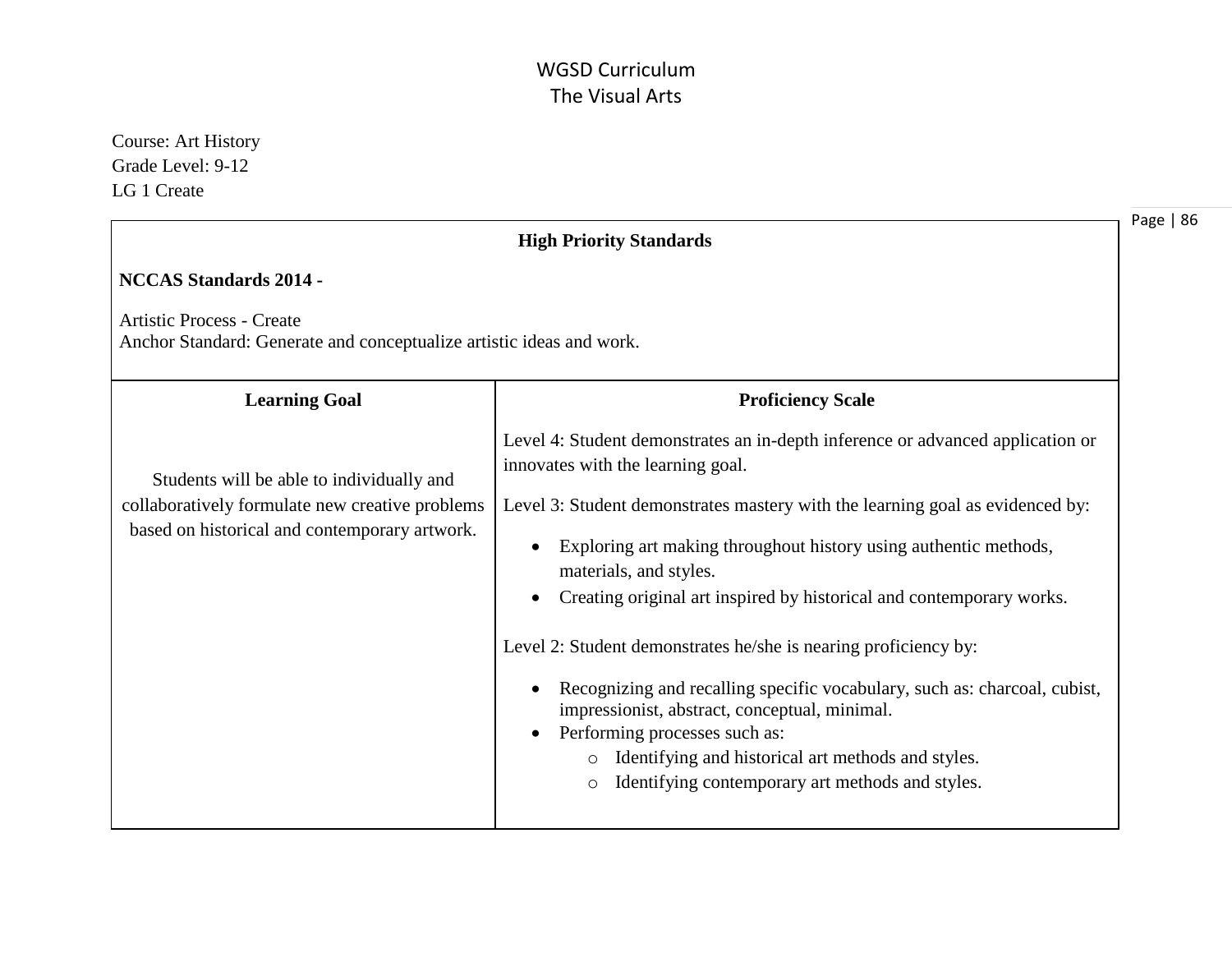|                                                                                                                                                                                                                                             | Level 1: Student demonstrates a limited understanding or skill with the learning<br>goal. |           |
|---------------------------------------------------------------------------------------------------------------------------------------------------------------------------------------------------------------------------------------------|-------------------------------------------------------------------------------------------|-----------|
|                                                                                                                                                                                                                                             | <b>Targets</b>                                                                            | Page   87 |
| <b>Students know how to:</b>                                                                                                                                                                                                                |                                                                                           |           |
| Create an artwork using materials available to cavemen such as charcoal and stone.<br>Create an artwork using Cubist techniques.<br>Create an Impressionist or Abstract painting.<br>Create a Conceptual or Minimal artwork or performance. |                                                                                           |           |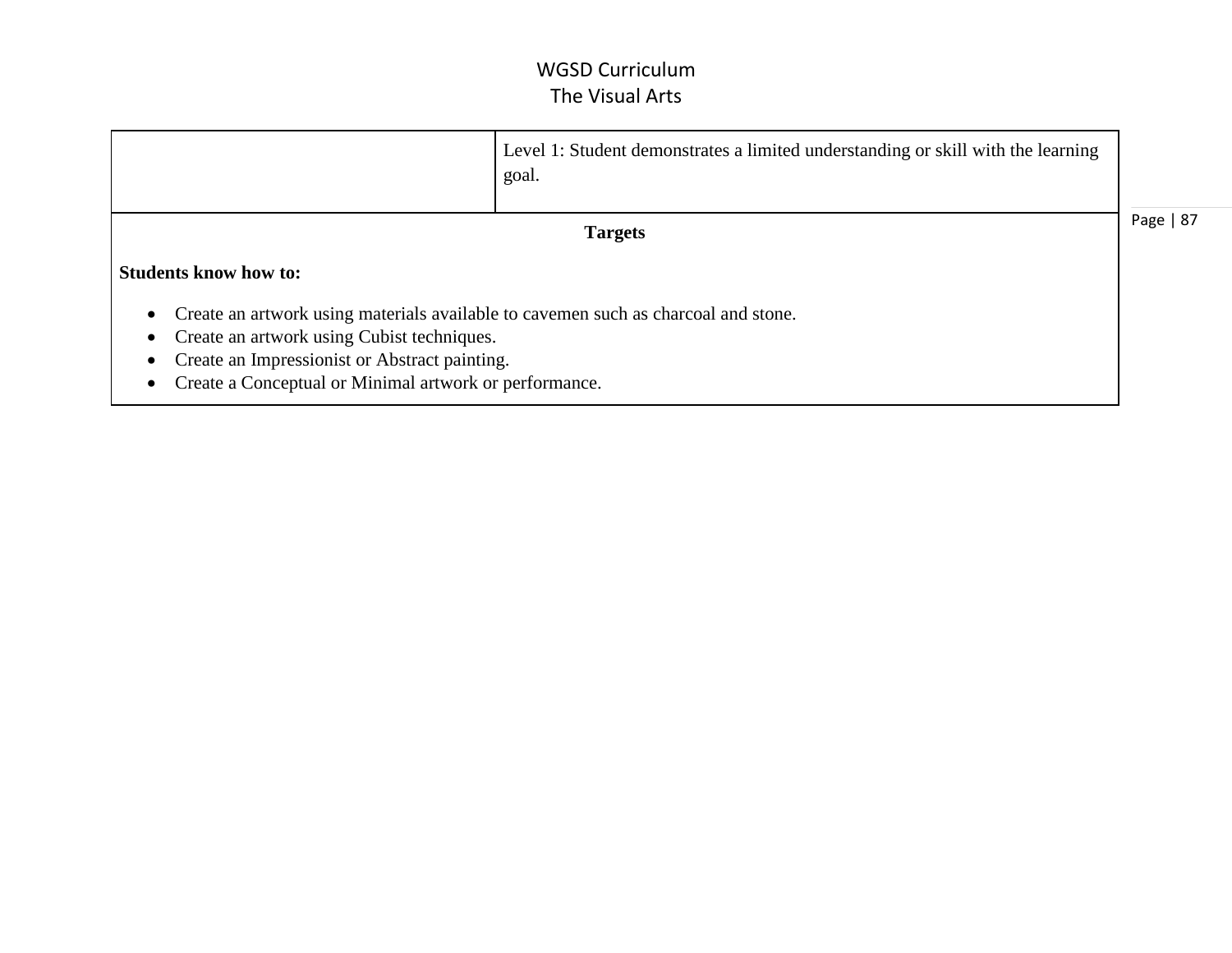Page | 88 Course: Art History Grade Level: 9-12 LG 2: Presenting **High Priority Standards NCCAS Standards 2014 -**  Artistic Process - Presenting Anchor Standard: Interpreting and sharing artistic work. **Learning Goal**  Students will be able to select and curate an artistic display of work. **Proficiency Scale** Level 4: Student demonstrates an in-depth inference or advanced application or innovates with the learning goal. Level 3: Student demonstrates mastery with the learning goal as evidenced by: • Selecting artwork for an exhibit. Curating individual and group art shows. • Installing artwork in various school environments. Creating a model or drawing as a plan of an exhibit. Level 2: Student demonstrates he/she is nearing proficiency by: Recognizing and recalling specific vocabulary, such as: curate, present, select, opening, exhibit, discriminate. • Performing processes such as: o Discussing the selection of artworks for an exhibit. o Contributing to selection and installation of artwork for an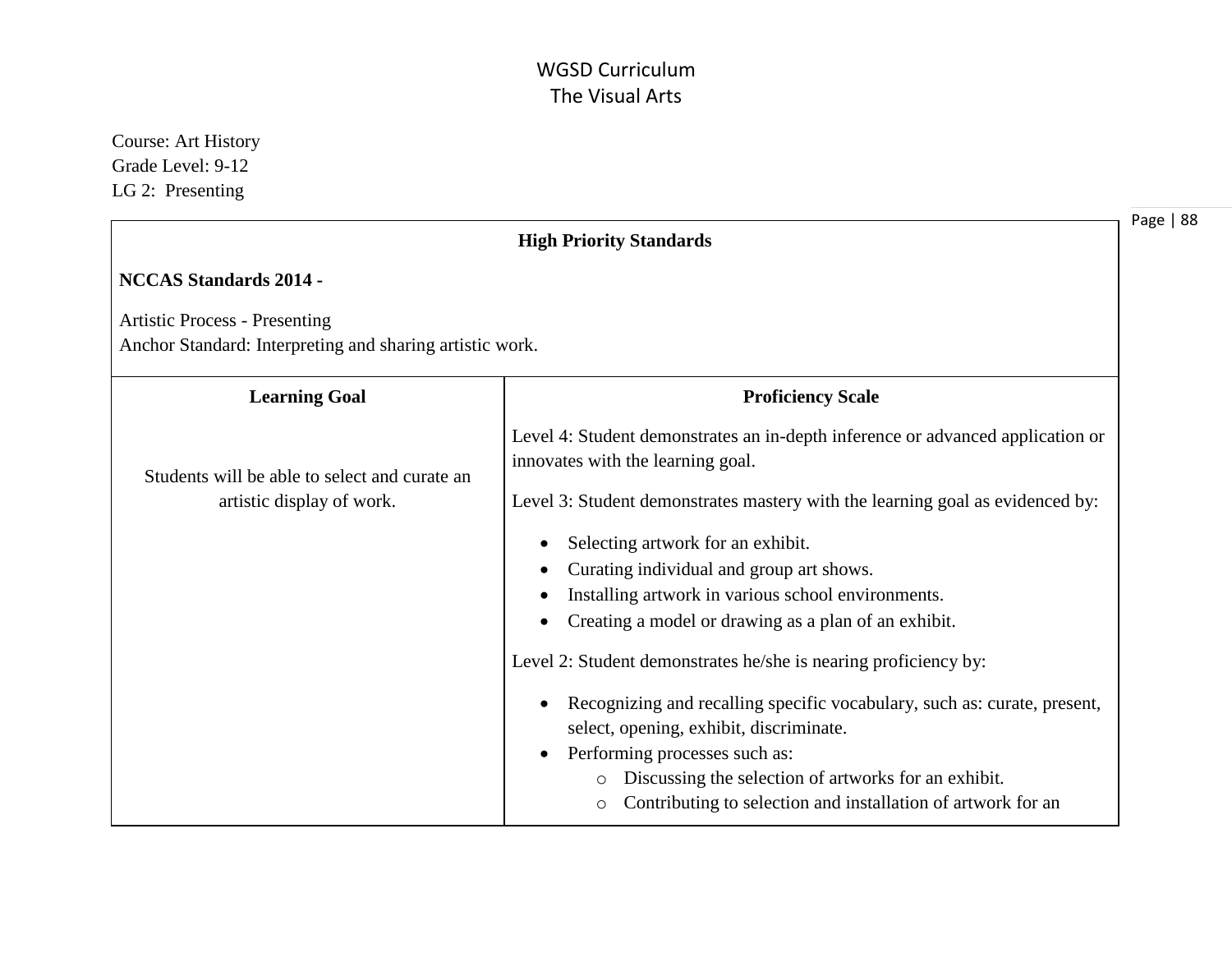| exhibit.                                                                                    |           |
|---------------------------------------------------------------------------------------------|-----------|
| Level 1: Student demonstrates a limited understanding or skill with the learning  <br>goal. | Page   89 |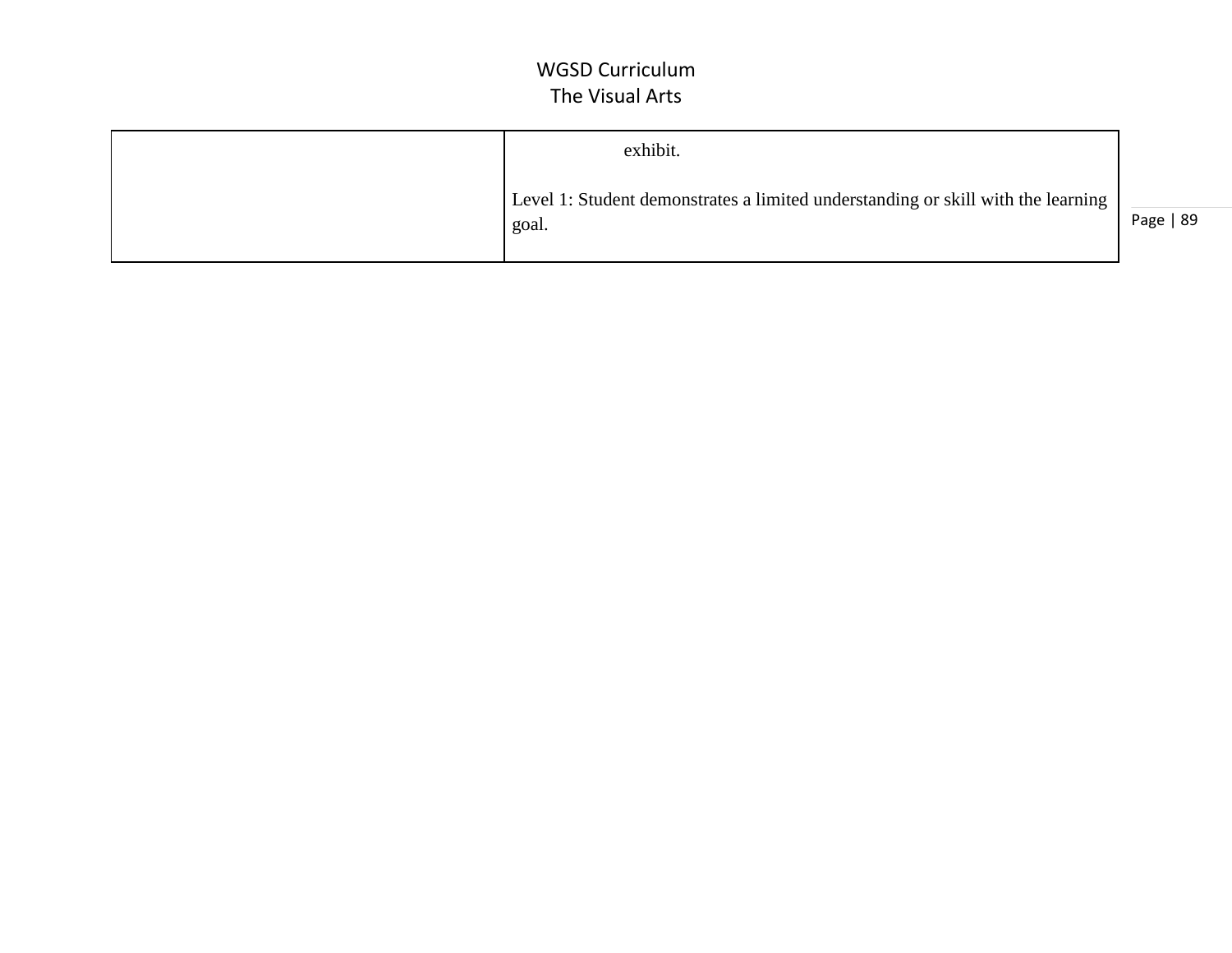| <b>Course: Art History</b><br>Grade Level: 9-12<br>LG 3 Responding                                                 |                                                                                                                                                                                                                                                                         |           |
|--------------------------------------------------------------------------------------------------------------------|-------------------------------------------------------------------------------------------------------------------------------------------------------------------------------------------------------------------------------------------------------------------------|-----------|
|                                                                                                                    | <b>High Priority Standards</b>                                                                                                                                                                                                                                          | Page   90 |
| <b>NCCAS Standards 2014 -</b>                                                                                      |                                                                                                                                                                                                                                                                         |           |
| <b>Artistic Process - Responding</b><br>Anchor Standing: Understanding and evaluating how the arts convey meaning. |                                                                                                                                                                                                                                                                         |           |
| <b>Learning Goal</b>                                                                                               | <b>Proficiency Scale</b>                                                                                                                                                                                                                                                |           |
| Students will be able to observe, interpret, and<br>evaluate art.                                                  | Level 4: Student demonstrates an in-depth inference or advanced application or<br>innovates with the learning goal.                                                                                                                                                     |           |
|                                                                                                                    | Level 3: Student demonstrates mastery with the learning goal as evidenced by:<br>Applying criteria based on the elements and principles of art (such as<br>form, line, color, perspective) to evaluate a variety of 2 and 3<br>dimensional works of art.                |           |
|                                                                                                                    | Level 2: Student demonstrates he/she is nearing proficiency by:<br>Recognizing and recalling specific vocabulary, such as: evaluate, criteria,<br>aesthetics, art criticism, preference, interpret, elements, principles.<br>Performing processes such as:<br>$\bullet$ |           |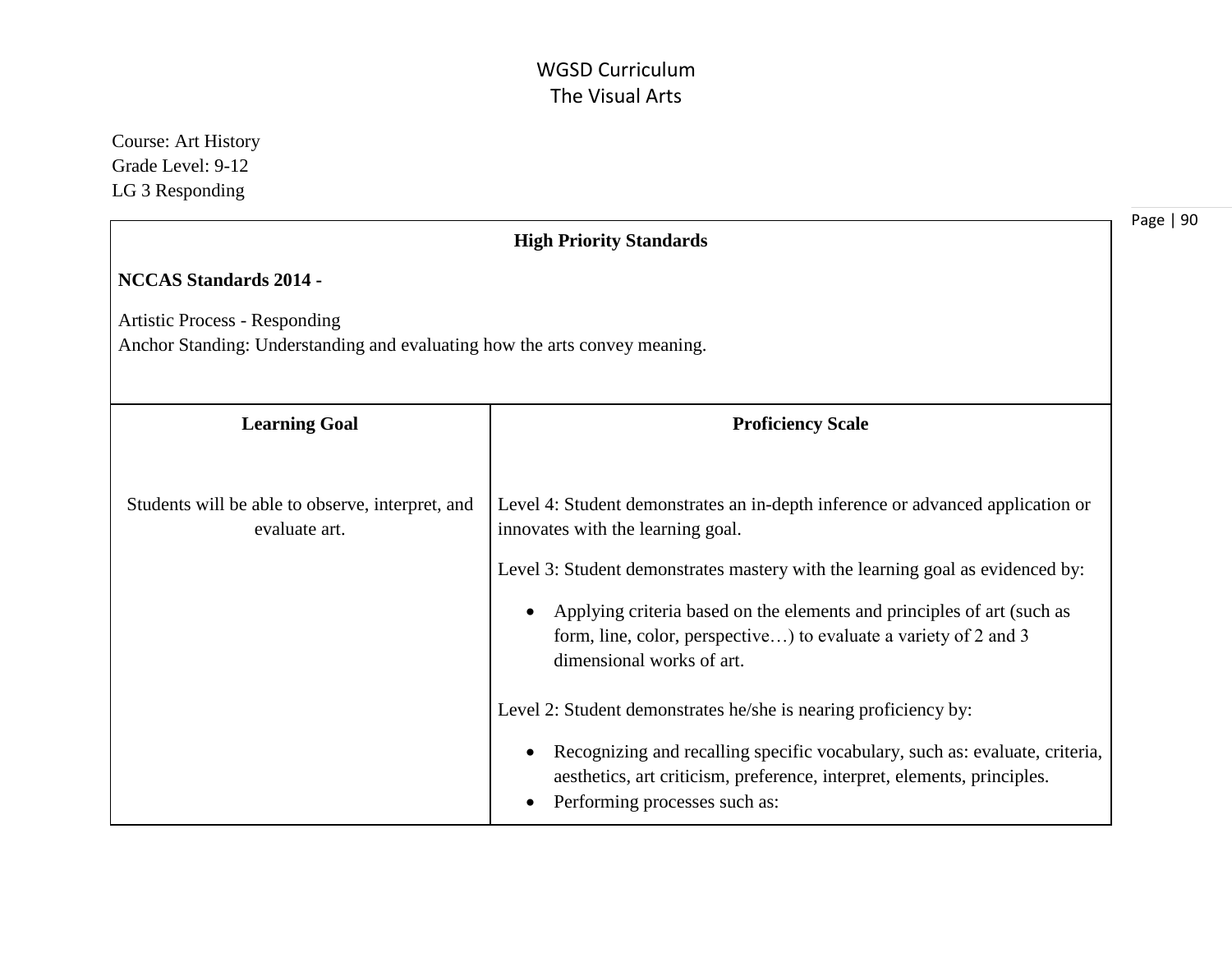|                                                                  | Identifying elements and principles of art in personal and<br>$\circ$<br>famous artworks.       |           |
|------------------------------------------------------------------|-------------------------------------------------------------------------------------------------|-----------|
|                                                                  | Level 1: Student demonstrates a limited understanding or skill with the learning<br>goal.       | Page   91 |
|                                                                  | <b>Targets</b>                                                                                  |           |
| <b>Students know how to:</b>                                     |                                                                                                 |           |
| Participate in discussions involving aesthetics.                 |                                                                                                 |           |
| Participate in discussions involving constructive art criticism. |                                                                                                 |           |
|                                                                  | Analyze famous artwork and personal artwork using the Elements of Art and Principles of Design. |           |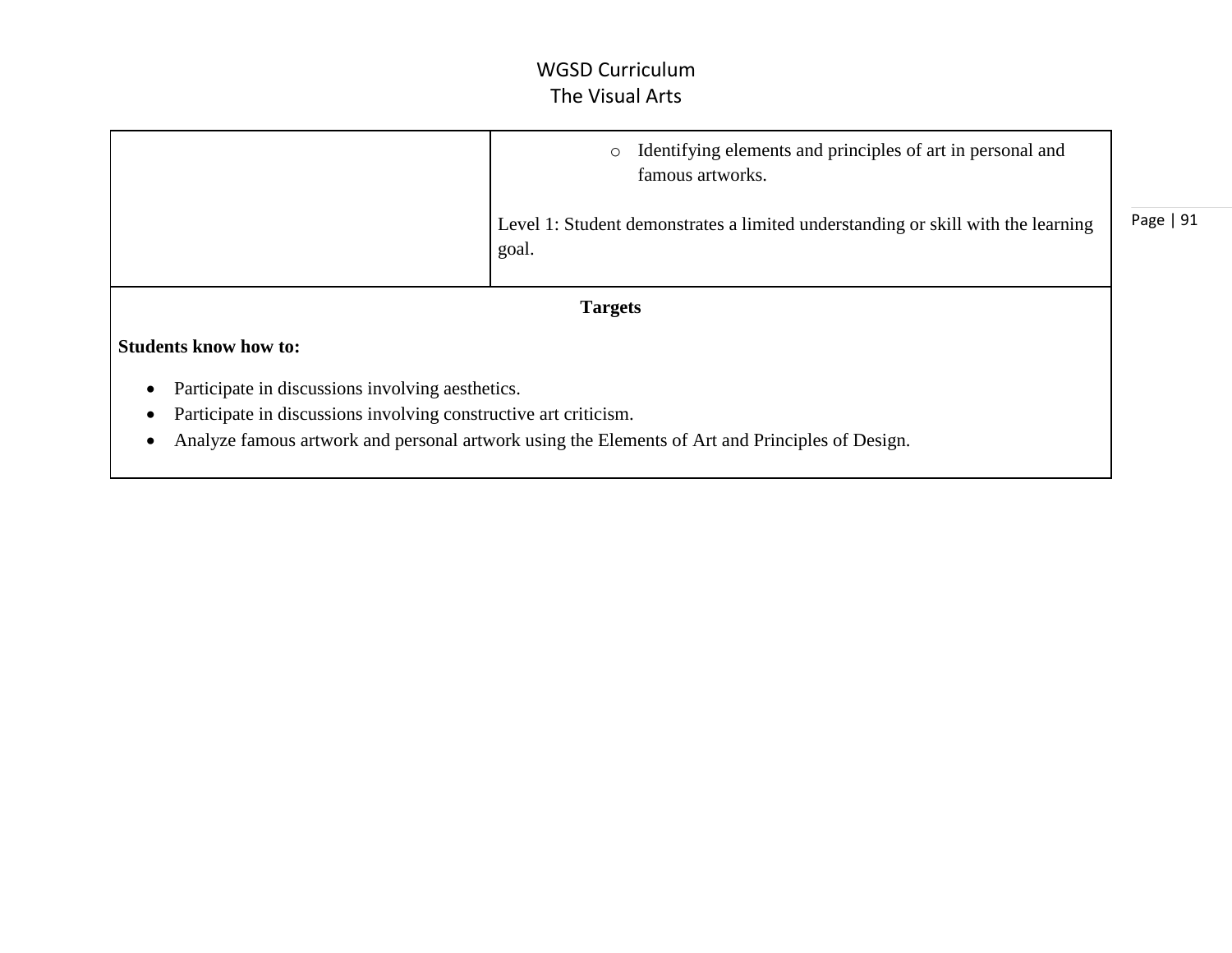Course: Art History Grade Level: 9-12 LG 4 Connect

|                                                 | <b>High Priority Standards</b>                                                                                                                             |
|-------------------------------------------------|------------------------------------------------------------------------------------------------------------------------------------------------------------|
| <b>NCCAS Standards 2014 -</b>                   |                                                                                                                                                            |
| <b>Artistic Process - Connecting</b>            | Anchor Standard: Relating artistic ideas and work with personal meaning and external content.                                                              |
| <b>Learning Goal</b>                            | <b>Proficiency Scale</b>                                                                                                                                   |
| Students will be able to understand the stories | Level 4: Student demonstrates an in-depth inference or advanced application or<br>innovates with the learning goal.                                        |
| of others through their art.                    | Level 3: Student demonstrates mastery with the learning goal as evidenced by:                                                                              |
|                                                 | Discovering and describing the relationship between historical and<br>$\bullet$<br>contemporary events and the art that people produce during those times. |
|                                                 | Level 2: Student demonstrates he/she is nearing proficiency by:                                                                                            |
|                                                 | Recognizing and recalling specific vocabulary, such as: society, culture,<br>historical, contemporary.                                                     |
|                                                 | Performing processes such as:                                                                                                                              |
|                                                 | Identifying historical artworks.<br>$\circ$<br>Exploring the link between art and ideas, and world events.                                                 |
|                                                 | Level 1: Student demonstrates a limited understanding or skill with the learning                                                                           |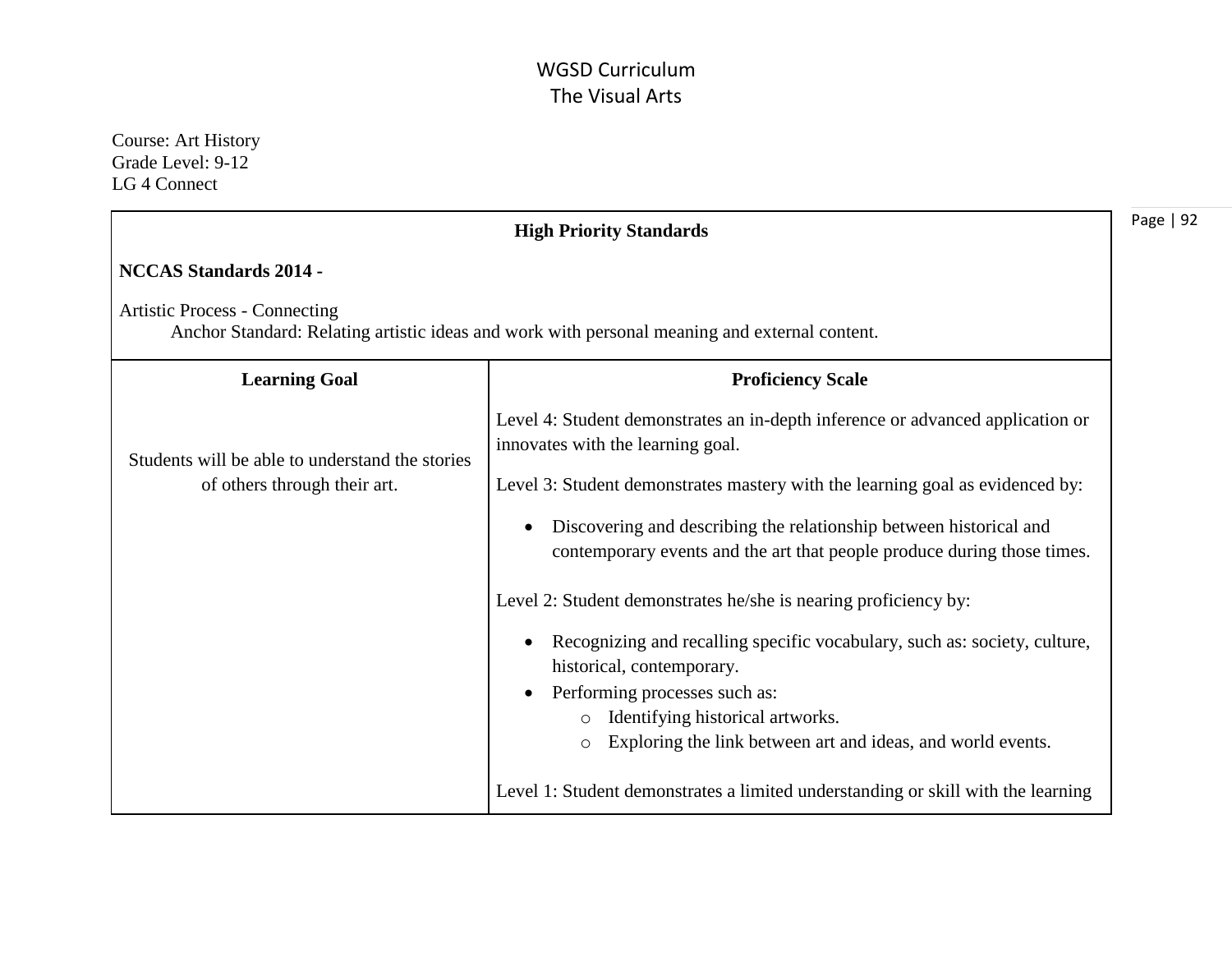|                                                                                    | goal.          |           |
|------------------------------------------------------------------------------------|----------------|-----------|
|                                                                                    |                |           |
|                                                                                    |                | Page   93 |
|                                                                                    |                |           |
|                                                                                    |                |           |
|                                                                                    | <b>Targets</b> |           |
| <b>Students know how to:</b>                                                       |                |           |
| Recognize important artworks throughout history.<br>$\bullet$                      |                |           |
| Research to find information on artists and periods of art.<br>$\bullet$           |                |           |
| Match art and ideas of different times with world events.<br>$\bullet$             |                |           |
| Write a research paper on an artist, style or contemporary art event.<br>$\bullet$ |                |           |
|                                                                                    |                |           |
|                                                                                    |                |           |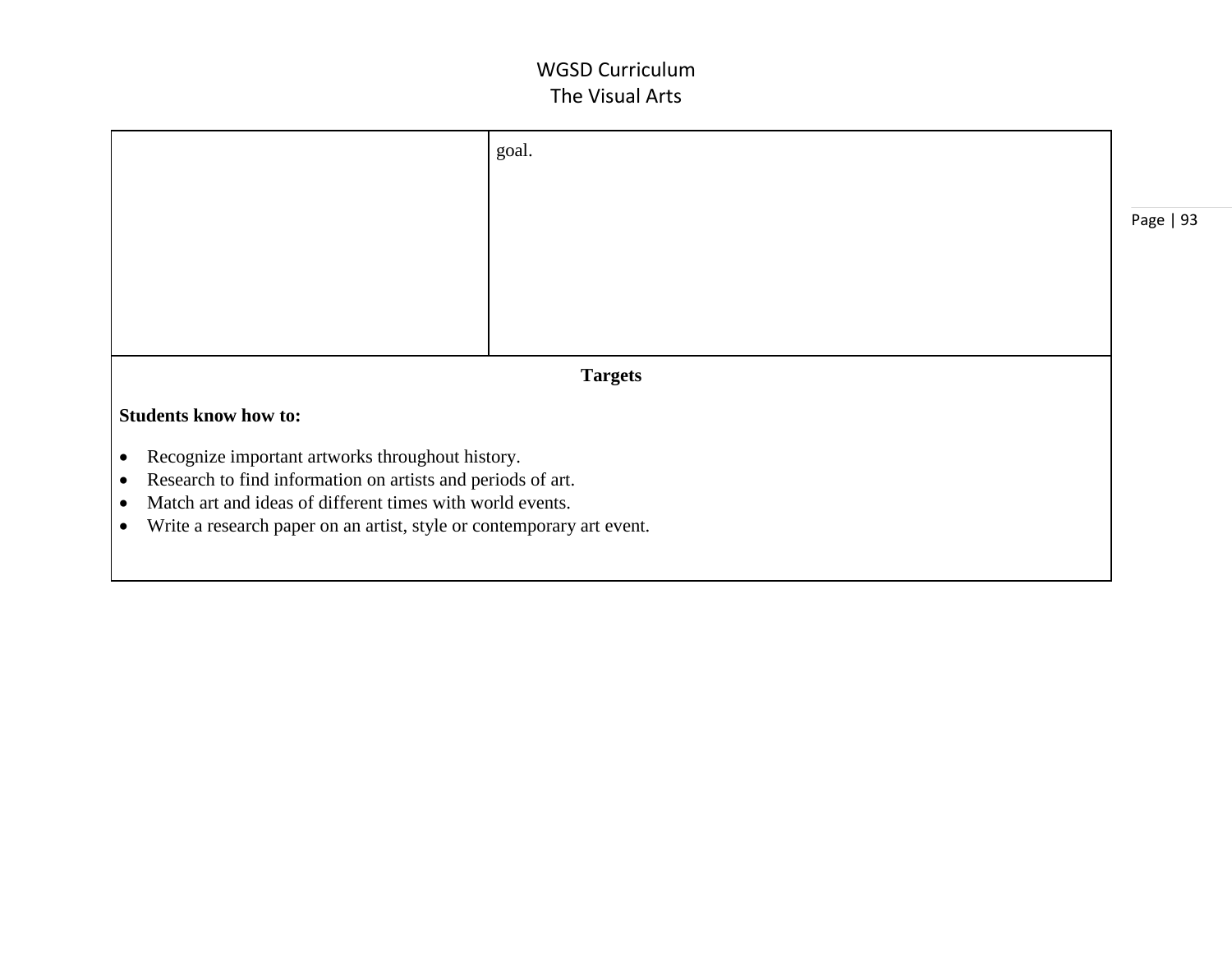Course: Art History Advanced goal Grade Level: 9-12 LG 5 Create and Refine

|                                                                                                                                                                                                                                                                      | Page   94                      |
|----------------------------------------------------------------------------------------------------------------------------------------------------------------------------------------------------------------------------------------------------------------------|--------------------------------|
|                                                                                                                                                                                                                                                                      |                                |
|                                                                                                                                                                                                                                                                      |                                |
|                                                                                                                                                                                                                                                                      |                                |
| <b>Proficiency Scale</b>                                                                                                                                                                                                                                             |                                |
| Level 4: Student demonstrates an in-depth inference or advanced<br>application or innovates with the learning goal.                                                                                                                                                  |                                |
| Level 3: Student demonstrates mastery with the learning goal as<br>evidenced by:                                                                                                                                                                                     |                                |
| Reflecting on, revising, and refining work over time.                                                                                                                                                                                                                |                                |
| Level 2: Student demonstrates he/she is nearing proficiency by:                                                                                                                                                                                                      |                                |
| Recognizing and recalling specific vocabulary, such as: practice,<br>constructive critique, reflection, revision, refining.<br>Performing processes such as:<br>Identifying aesthetic elements during a discussion.<br>$\circ$<br>Revising personal work.<br>$\circ$ |                                |
|                                                                                                                                                                                                                                                                      | <b>High Priority Standards</b> |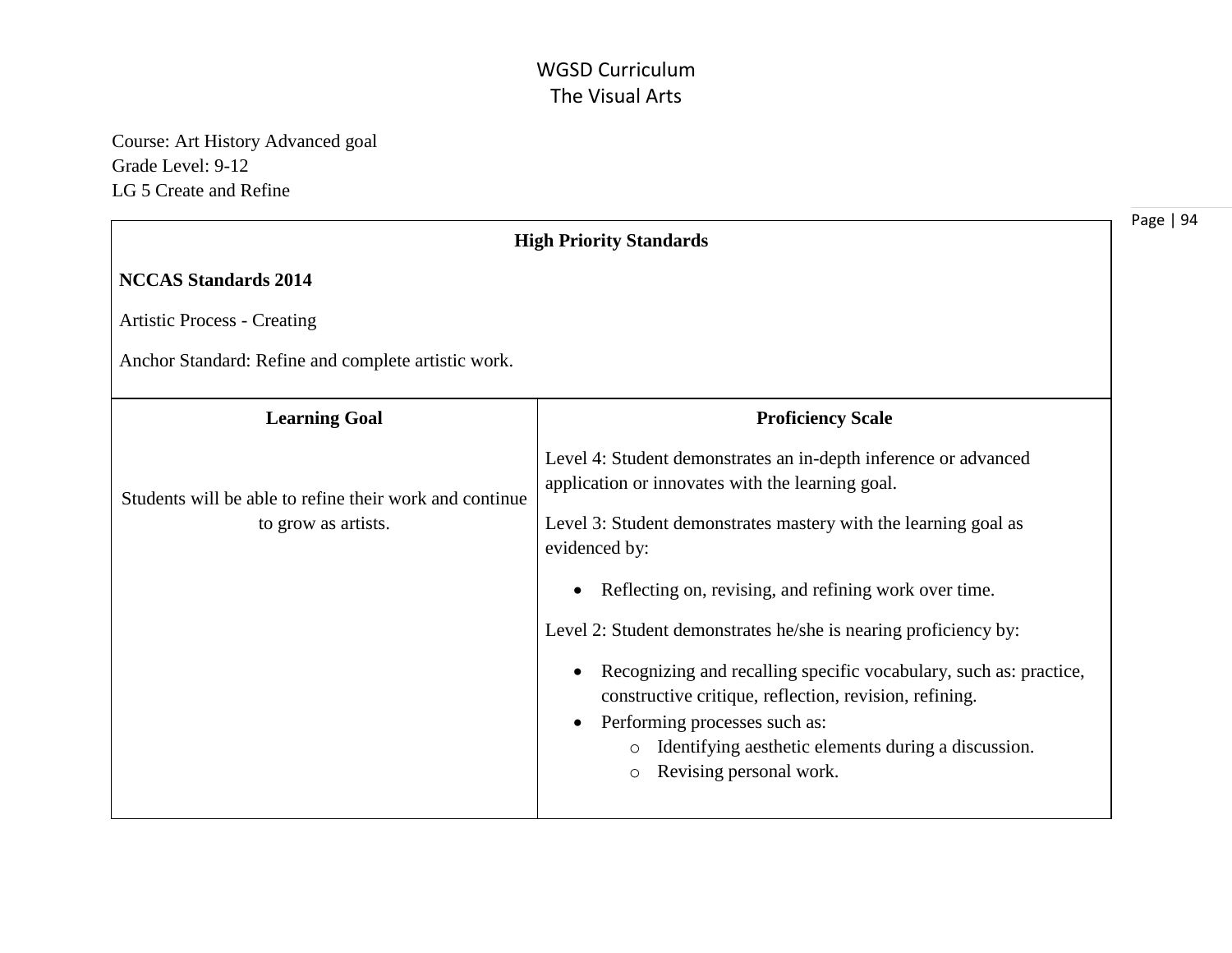|                                                                                                   | Level 1: Student demonstrates a limited understanding or skill with the<br>learning goal. |           |
|---------------------------------------------------------------------------------------------------|-------------------------------------------------------------------------------------------|-----------|
|                                                                                                   | <b>Targets</b>                                                                            | Page   95 |
| <b>Students know how to:</b>                                                                      |                                                                                           |           |
| Continue the practice of aesthetic discussions.<br>Apply constructive criticism to personal work. |                                                                                           |           |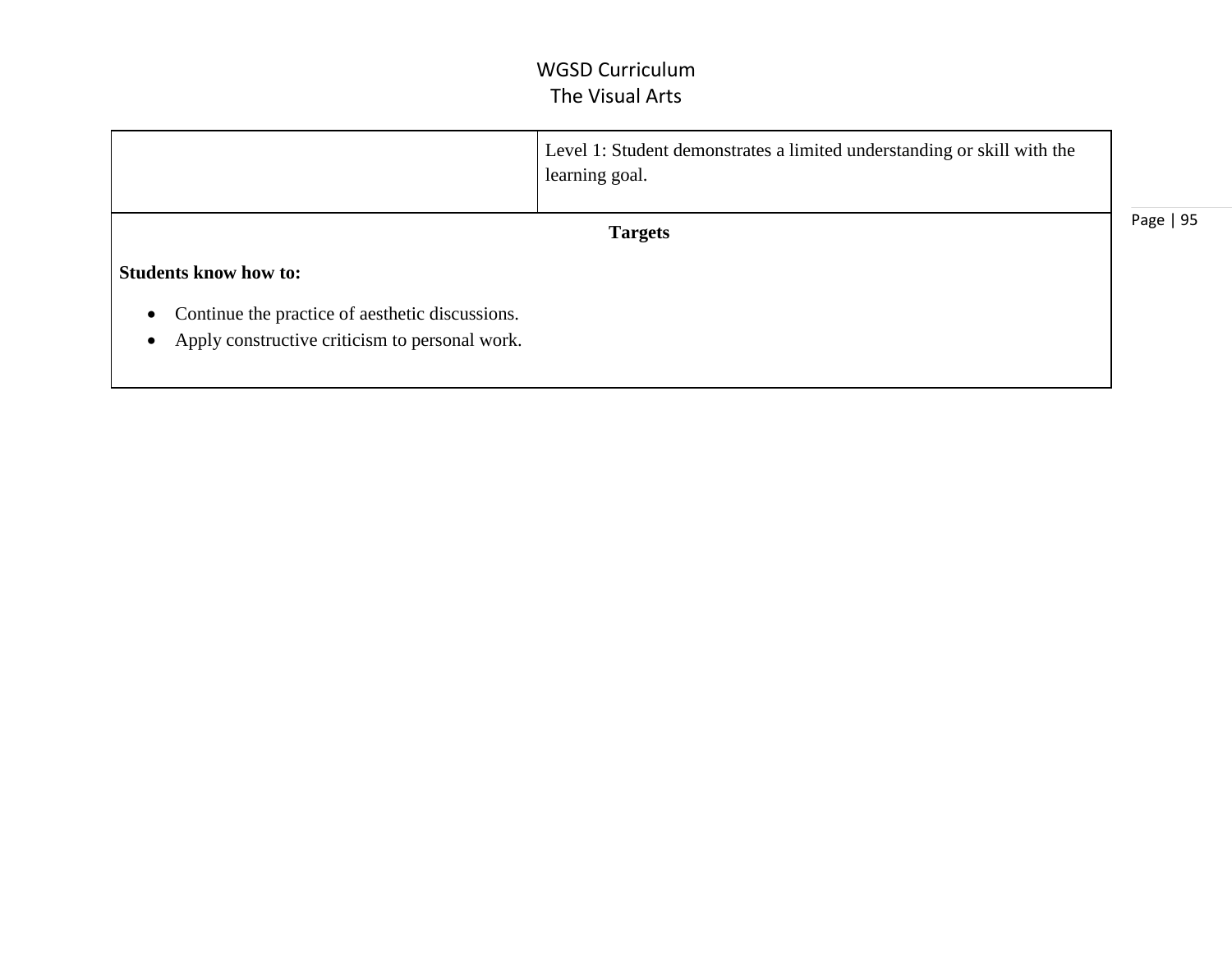Course: Ceramics Grades 9-12 LG 1 Create - Elements of Art

|                                                                                                       | <b>High Priority Standards</b>                                                                                                        |
|-------------------------------------------------------------------------------------------------------|---------------------------------------------------------------------------------------------------------------------------------------|
| <b>NCCAS Standards 2014 - Ceramics</b>                                                                |                                                                                                                                       |
| <b>Artistic Process - Creating</b>                                                                    |                                                                                                                                       |
| Anchor Standard: Refine and complete artistic work.                                                   |                                                                                                                                       |
| <b>Learning Goal</b>                                                                                  | <b>Proficiency Scale</b>                                                                                                              |
| Students will be able to demonstrate the elements and<br>principles of art through the media of clay. | Level 4: Student demonstrates an in-depth inference or advanced<br>application or innovates with the learning goal.                   |
|                                                                                                       | Level 3: Student demonstrates mastery with the learning goal as<br>evidenced by:                                                      |
|                                                                                                       | Applying elements of line, color, texture, shape and the principle<br>of repetition to ceramic artwork.                               |
|                                                                                                       | Creating ceramics that illustrate art and design concepts using the<br>pottery wheel and hand-build techniques.                       |
|                                                                                                       | Level 2: Student demonstrates he/she is nearing proficiency by:                                                                       |
|                                                                                                       | Recognizing and recalling specific vocabulary, such as: tools,<br>wheel, kiln, glaze, hand-build, throwing, firing, slab, coil, form, |

e | 96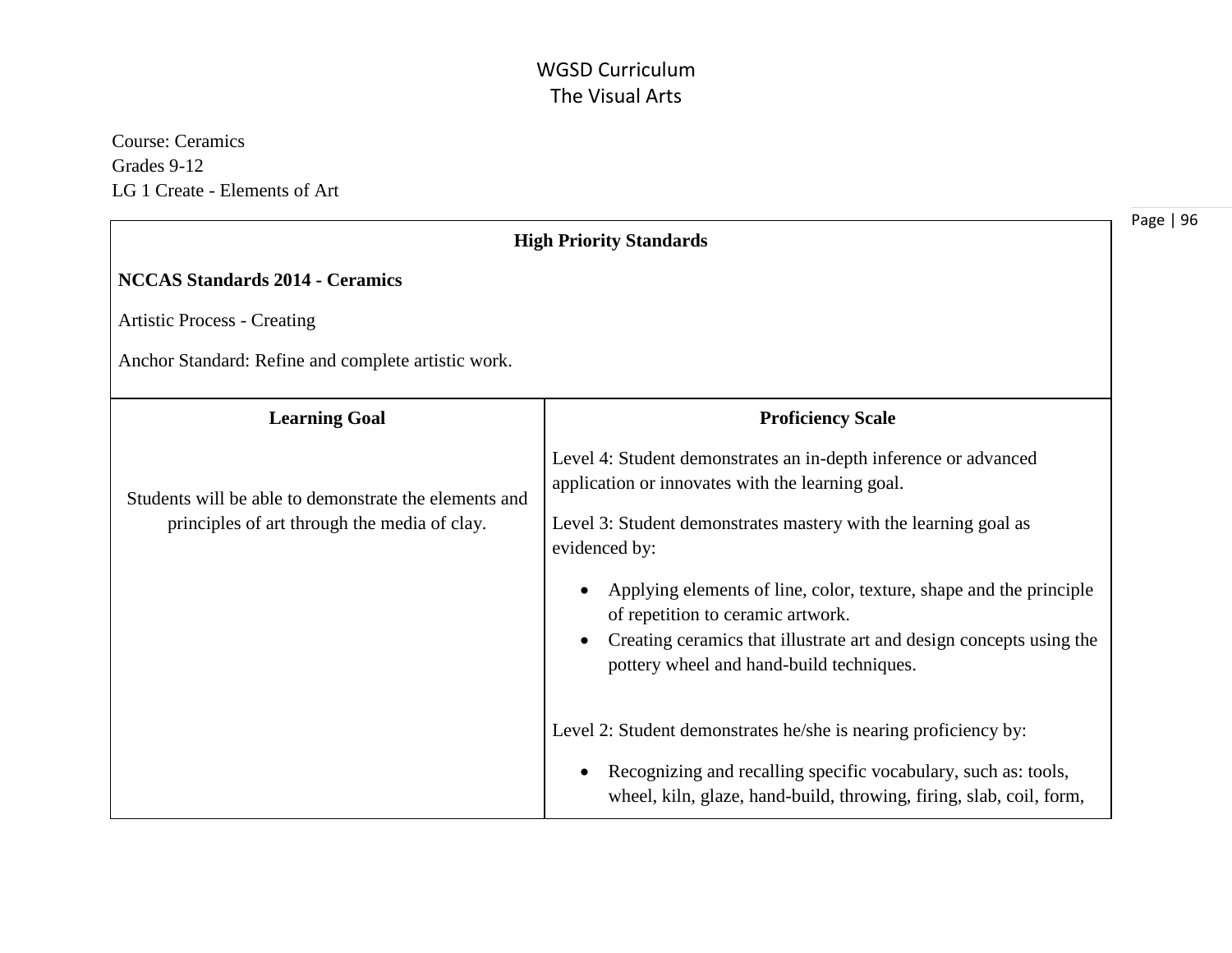| shape, dimension, texture, repetition, negative space.<br>Performing processes such as:<br>$\bullet$<br>Building a pot.<br>$\circ$                                                  |           |
|-------------------------------------------------------------------------------------------------------------------------------------------------------------------------------------|-----------|
| Curing a pot.<br>$\circ$<br>Applying glaze.<br>$\circ$<br>Firing the piece.<br>$\circ$<br>Level 1: Student demonstrates a limited understanding or skill with the<br>learning goal. | Page   97 |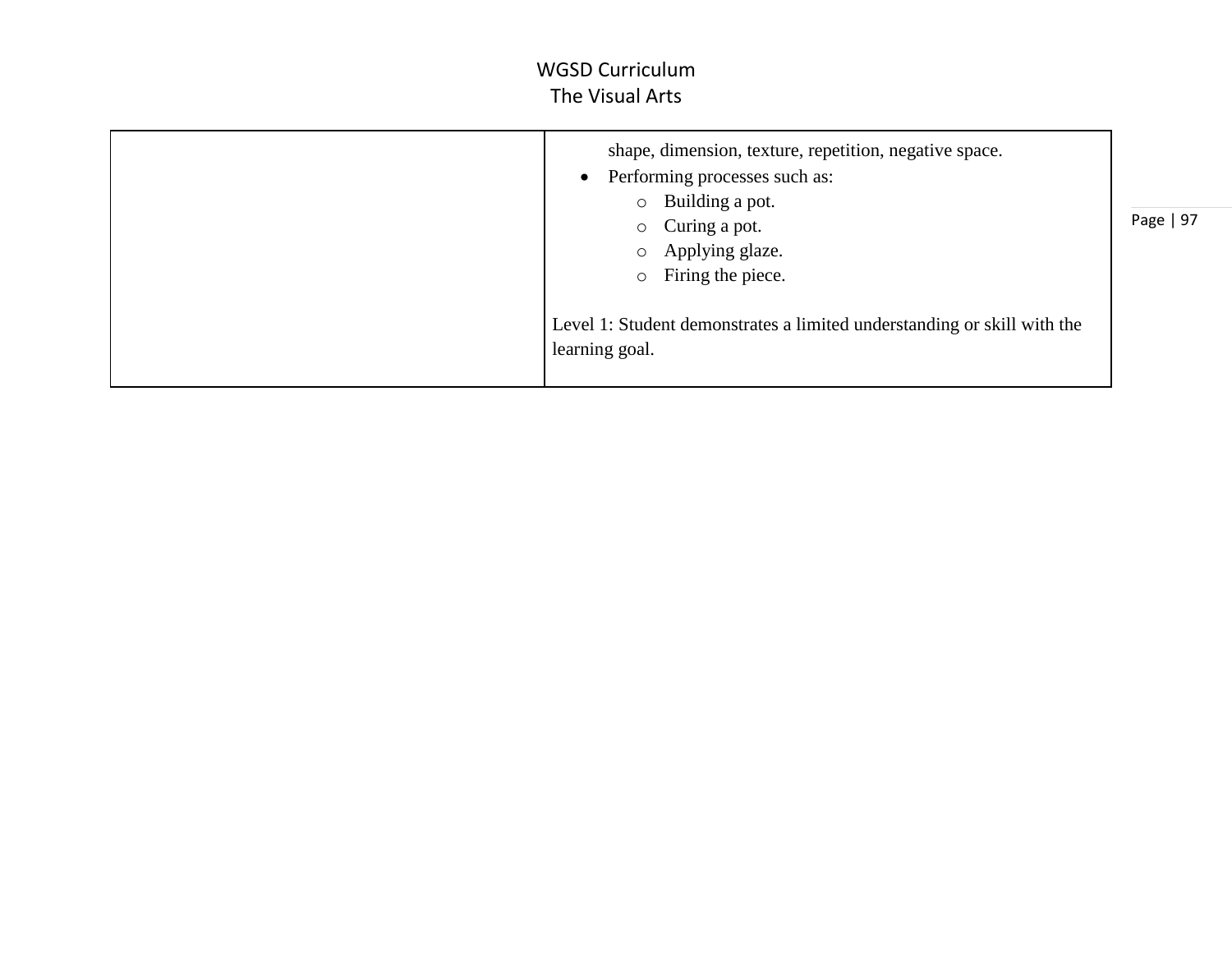Course: Ceramics Grades 9-12 LG 2 Create - Glazes

|                                                                                          | <b>High Priority Standards</b>                                                                                                                                                                                                                                      |
|------------------------------------------------------------------------------------------|---------------------------------------------------------------------------------------------------------------------------------------------------------------------------------------------------------------------------------------------------------------------|
| <b>NCCAS Standards 2014</b>                                                              |                                                                                                                                                                                                                                                                     |
| <b>Artistic Process- Creating</b><br>Anchor Standard: Refine and complete artistic work. |                                                                                                                                                                                                                                                                     |
| <b>Learning Goal</b>                                                                     | <b>Proficiency Scale</b>                                                                                                                                                                                                                                            |
| Students will be able to mix colorants and chemicals<br>to create ceramic glazes.        | Level 4: Student demonstrates an in-depth inference or advanced<br>application or innovates with the learning goal.<br>Level 3: Student demonstrates mastery with the learning goal as evidenced<br>by:<br>Creating a cone 6 glaze with colorants and chemicals for |
|                                                                                          | application to a kiln fired work.<br>Creating a raku glaze with colorants and chemicals for application<br>to a pit or barrel fired work.<br>Applying natural colorants for a pit fire and/or barrel firing.                                                        |
|                                                                                          | Level 2: Student demonstrates he/she is nearing proficiency by:<br>Recognizing and recalling specific vocabulary, such as: glaze, mix,<br>apply, kiln, cone 6, raku, pit fire and barrel fire.                                                                      |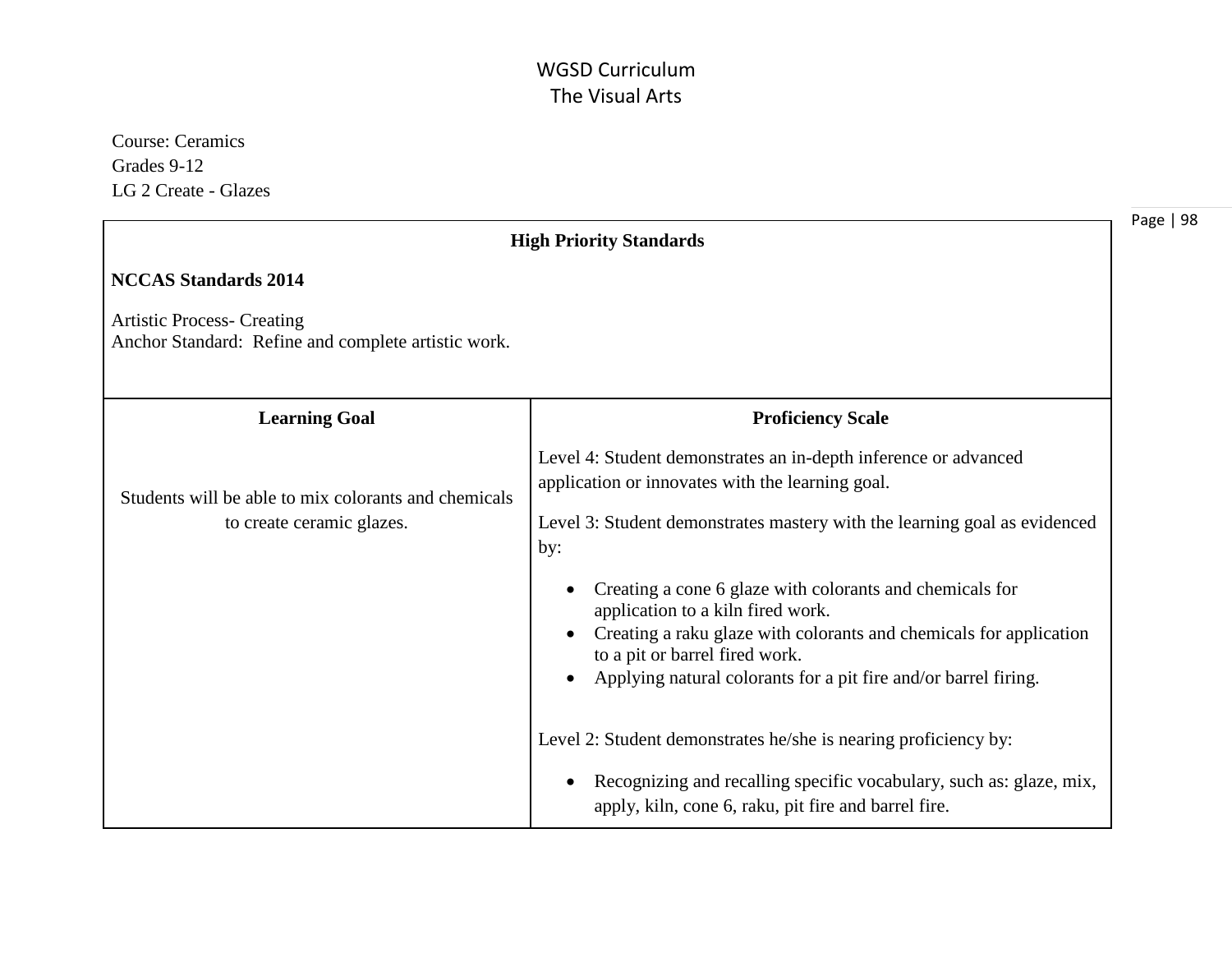|  | Performing processes such as:<br>o Applying a pre-mixed glaze.<br>o Identifying how a glaze is created.<br>Level 1: Student demonstrates a limited understanding or skill with the<br>learning goal. | Page   99 |
|--|------------------------------------------------------------------------------------------------------------------------------------------------------------------------------------------------------|-----------|
|--|------------------------------------------------------------------------------------------------------------------------------------------------------------------------------------------------------|-----------|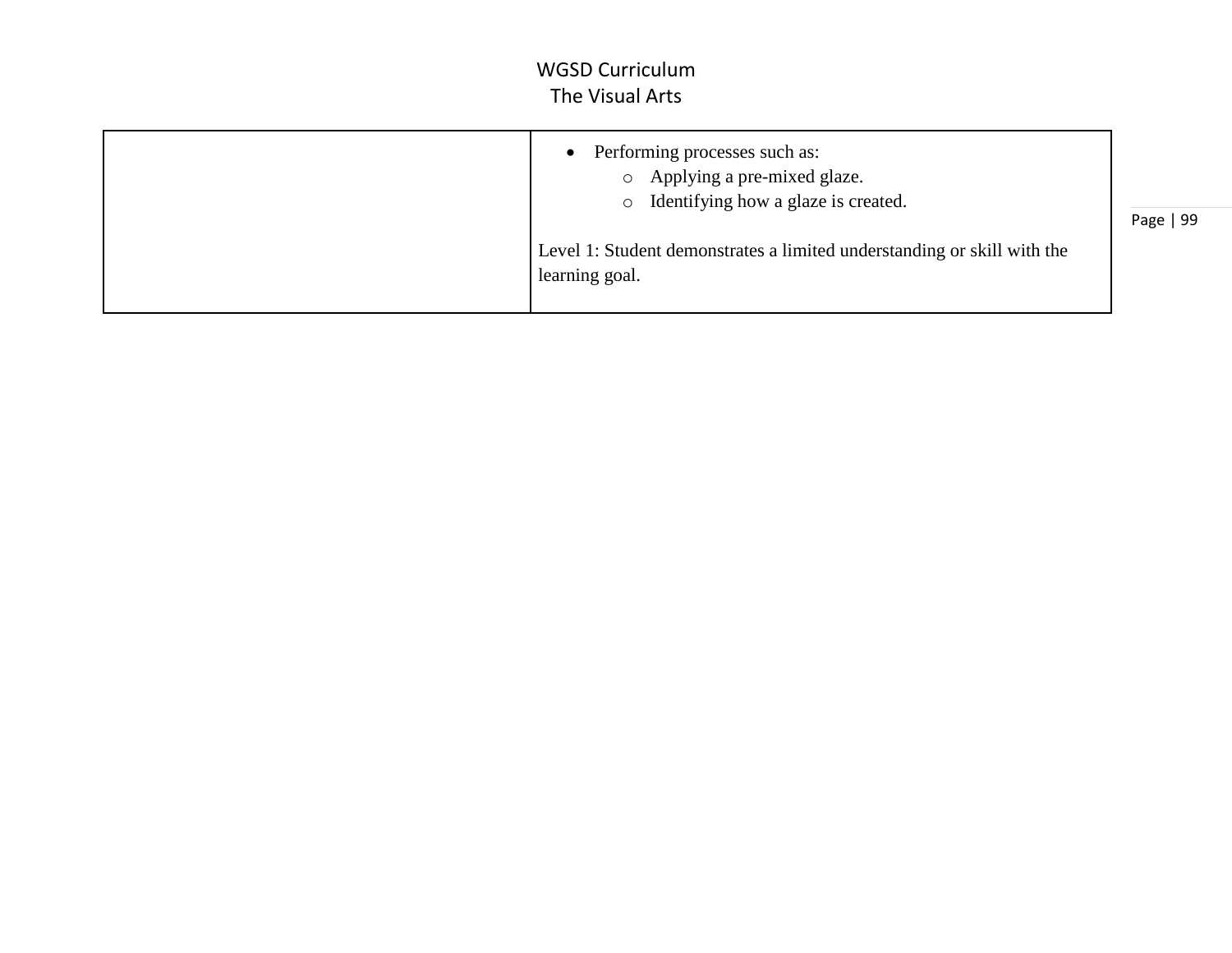Course: Ceramics Grades 9-12 LG 3 Present - Portfolio

|                                                                                                                                                                                        | <b>High Priority Standards</b>                                                                                                                                                                          | Page   100 |
|----------------------------------------------------------------------------------------------------------------------------------------------------------------------------------------|---------------------------------------------------------------------------------------------------------------------------------------------------------------------------------------------------------|------------|
| <b>NCCAS Standards 2014</b><br><b>Artistic Process - Presenting</b><br>Anchor Standard: Select and analyze their artwork and the work of others when deciding what artwork to present. |                                                                                                                                                                                                         |            |
| <b>Learning Goal</b>                                                                                                                                                                   | <b>Proficiency Scale</b>                                                                                                                                                                                |            |
| Students will be able to select and refine artistic works for<br>presentation.                                                                                                         | Level 4: Student demonstrates an in-depth inference or advanced<br>application or innovates with the learning goal.<br>Level 3: Student demonstrates mastery with the learning goal as<br>evidenced by: |            |
|                                                                                                                                                                                        | Choosing items for a portfolio using the concepts of quality,<br>quantity, selection and discrimination.<br>Presenting a portfolio that illustrates a sense of style and depth<br>of subject knowledge. |            |
|                                                                                                                                                                                        | Level 2: Student demonstrates he/she is nearing proficiency by:<br>Recognizing and recalling specific vocabulary, such as:                                                                              |            |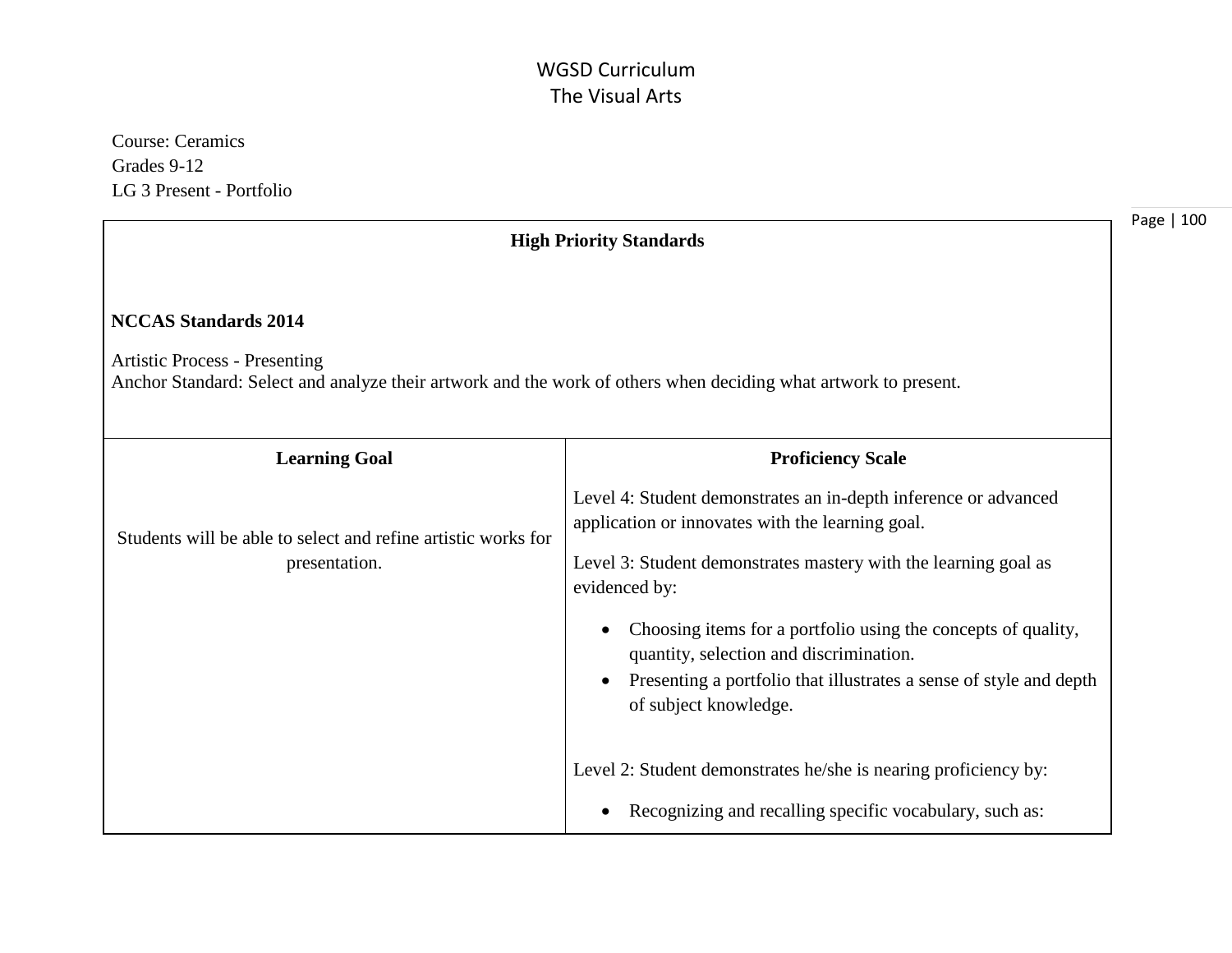| portfolio, quality, quantity, selection and discrimination.<br>Performing processes such as:<br>• Choosing items for a portfolio.<br>• Displaying items that show the accomplished work. | Page   101 |
|------------------------------------------------------------------------------------------------------------------------------------------------------------------------------------------|------------|
| Level 1: Student demonstrates a limited understanding or skill with the<br>learning goal.                                                                                                |            |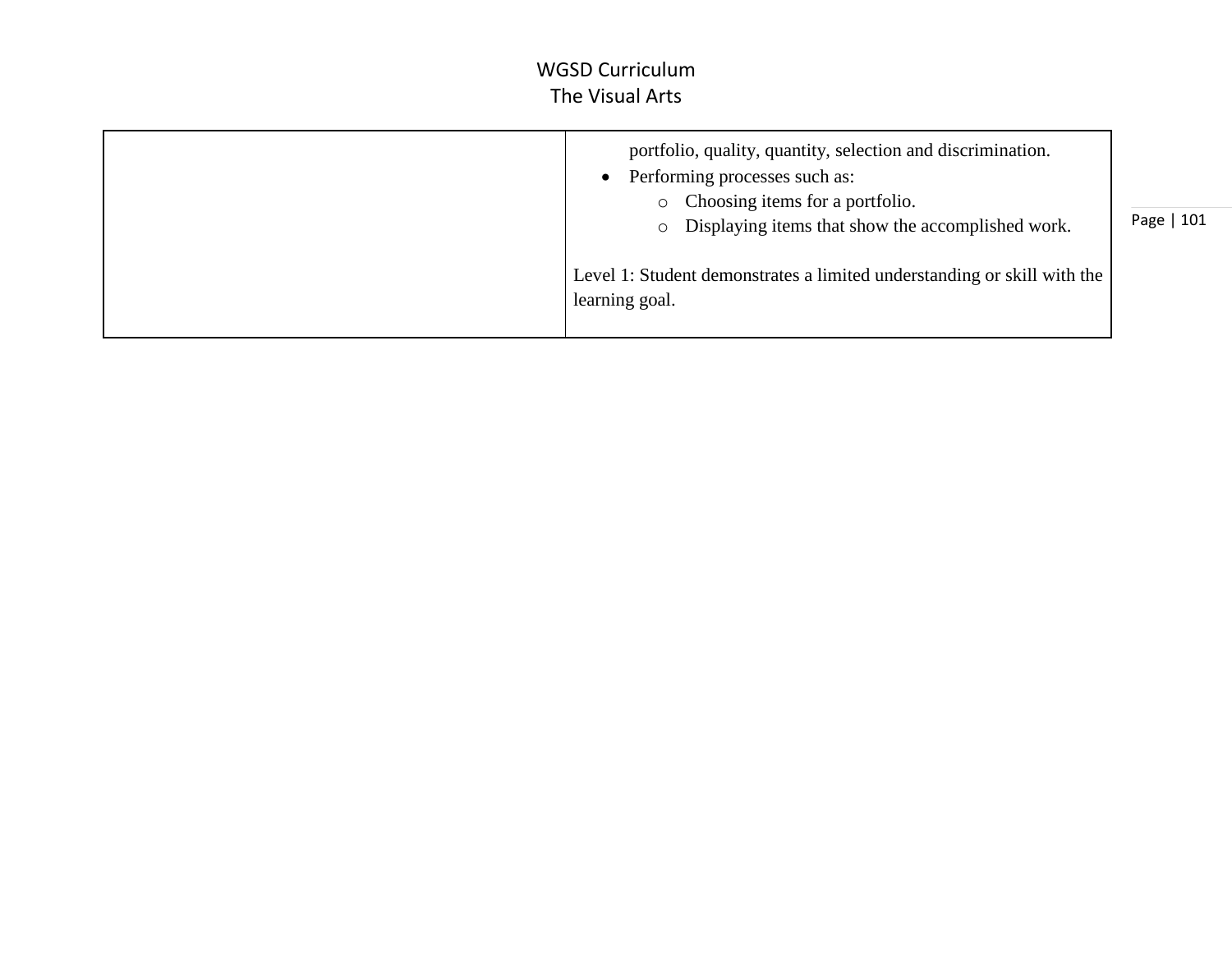Course: Ceramics Grades 9-12 LG 4 Respond - Criticism

|                                                                                                                                     | <b>High Priority Standards</b>                                                                                                                                                                                                                                                                    | Page   102 |
|-------------------------------------------------------------------------------------------------------------------------------------|---------------------------------------------------------------------------------------------------------------------------------------------------------------------------------------------------------------------------------------------------------------------------------------------------|------------|
| <b>NCCAS Standards 2014</b>                                                                                                         |                                                                                                                                                                                                                                                                                                   |            |
| <b>Artistic Process-Responding</b><br>Anchor Standard: Experience, analyze and interpret art and other aspects of the visual world. |                                                                                                                                                                                                                                                                                                   |            |
| Learning Goal                                                                                                                       | Proficiency Scale                                                                                                                                                                                                                                                                                 |            |
| Students will be able to observe, interpret, and<br>evaluate art.                                                                   | Level 4: Student demonstrates an in-depth inference or advanced<br>application or innovates with the learning goal.<br>Level 3: Student demonstrates mastery with the learning goal as evidenced<br>by:                                                                                           |            |
|                                                                                                                                     | Constructing aesthetic arguments to support art critiques.<br>Evaluating the artistic works of others and self, using the elements of<br>art and the principles of design.                                                                                                                        |            |
|                                                                                                                                     | Level 2: Student demonstrates he/she is nearing proficiency by:<br>Recognizing and recalling specific vocabulary, such as: aesthetics,<br>art criticism, validity, purpose, quality, response.<br>Performing processes such as:<br>Commenting on personal art using descriptive terms.<br>$\circ$ |            |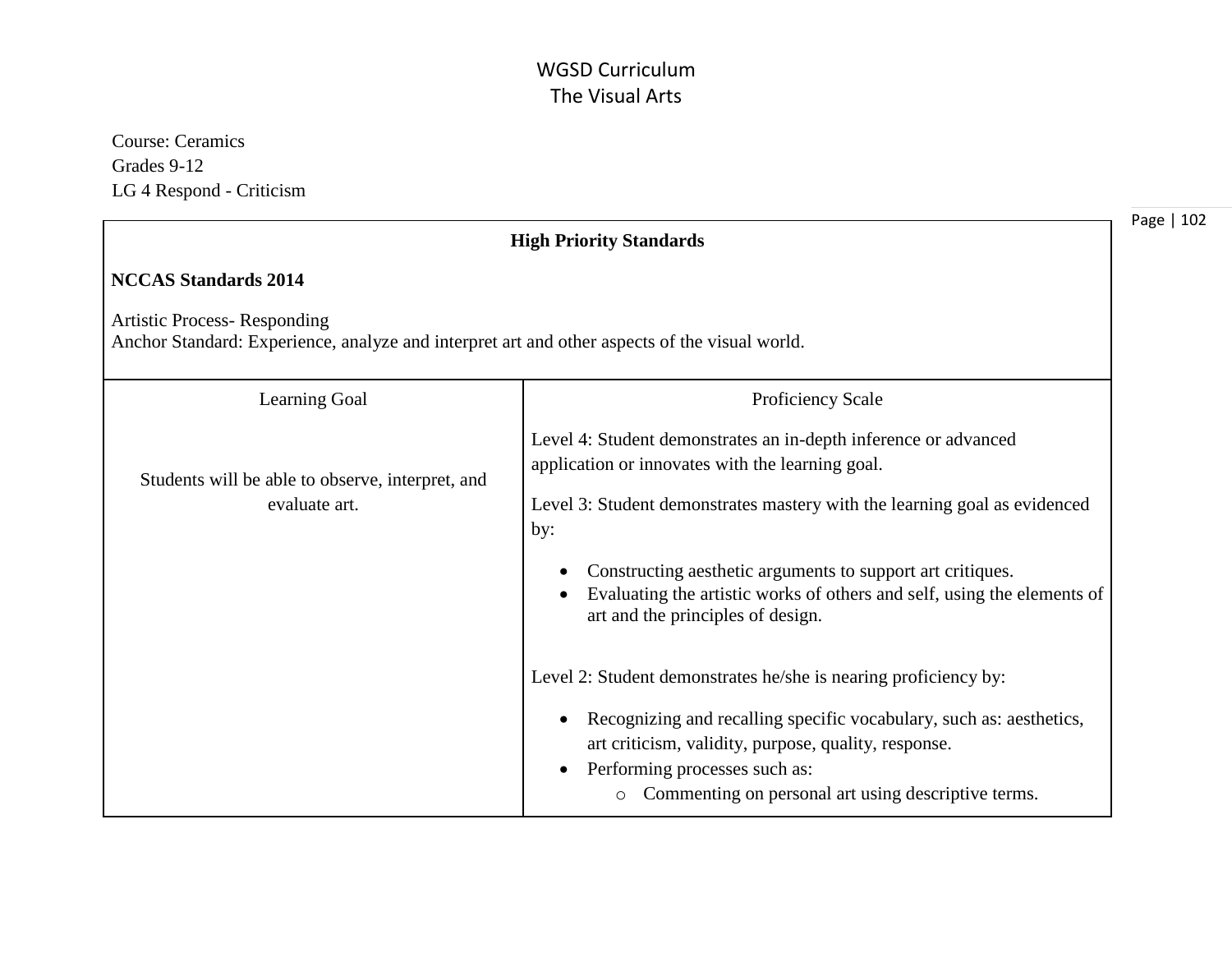| • Commenting on other artists' work using descriptive terms.                              |            |
|-------------------------------------------------------------------------------------------|------------|
| Level 1: Student demonstrates a limited understanding or skill with the<br>learning goal. | Page   103 |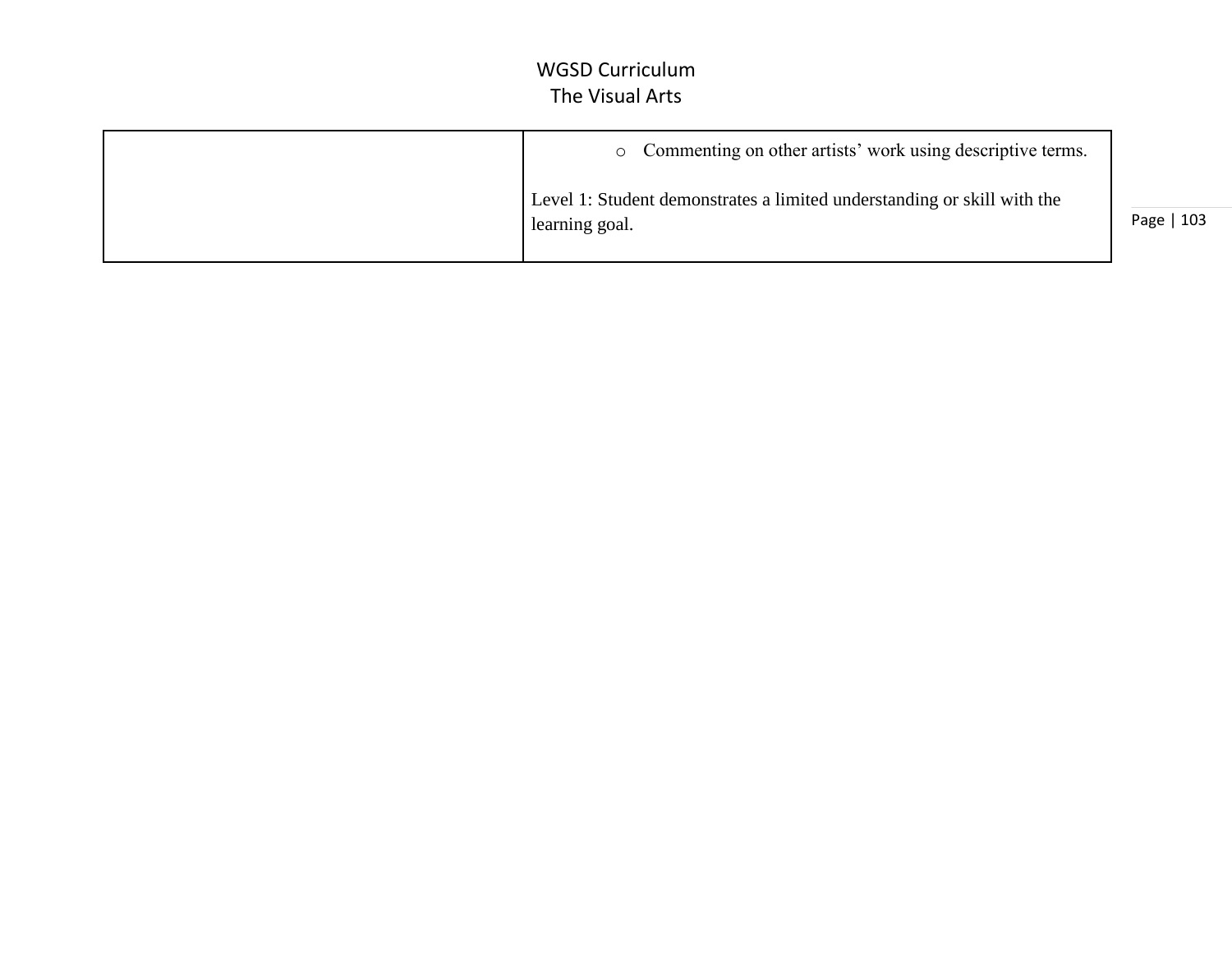Course: Ceramics Advanced Level Grades 9-12 LG 5 Refine

|                                                                                    | <b>High Priority Standards</b>                                                                                                                                                                                                                           | Page   104 |
|------------------------------------------------------------------------------------|----------------------------------------------------------------------------------------------------------------------------------------------------------------------------------------------------------------------------------------------------------|------------|
| <b>NCCAS Standards 2014</b>                                                        |                                                                                                                                                                                                                                                          |            |
| Artistic Process – Creating<br>Anchor Standard: Refine and complete artistic work. |                                                                                                                                                                                                                                                          |            |
| <b>Learning Goal</b>                                                               | <b>Proficiency Scale</b>                                                                                                                                                                                                                                 |            |
|                                                                                    | Level 4: Student demonstrates an in-depth inference or advanced<br>application or innovates with the learning goal.                                                                                                                                      |            |
| Students will be able to refine their work and continue to<br>grow as artists.     | Level 3: Student demonstrates mastery with the learning goal as<br>evidenced by:                                                                                                                                                                         |            |
|                                                                                    | Applying constructive criticism to personal work.<br>Reflecting on, revising and refining work over time.                                                                                                                                                |            |
|                                                                                    | Level 2: Student demonstrates he/she is nearing proficiency by:                                                                                                                                                                                          |            |
|                                                                                    | Recognizing and recalling specific vocabulary, such as: practice,<br>constructive critique, reflection, revision, refining<br>Performing processes such as:<br>Identifying aesthetic elements during a discussion.<br>Revising personal work.<br>$\circ$ |            |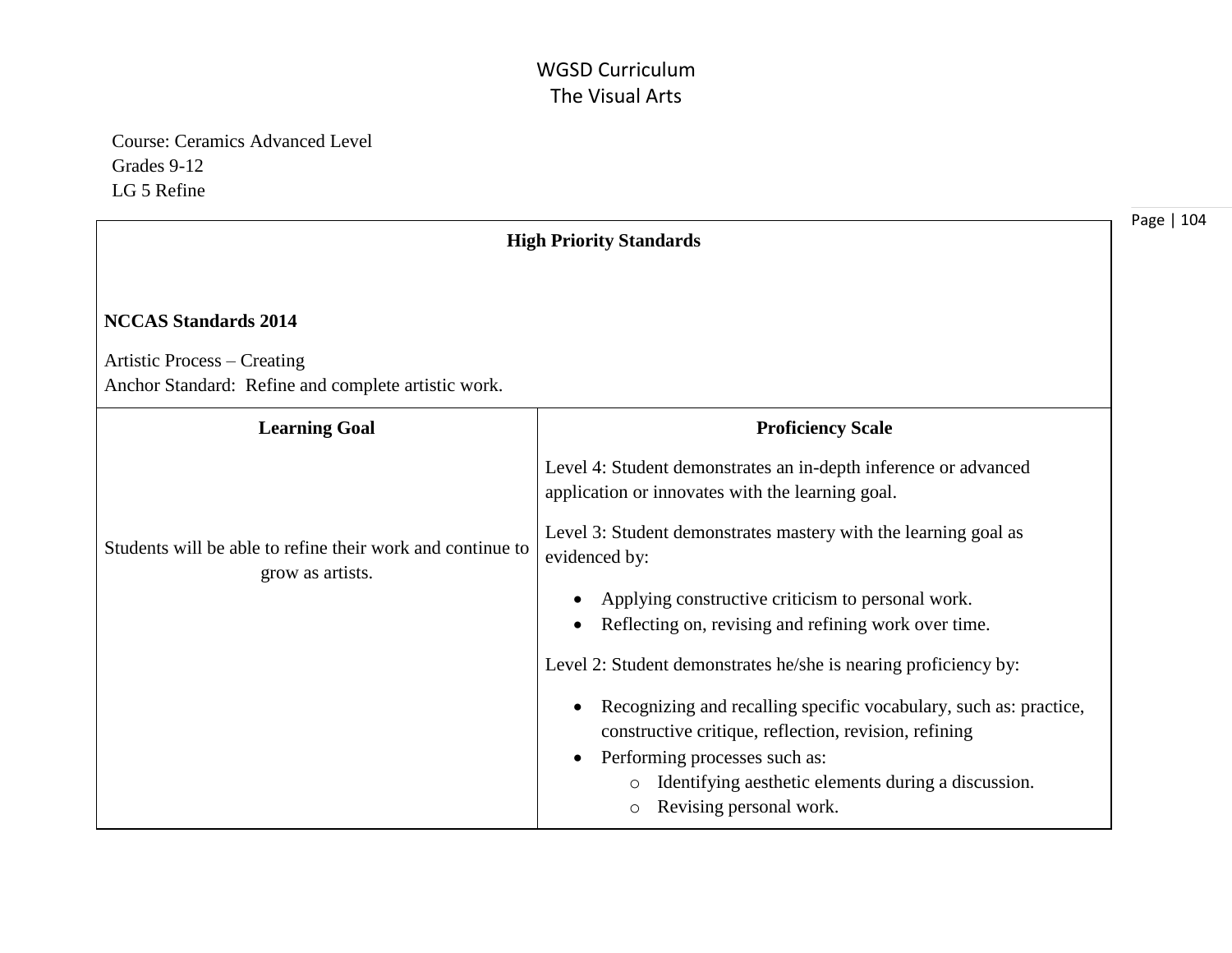| Level 1: Student demonstrates a limited understanding or skill with the |            |
|-------------------------------------------------------------------------|------------|
| learning goal.                                                          | Page   105 |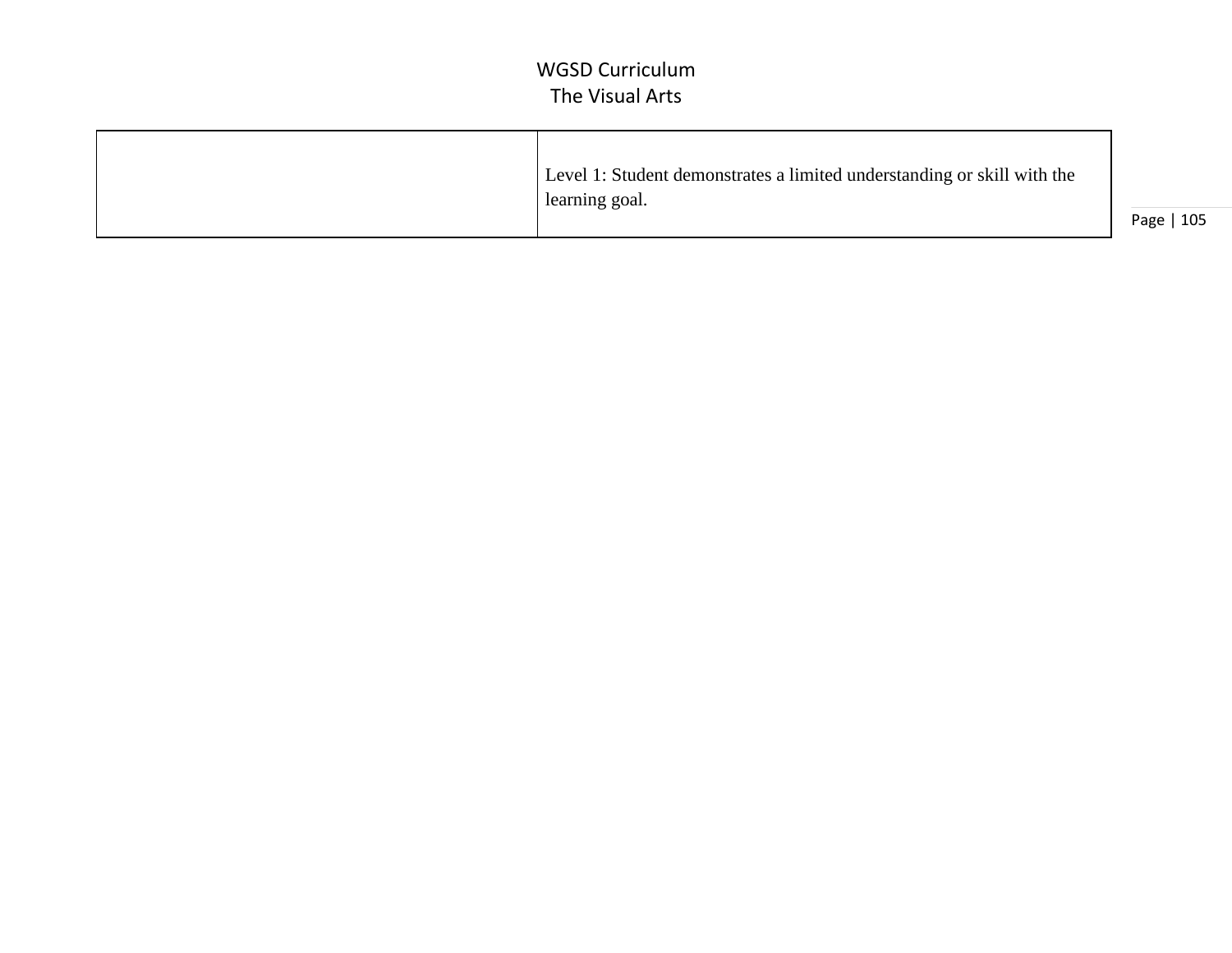Course: Drawing and Painting Grades 9-12 LG 1 Create - Elements and principles

| <b>High Priority Standards</b>                                                                                                                                                                                                                                                                                                                                                                                                                                                                                                                                                                                                                                                               | Page   106                                                      |
|----------------------------------------------------------------------------------------------------------------------------------------------------------------------------------------------------------------------------------------------------------------------------------------------------------------------------------------------------------------------------------------------------------------------------------------------------------------------------------------------------------------------------------------------------------------------------------------------------------------------------------------------------------------------------------------------|-----------------------------------------------------------------|
|                                                                                                                                                                                                                                                                                                                                                                                                                                                                                                                                                                                                                                                                                              |                                                                 |
| Anchor Standard: Initiate making works of art and design by experimenting, imagining and identifying content.                                                                                                                                                                                                                                                                                                                                                                                                                                                                                                                                                                                |                                                                 |
| <b>Proficiency Scale</b>                                                                                                                                                                                                                                                                                                                                                                                                                                                                                                                                                                                                                                                                     |                                                                 |
| Level 4: Student demonstrates an in-depth inference or advanced<br>application or innovates with the learning goal.<br>Level 3: Student demonstrates mastery with the learning goal as<br>evidenced by:<br>Applying advanced elements of line, color, texture, shape and<br>the principle of repetition to drawings and paintings.<br>Creating art that illustrates design concepts with drawing and<br>painting tools.<br>Level 2: Student demonstrates he/she is nearing proficiency by:<br>Recognizing and recalling specific vocabulary: line, color,<br>texture, shape, repetition, line weight, value, surface, media<br>specific tools and supplies.<br>Performing processes such as: |                                                                 |
|                                                                                                                                                                                                                                                                                                                                                                                                                                                                                                                                                                                                                                                                                              | Applying an element or principle of design in an art<br>$\circ$ |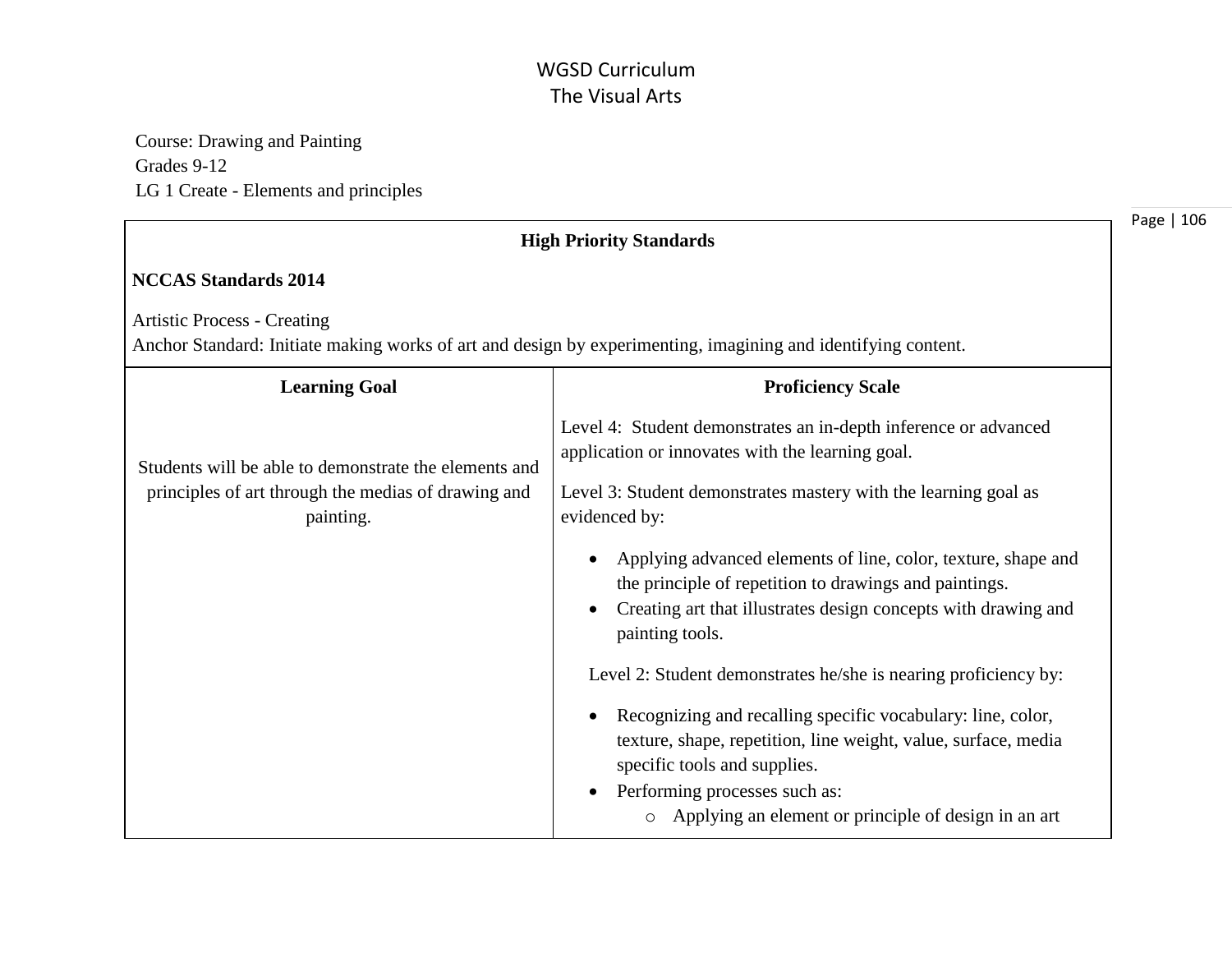|                                                                                                          | work.<br>Communicating an idea with an art work.<br>$\circ$<br>Level 1: Student demonstrates a limited understanding or skill with the | Page   107 |
|----------------------------------------------------------------------------------------------------------|----------------------------------------------------------------------------------------------------------------------------------------|------------|
|                                                                                                          | learning goal.                                                                                                                         |            |
| <b>Targets</b>                                                                                           |                                                                                                                                        |            |
| <b>Students know how to:</b>                                                                             |                                                                                                                                        |            |
| Use illustration, story, concept, idea and visual communication.                                         |                                                                                                                                        |            |
| Use line weight, value and surface.<br>Use brushes, canvas, watercolor, acrylic, tempera and oil paints. |                                                                                                                                        |            |
| $\bullet$                                                                                                |                                                                                                                                        |            |

 Course: Drawing and Painting Grades 9-12 LG 2 Create – Figure Drawing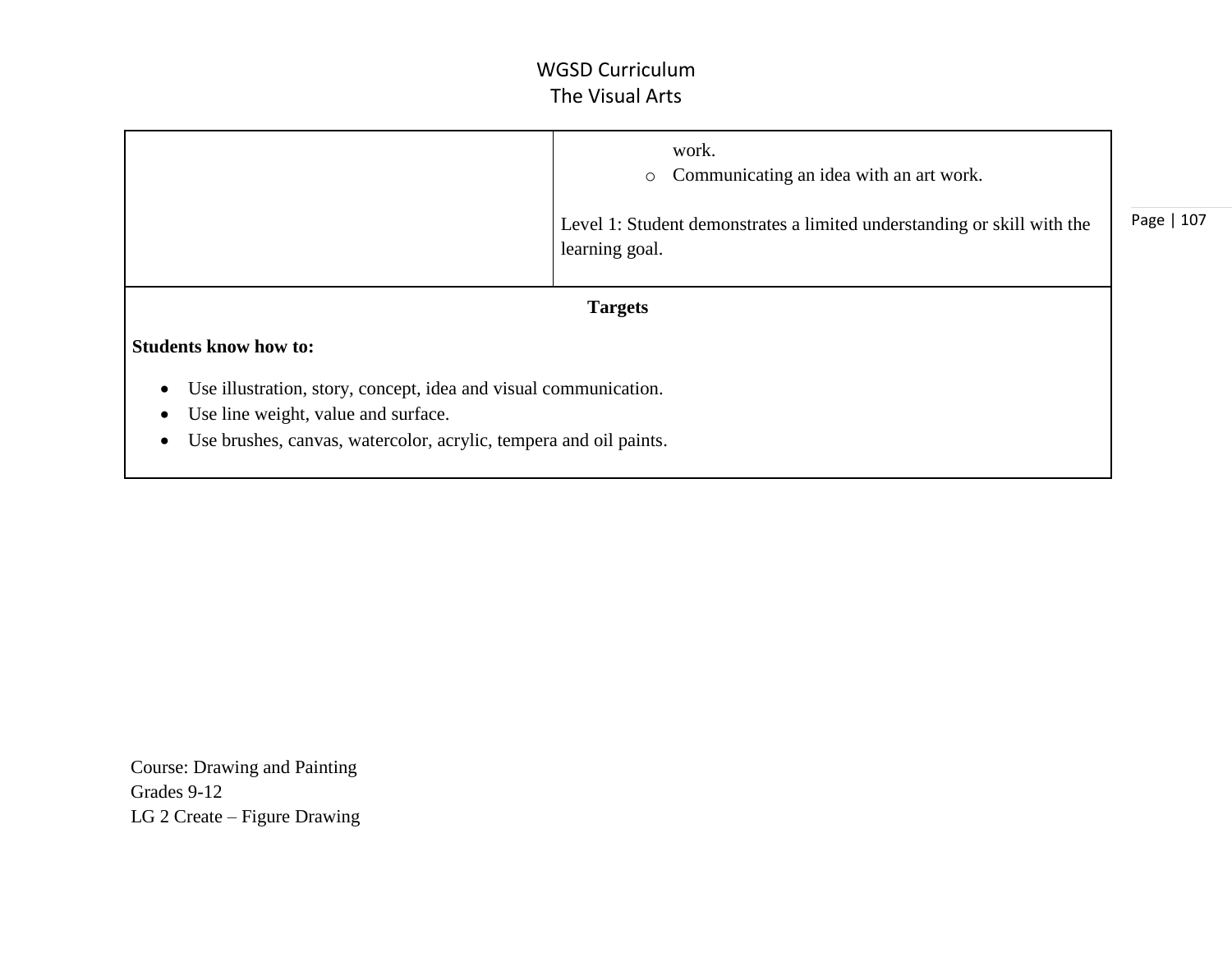| <b>High Priority Standards</b>                                                                                                                      |                                                                                                                                                                                                                                                                                                                                                                                                                                                                                                                                                                                                                                                                                                                                                                                |            |
|-----------------------------------------------------------------------------------------------------------------------------------------------------|--------------------------------------------------------------------------------------------------------------------------------------------------------------------------------------------------------------------------------------------------------------------------------------------------------------------------------------------------------------------------------------------------------------------------------------------------------------------------------------------------------------------------------------------------------------------------------------------------------------------------------------------------------------------------------------------------------------------------------------------------------------------------------|------------|
| <b>NCCAS Standards 2014</b>                                                                                                                         |                                                                                                                                                                                                                                                                                                                                                                                                                                                                                                                                                                                                                                                                                                                                                                                |            |
| <b>Artistic Process – Creating</b><br>Anchor Standard: Initiate making works of art and design by experimenting, imagining and identifying content. |                                                                                                                                                                                                                                                                                                                                                                                                                                                                                                                                                                                                                                                                                                                                                                                | Page   108 |
| <b>Learning Goal</b>                                                                                                                                | <b>Proficiency Scale</b>                                                                                                                                                                                                                                                                                                                                                                                                                                                                                                                                                                                                                                                                                                                                                       |            |
| Students will be able to draw and paint a live subject.                                                                                             | Level 4: Student demonstrates an in-depth inference or<br>advanced application or innovates with the learning goal.<br>Level 3: Student demonstrates mastery with the learning<br>goal as evidenced by:<br>Using proportion, scale, anatomy, reference points,<br>$\bullet$<br>sight size, and composition to illustrate a live figure.<br>Level 2: Student demonstrates he/she is nearing<br>proficiency by:<br>Recognizing and recalling specific vocabulary, such<br>$\bullet$<br>as: proportion, scale, anatomy, reference points, sight<br>size, composition.<br>Performing processes such as:<br>$\bullet$<br>o Applying some figural elements to a drawing<br>or painting.<br>Level 1: Student demonstrates a limited understanding or<br>skill with the learning goal. |            |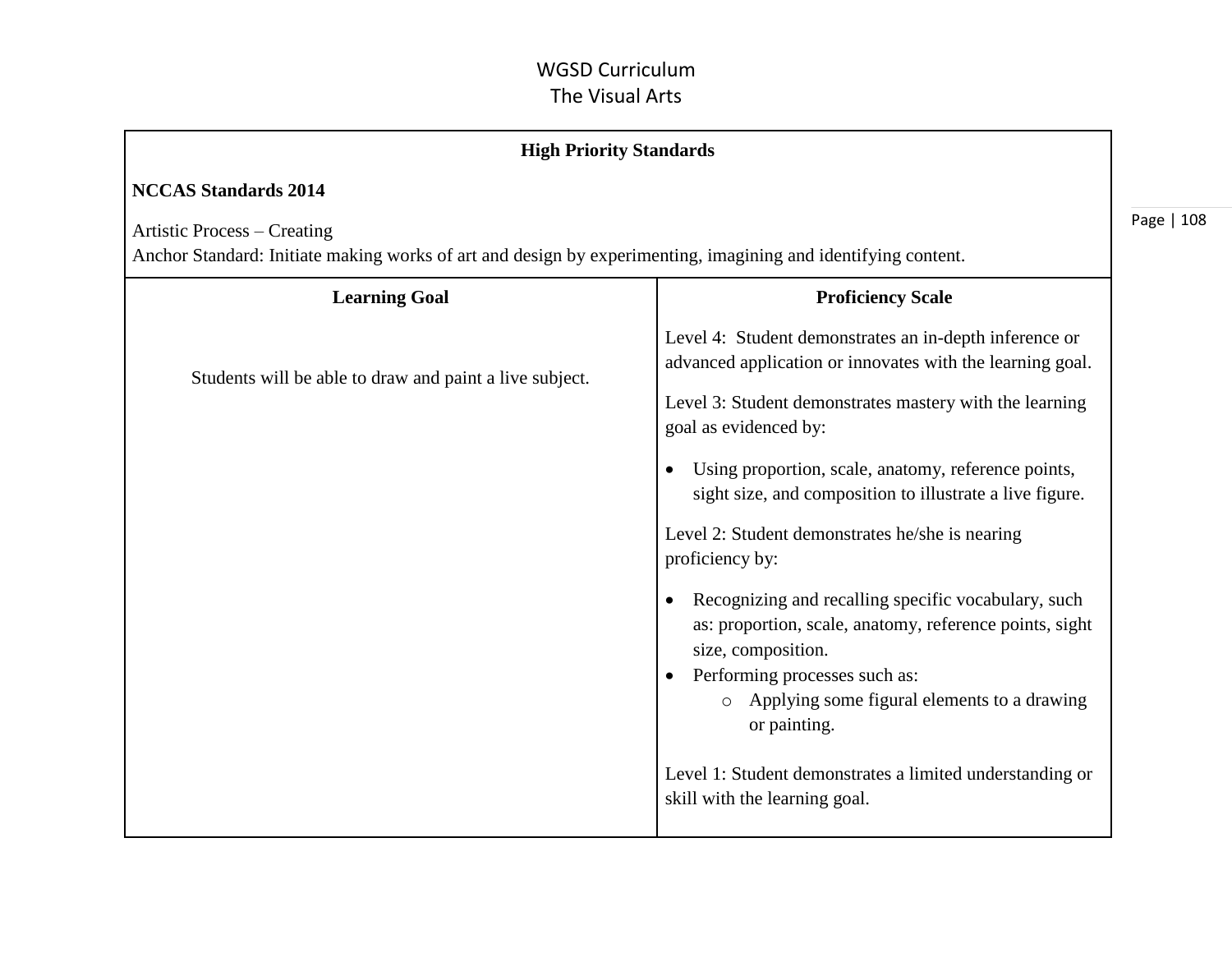Page | 109

 Course: Drawing and Painting Grades 9-12 LG 3 Present - Portfolio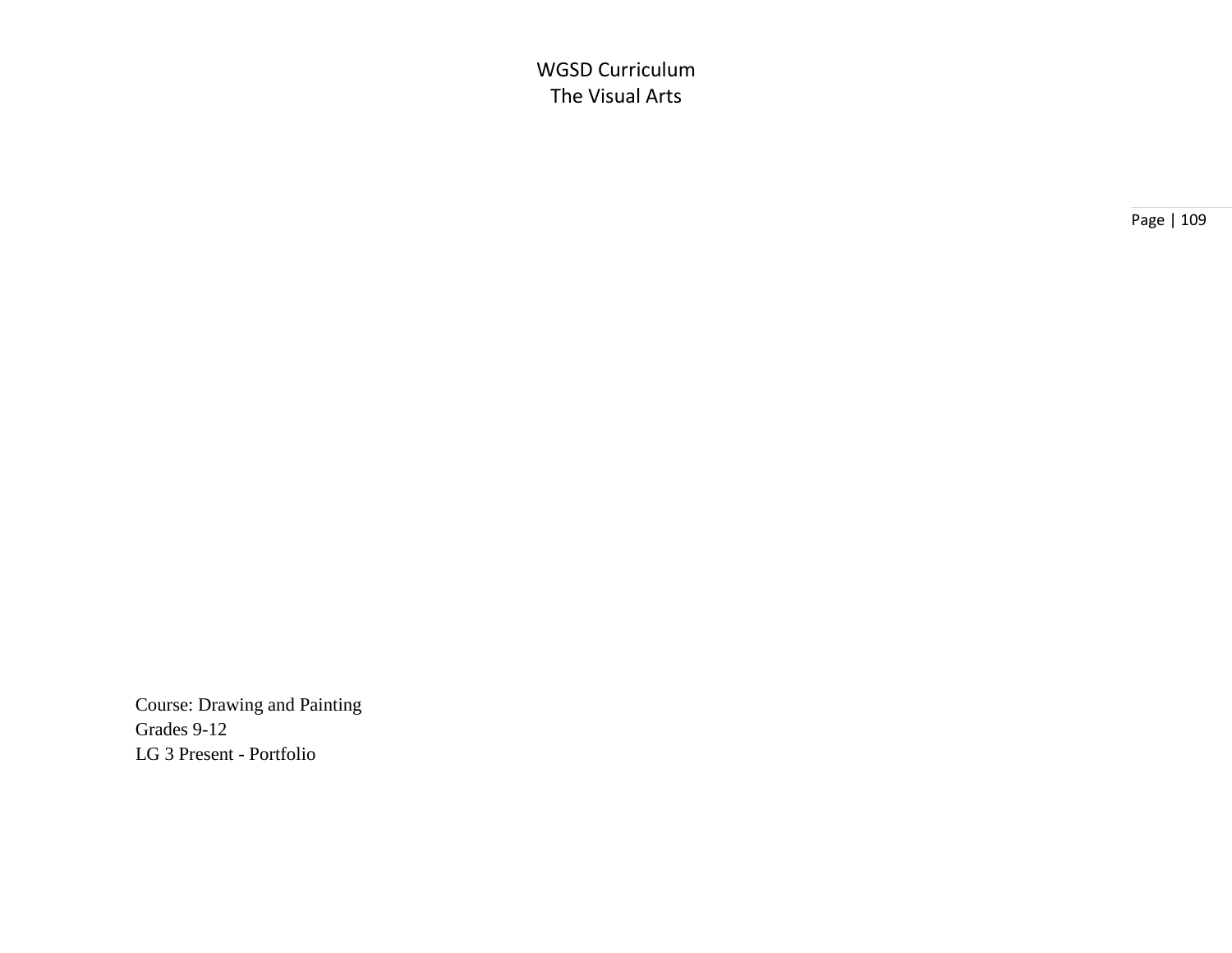|                                                                                | <b>High Priority Standards</b>                                                                                                                                                                                                                                                                                                                                                                                                                                                                                                                                                                                                                                                                                                                            |      |
|--------------------------------------------------------------------------------|-----------------------------------------------------------------------------------------------------------------------------------------------------------------------------------------------------------------------------------------------------------------------------------------------------------------------------------------------------------------------------------------------------------------------------------------------------------------------------------------------------------------------------------------------------------------------------------------------------------------------------------------------------------------------------------------------------------------------------------------------------------|------|
| <b>NCCAS Standards 2014</b>                                                    |                                                                                                                                                                                                                                                                                                                                                                                                                                                                                                                                                                                                                                                                                                                                                           |      |
| Artistic Process – Presenting                                                  | Anchor Standard: Select and analyze their artwork and the work of others when deciding what artwork to present.                                                                                                                                                                                                                                                                                                                                                                                                                                                                                                                                                                                                                                           | Page |
| <b>Learning Goal</b>                                                           | <b>Proficiency Scale</b>                                                                                                                                                                                                                                                                                                                                                                                                                                                                                                                                                                                                                                                                                                                                  |      |
| Students will be able to select and refine artistic<br>works for presentation. | Level 4: Student demonstrates an in-depth inference or advanced<br>application or innovates with the learning goal.<br>Level 3: Student demonstrates mastery with the learning goal as<br>evidenced by:<br>Choosing items for a portfolio using the concepts of quality,<br>quantity, selection and discrimination.<br>Presenting a portfolio that illustrates the student's sense of style<br>and depth of knowledge.<br>Level 2: Student demonstrates he/she is nearing proficiency by:<br>Recognizing and recalling specific vocabulary, such as: portfolio,<br>quality, quantity, selection and discrimination.<br>Performing processes such as:<br>o Choosing items for a portfolio.<br>Displaying items that show the accomplished work.<br>$\circ$ |      |
|                                                                                |                                                                                                                                                                                                                                                                                                                                                                                                                                                                                                                                                                                                                                                                                                                                                           |      |

**110**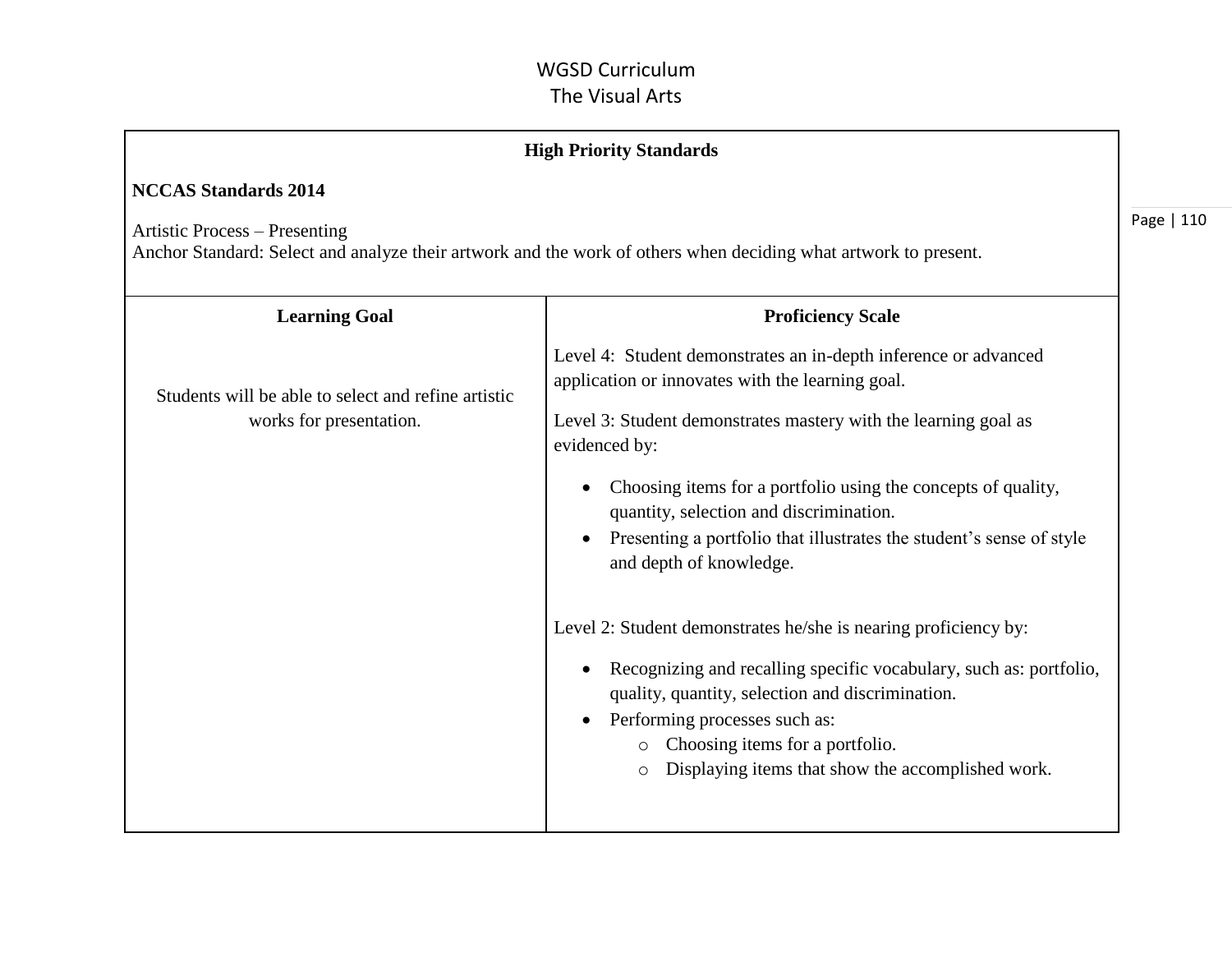| Level 1: Student demonstrates a limited understanding or skill with the<br>learning goal. |                          |
|-------------------------------------------------------------------------------------------|--------------------------|
|                                                                                           | Page <sup>1</sup><br>111 |

 Course: Drawing and Painting Grades 9-12 LG 4 Responding - criticism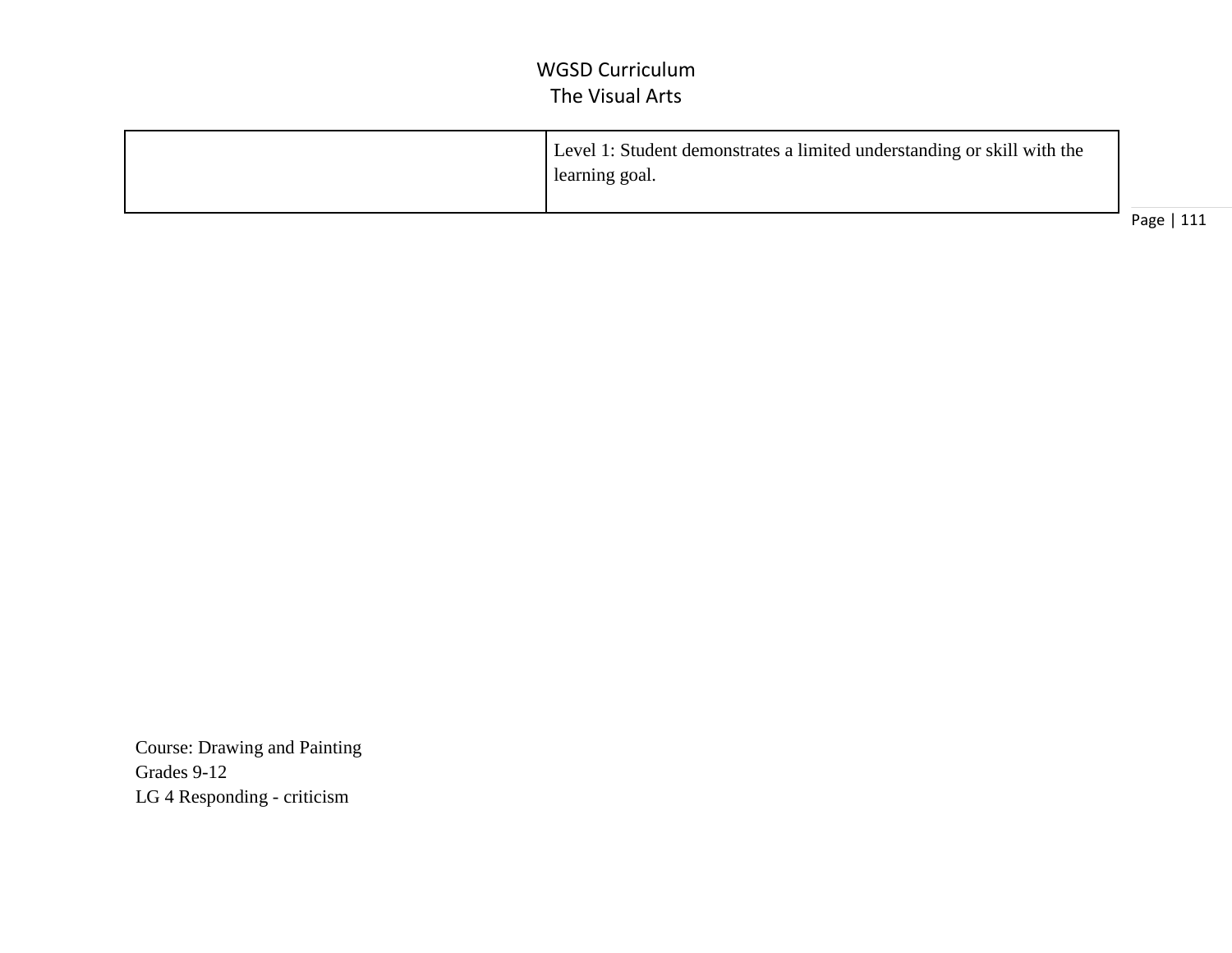| <b>High Priority Standards</b>                                                                                                                                |                                                                                                                                                                                                                                                                                                                                                                                                                                                                     |      |
|---------------------------------------------------------------------------------------------------------------------------------------------------------------|---------------------------------------------------------------------------------------------------------------------------------------------------------------------------------------------------------------------------------------------------------------------------------------------------------------------------------------------------------------------------------------------------------------------------------------------------------------------|------|
| <b>NCCAS Standards 2014</b><br>Artistic Process – Responding<br>Anchor Standard: Experience, analyze and interpret art and other aspects of the visual world. |                                                                                                                                                                                                                                                                                                                                                                                                                                                                     | Page |
| <b>Learning Goal</b>                                                                                                                                          | <b>Proficiency Scale</b>                                                                                                                                                                                                                                                                                                                                                                                                                                            |      |
| Students will be able to observe, interpret, and<br>evaluate art.                                                                                             | Level 4: Student demonstrates an in-depth inference or advanced<br>application or innovates with the learning goal.<br>Level 3: Student demonstrates mastery with the learning goal as<br>evidenced by:<br>Constructing aesthetic arguments to support art critiques.<br>$\bullet$<br>Evaluating other artists' work using the elements of art and<br>principles of design.<br>Evaluating personal art works using the elements of art and<br>principles of design. |      |
|                                                                                                                                                               | Level 2: Student demonstrates he/she is nearing proficiency by:<br>Recognizing and recalling specific vocabulary, such as:<br>aesthetics, art criticism, validity, purpose, quality, response.<br>Performing processes such as:<br>Commenting on personal art using descriptive terms.<br>$\circ$<br>Commenting on other artists' work using descriptive<br>$\circ$                                                                                                 |      |

 $|112\rangle$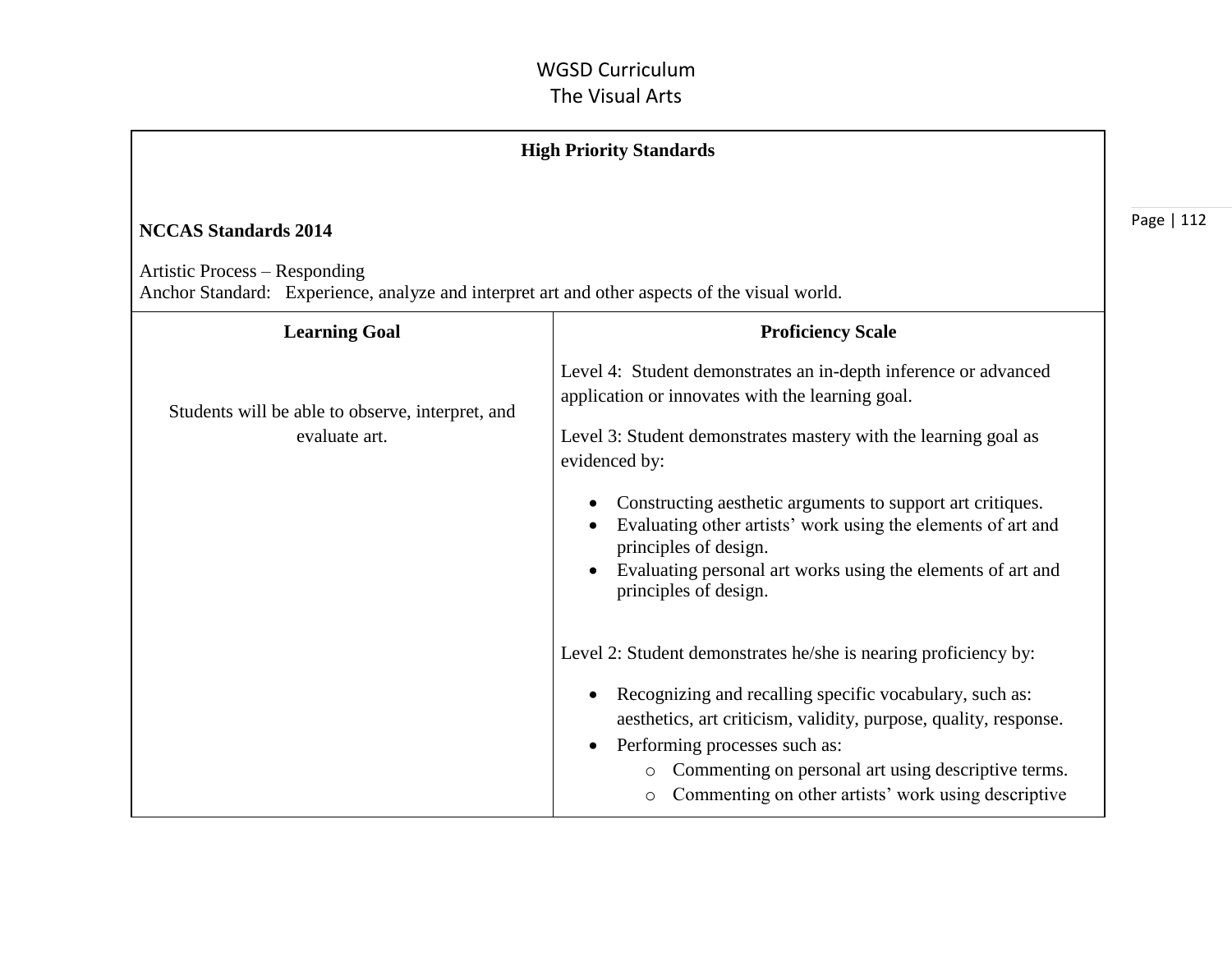| terms.                                                                                    |  |
|-------------------------------------------------------------------------------------------|--|
| Level 1: Student demonstrates a limited understanding or skill with the<br>learning goal. |  |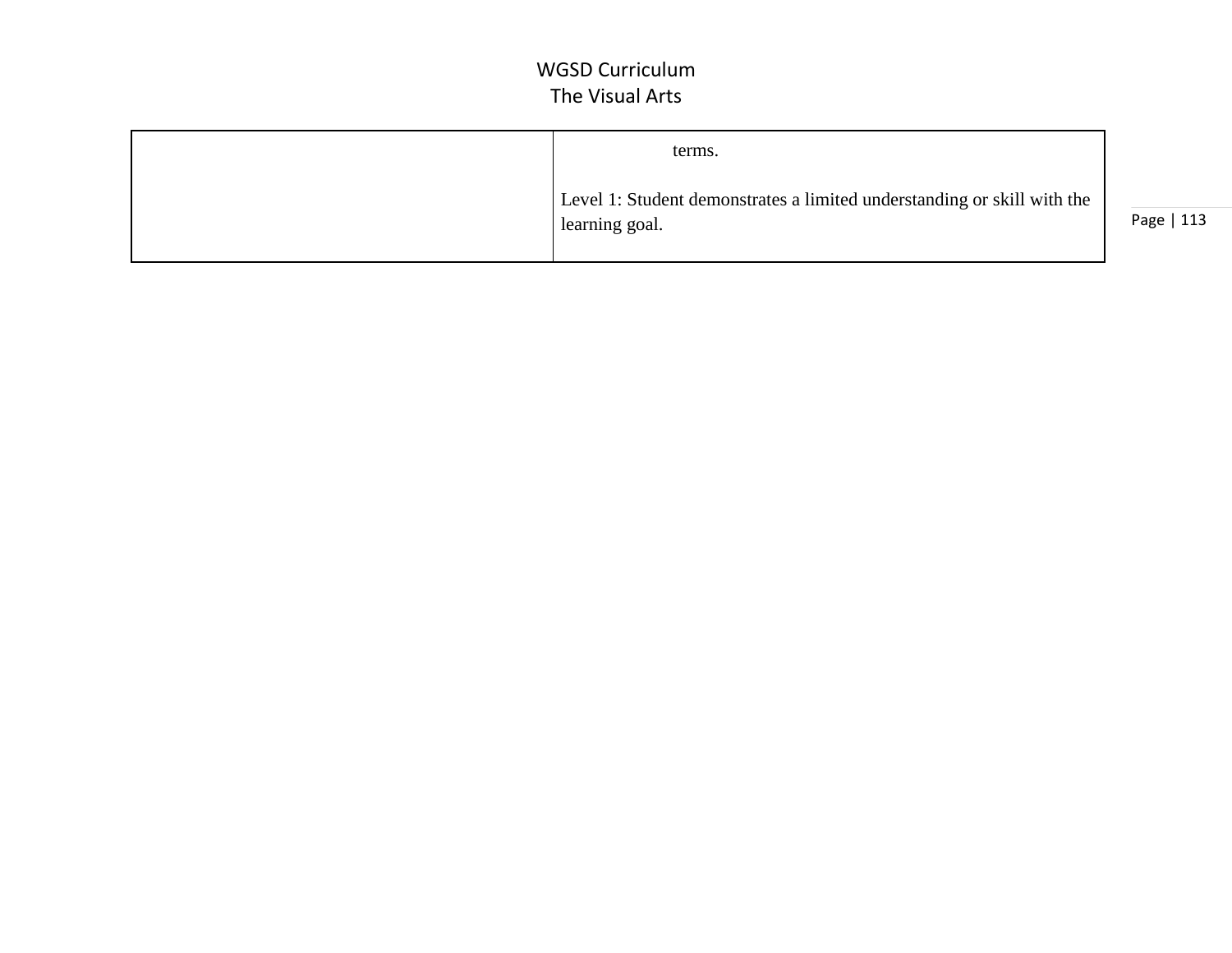Course: Drawing and Painting Advanced Goal Grades 9-12 LG 5 Create - Refine

|                                                                                                                          | <b>HIGH PRIORITY STANDARDS</b>                                                                                                                                                                                                                                                                                                                                                                                                                                                                                                                                                                     | Page   114 |
|--------------------------------------------------------------------------------------------------------------------------|----------------------------------------------------------------------------------------------------------------------------------------------------------------------------------------------------------------------------------------------------------------------------------------------------------------------------------------------------------------------------------------------------------------------------------------------------------------------------------------------------------------------------------------------------------------------------------------------------|------------|
| <b>NCCAS Standards 2014</b><br><b>Artistic Process - Creating</b><br>Anchor Standard: Refine and complete artistic work. |                                                                                                                                                                                                                                                                                                                                                                                                                                                                                                                                                                                                    |            |
| <b>LEARNING GOAL</b>                                                                                                     | PROFICIENCY SCALE                                                                                                                                                                                                                                                                                                                                                                                                                                                                                                                                                                                  |            |
| Students will be able to refine their work and continue<br>to grow as artists.                                           | Level 4: Student demonstrates an in-depth inference or advanced<br>application or innovates with the learning goal.<br>Level 3: Student demonstrates mastery with the learning goal as<br>evidenced by:<br>Reflecting on, revising, and refining work over time.<br>Level 2: Student demonstrates he/she is nearing proficiency by:<br>Recognizing and recalling specific vocabulary, such as:<br>practice, constructive critique, reflection, revision, refining.<br>Performing processes such as:<br>o Identifying aesthetic elements during a discussion.<br>Revising personal work.<br>$\circ$ |            |
|                                                                                                                          | Level 1: Student demonstrates a limited understanding or skill with                                                                                                                                                                                                                                                                                                                                                                                                                                                                                                                                |            |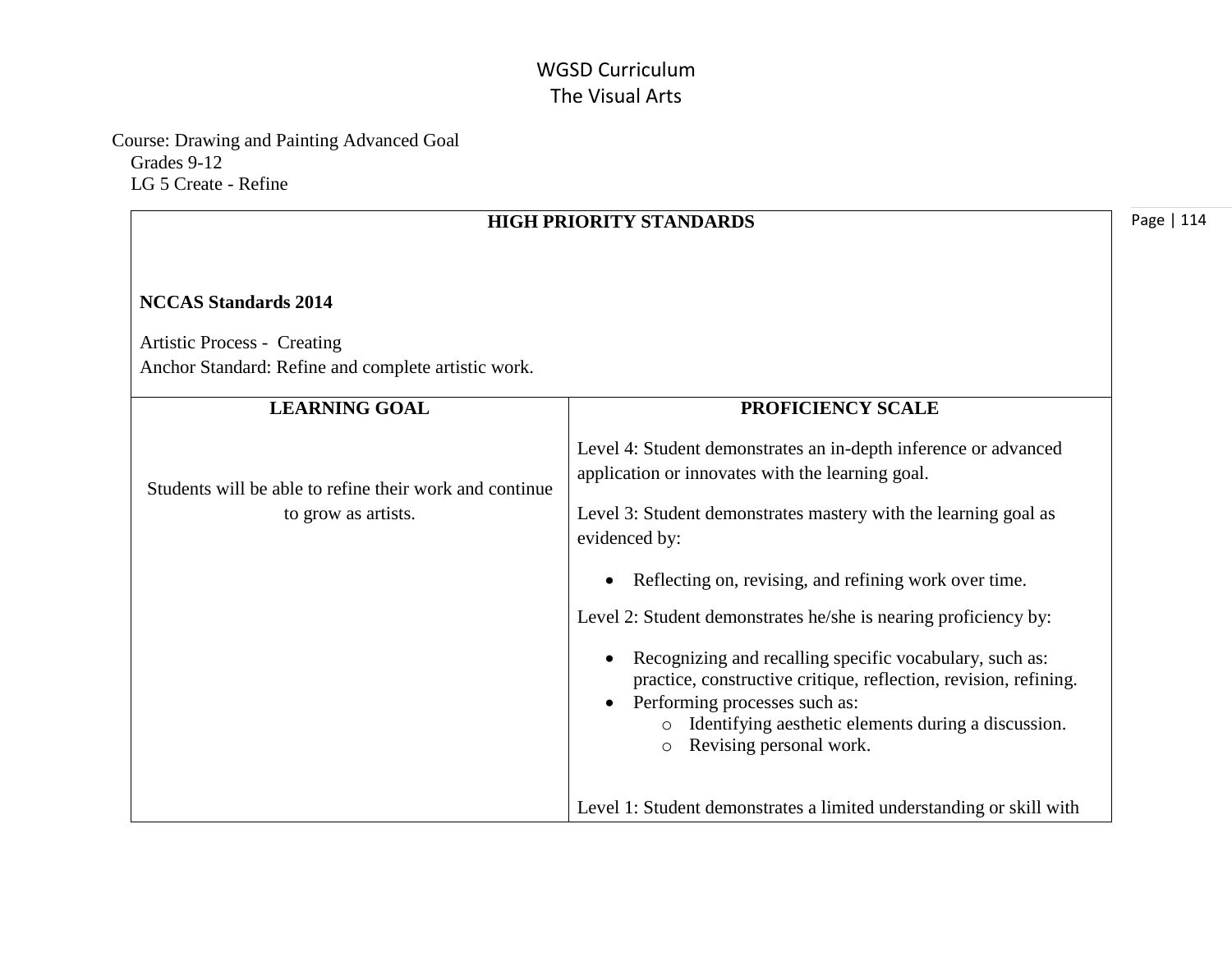| the learning goal. |
|--------------------|
|                    |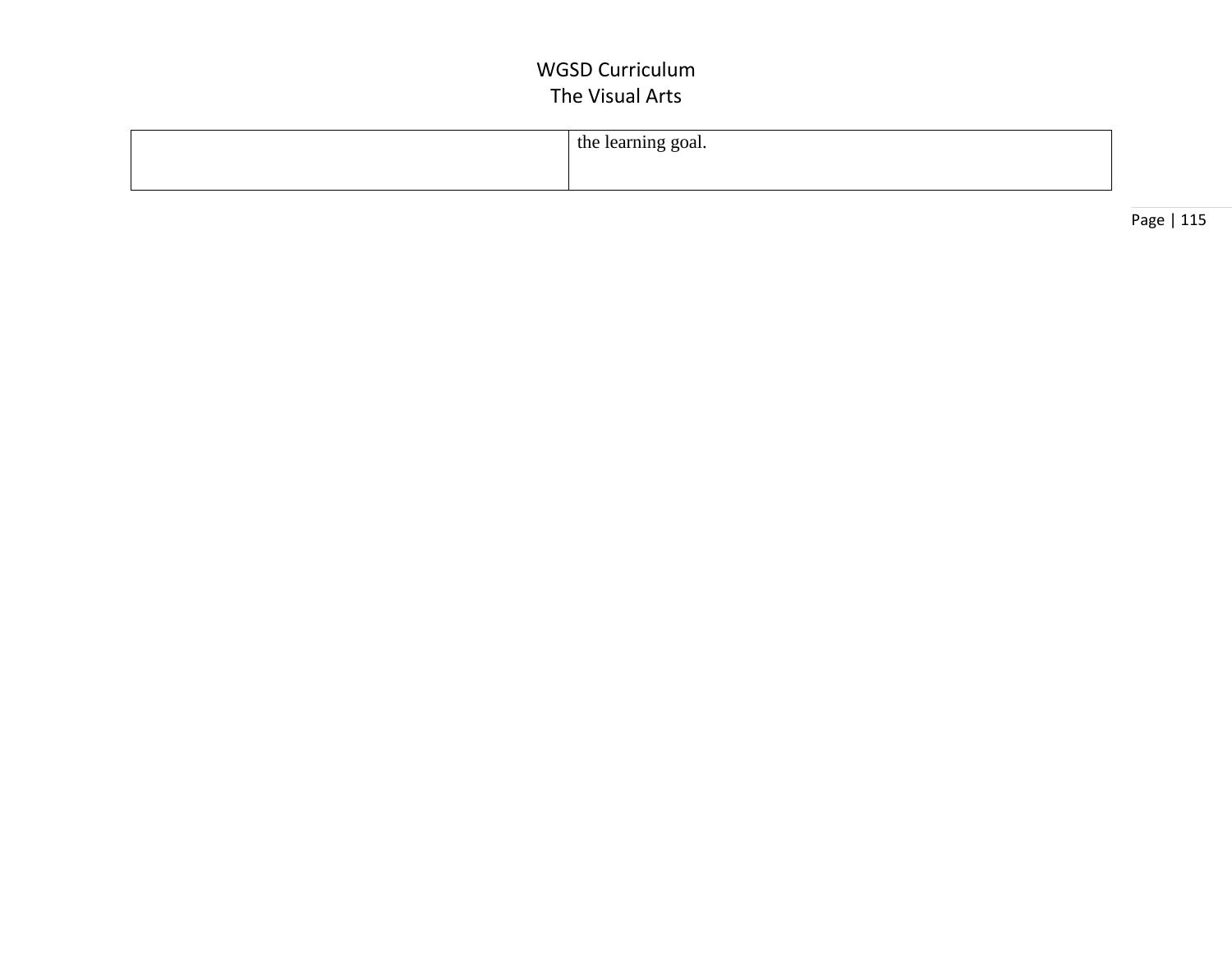Course: Photography 1 Grades 9-12 LG 1: Create - Elements and Principles

|                                                                                                                 | Pa<br><b>HIGH PRIORITY STANDARDS</b>                                                                                                                                                                                                                                                                                                                                                                                                                                                                                                                                                                                                                                                                 |
|-----------------------------------------------------------------------------------------------------------------|------------------------------------------------------------------------------------------------------------------------------------------------------------------------------------------------------------------------------------------------------------------------------------------------------------------------------------------------------------------------------------------------------------------------------------------------------------------------------------------------------------------------------------------------------------------------------------------------------------------------------------------------------------------------------------------------------|
| <b>NCCAS Standards 2014</b>                                                                                     |                                                                                                                                                                                                                                                                                                                                                                                                                                                                                                                                                                                                                                                                                                      |
| <b>Artistic Process: Creating</b>                                                                               |                                                                                                                                                                                                                                                                                                                                                                                                                                                                                                                                                                                                                                                                                                      |
| Anchor Standard: Generate and conceptualize artistic ideas and work.                                            |                                                                                                                                                                                                                                                                                                                                                                                                                                                                                                                                                                                                                                                                                                      |
| <b>LEARNING GOAL</b>                                                                                            | PROFICIENCY SCALE                                                                                                                                                                                                                                                                                                                                                                                                                                                                                                                                                                                                                                                                                    |
| Students will be able to demonstrate the<br>elements and principles of art through the media<br>of photography. | Level 4: Student demonstrates an in-depth inference or advanced application<br>or innovates with the learning goal.<br>Level 3: Student demonstrates mastery with the learning goal evidenced by:<br>Applying elements of line, color, texture, light, shadow, shape and the<br>principle of repetition to photographic images.<br>Creating art that illustrates design concepts with photographic images.<br>Level 2: Student demonstrates he/she is nearing proficiency by:<br>Recognizing and recalling specific vocabulary, such as: composition,<br>balance, direction, detail, positive and negative space, focal length,<br>depth of field, light intensity.<br>Performing processes such as: |
|                                                                                                                 | Describing how the elements and principles of photography<br>$\circ$<br>work together to create an image.                                                                                                                                                                                                                                                                                                                                                                                                                                                                                                                                                                                            |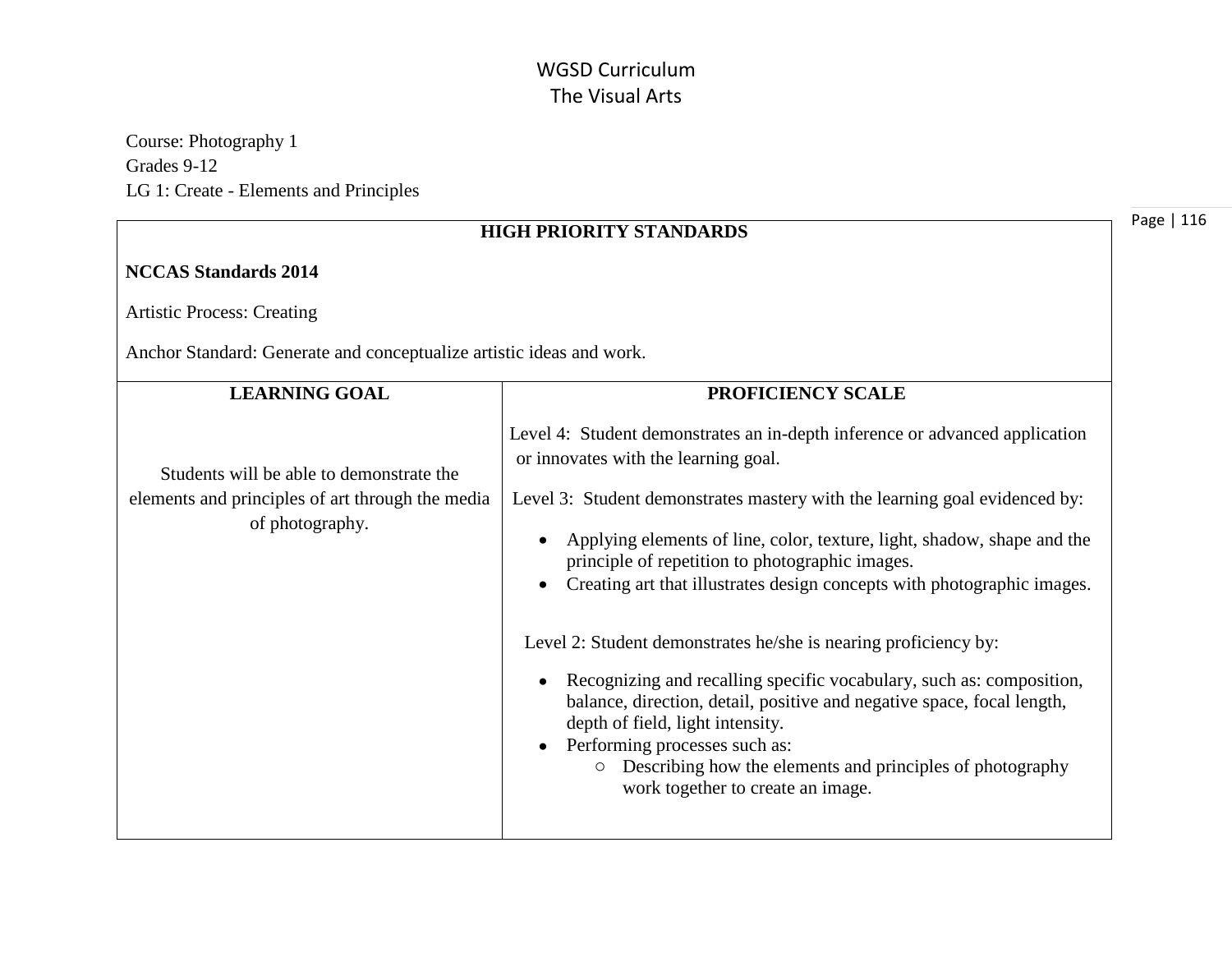| Level 1: Student demonstrates limited understanding or skill with the learning |
|--------------------------------------------------------------------------------|
| goal.                                                                          |
|                                                                                |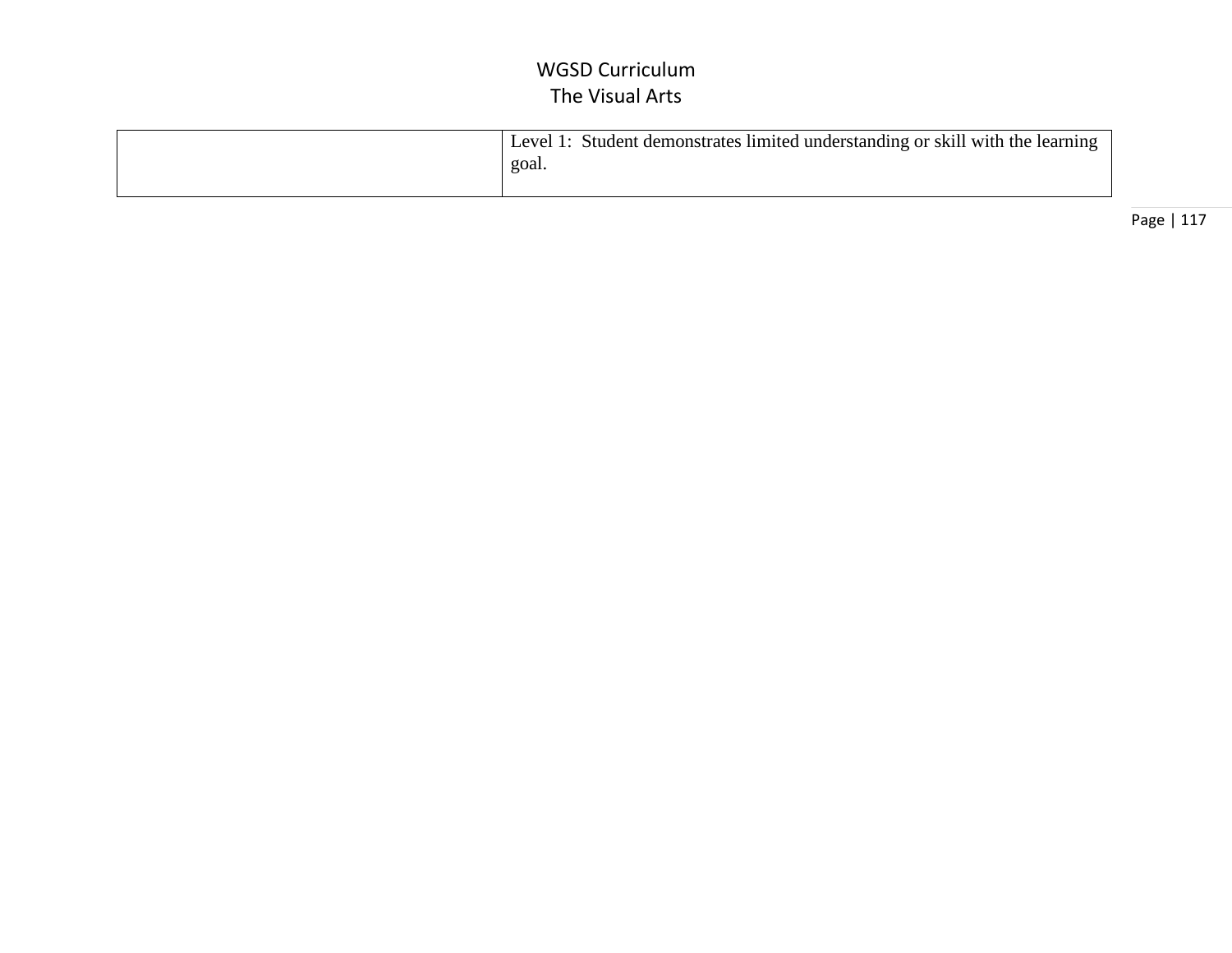Course: Photography I Grades 9-12 LG 2 Create – The Camera

| <b>HIGH PRIORITY STANDARDS</b>                                       |                                                                                                                                                                                                                                                                                |
|----------------------------------------------------------------------|--------------------------------------------------------------------------------------------------------------------------------------------------------------------------------------------------------------------------------------------------------------------------------|
| <b>NCCAS Standards 2014</b>                                          |                                                                                                                                                                                                                                                                                |
| <b>Artistic Process: Creating</b>                                    |                                                                                                                                                                                                                                                                                |
| Anchor Standard: Generate and conceptualize artistic ideas and work. |                                                                                                                                                                                                                                                                                |
| <b>LEARNING GOAL</b><br><b>PROFICIENCY SCALE</b>                     |                                                                                                                                                                                                                                                                                |
| Students will be able to use a film camera as a<br>tool to create.   | Level 4: Student demonstrates an in-depth inference or advanced application or<br>innovates with the learning goal.<br>Level 3: Student demonstrates mastery with the learning goal as evidenced by:                                                                           |
|                                                                      | Analyzing the external environment and the type of film in the camera to<br>make decisions about camera settings.<br>Manipulating all functions of the Single Lens Reflex 35 mm film camera<br>to set the exposure correctly in Manual mode.<br>Creating a well-exposed image. |
|                                                                      | Level 2: Student demonstrates he/she is nearing proficiency by:<br>Recognizing and recalling specific vocabulary such as: single lens reflex,<br>35 mm, shutter speed dial, film advance lever, ASA/ISO dial, shutter                                                          |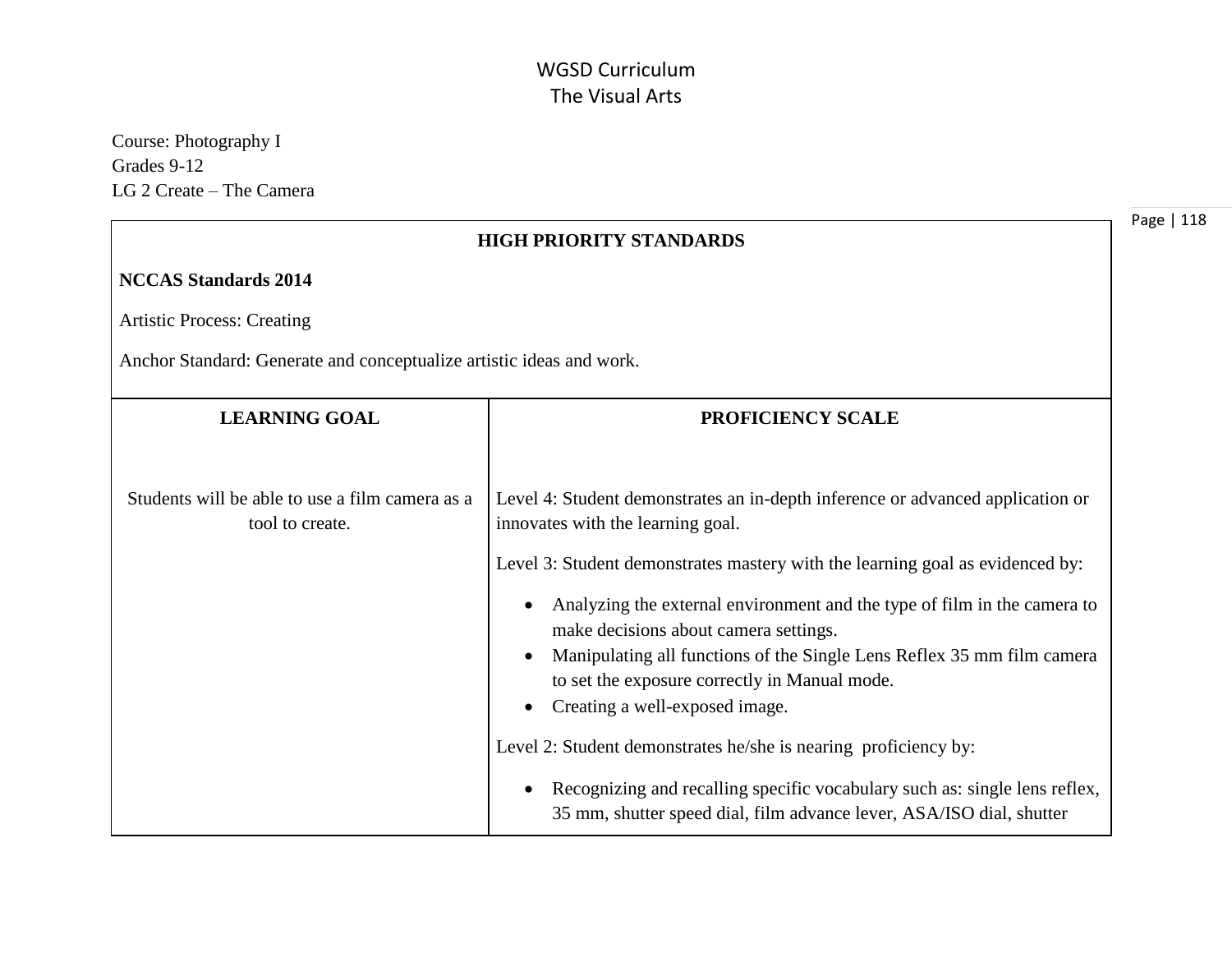| release, aperture, light meter, depth of field scale, f-stop, single-lens<br>reflex.<br>Performing processes such as:<br>Identifying parts and functions of the 35 mm film camera.<br>$\circ$<br>Setting camera functions using preset modes: Shutter priority,<br>$\circ$<br>Aperture priority, Automatic settings. | Page   119 |
|----------------------------------------------------------------------------------------------------------------------------------------------------------------------------------------------------------------------------------------------------------------------------------------------------------------------|------------|
| Level 1: Student demonstrates limited understanding or skill with the learning<br>goal.                                                                                                                                                                                                                              |            |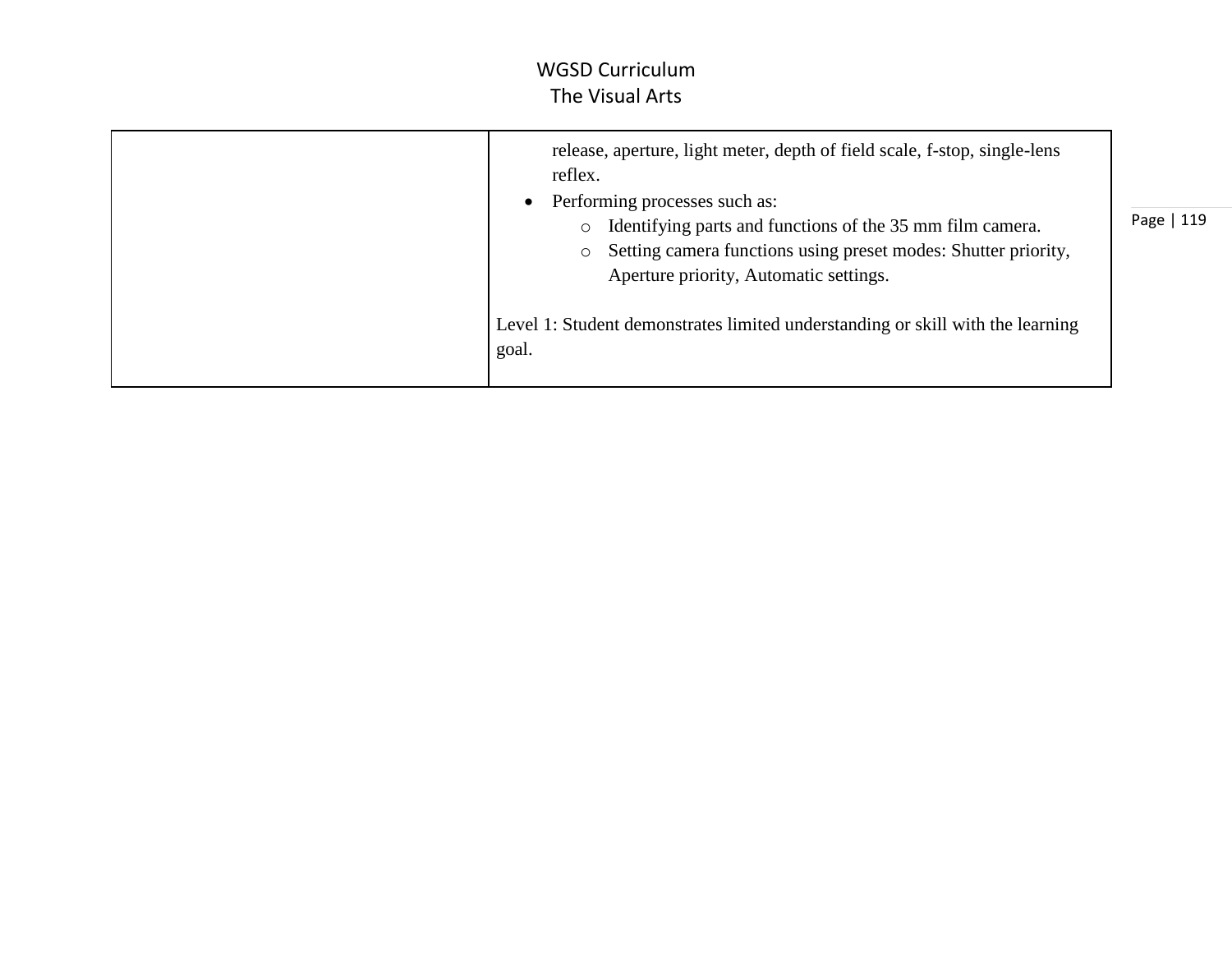Course: Photography I Grades 9-12 LG 3 Create - The Darkroom

|                                                                                                      | <b>HIGH PRIORITY STANDARDS</b>                                                                                                                                                                                                                                                                                                                                                                                                                                                                                                                                                                                                                                                                                                                               | Page   120 |
|------------------------------------------------------------------------------------------------------|--------------------------------------------------------------------------------------------------------------------------------------------------------------------------------------------------------------------------------------------------------------------------------------------------------------------------------------------------------------------------------------------------------------------------------------------------------------------------------------------------------------------------------------------------------------------------------------------------------------------------------------------------------------------------------------------------------------------------------------------------------------|------------|
| <b>NCCAS Standards 2014</b>                                                                          |                                                                                                                                                                                                                                                                                                                                                                                                                                                                                                                                                                                                                                                                                                                                                              |            |
| <b>Artistic Process: Creating</b>                                                                    |                                                                                                                                                                                                                                                                                                                                                                                                                                                                                                                                                                                                                                                                                                                                                              |            |
| Anchor Standard: Generate and conceptualize artistic ideas and work.                                 |                                                                                                                                                                                                                                                                                                                                                                                                                                                                                                                                                                                                                                                                                                                                                              |            |
| <b>LEARNING GOAL</b>                                                                                 | PROFICIENCY SCALE                                                                                                                                                                                                                                                                                                                                                                                                                                                                                                                                                                                                                                                                                                                                            |            |
| Students will understand the chemistry that<br>creates a photographic image using film and<br>paper. | Level 4: Student demonstrates an in-depth inference or advanced application or<br>innovates with the learning goal.<br>Level 3: Student demonstrates mastery with the learning goal by:<br>Applying precise measurements of volume and temperature to the raw<br>$\bullet$<br>materials used with film and photographic paper.<br>Following procedures to create an archival-level product.<br>$\bullet$<br>Level 2: Student will demonstrate he/she is nearing proficiency by:<br>Recognizing and recalling specific vocabulary, such as: D-76, Dektol, Stop<br>Bath, developing tanks, reel, fixer, safelights, test strips, print wash.<br>Performing processes such as:<br>$\bullet$<br>Identifying the correct chemicals used to develop film and paper |            |
|                                                                                                      | prints.<br>Following the steps to process film and paper.<br>$\circ$                                                                                                                                                                                                                                                                                                                                                                                                                                                                                                                                                                                                                                                                                         |            |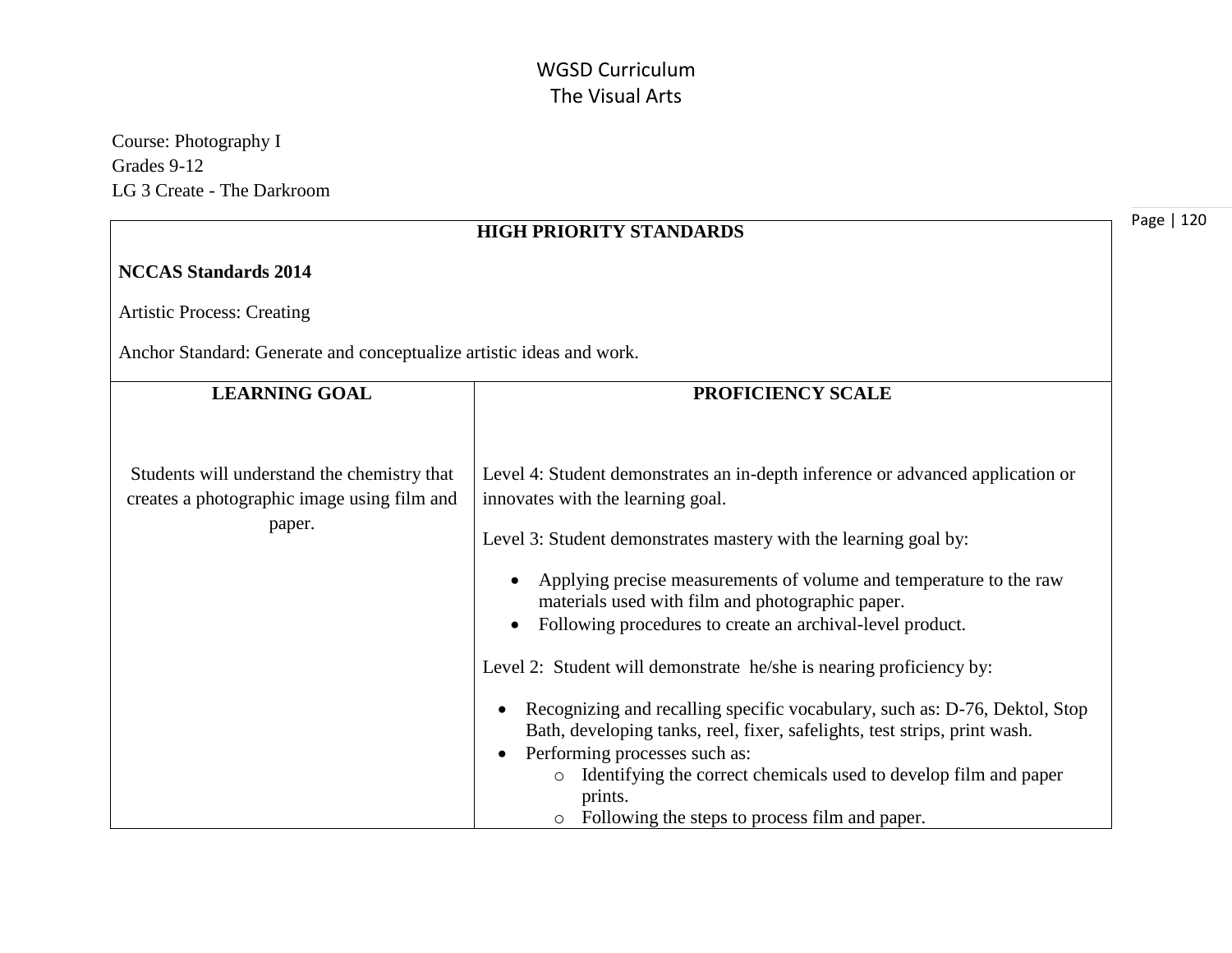|                                                                                                                                                                                                                                                                                                                     | Following steps for darkroom safety.<br>$\circ$                                         |            |
|---------------------------------------------------------------------------------------------------------------------------------------------------------------------------------------------------------------------------------------------------------------------------------------------------------------------|-----------------------------------------------------------------------------------------|------------|
|                                                                                                                                                                                                                                                                                                                     | Level 1: Student demonstrates limited understanding or skill with the learning<br>goal. | Page   121 |
|                                                                                                                                                                                                                                                                                                                     | <b>Targets</b>                                                                          |            |
| <b>Students know how to:</b>                                                                                                                                                                                                                                                                                        |                                                                                         |            |
| Process black and white film to obtain the best negatives.<br>Mix and use darkroom chemicals to produce a paper print.<br>Maintain darkroom safety to avoid future health issues. (e.g. effects of long and short term exposure to toxic chemicals,<br>chemical burns, fumes and chemical mixes that damage lungs). |                                                                                         |            |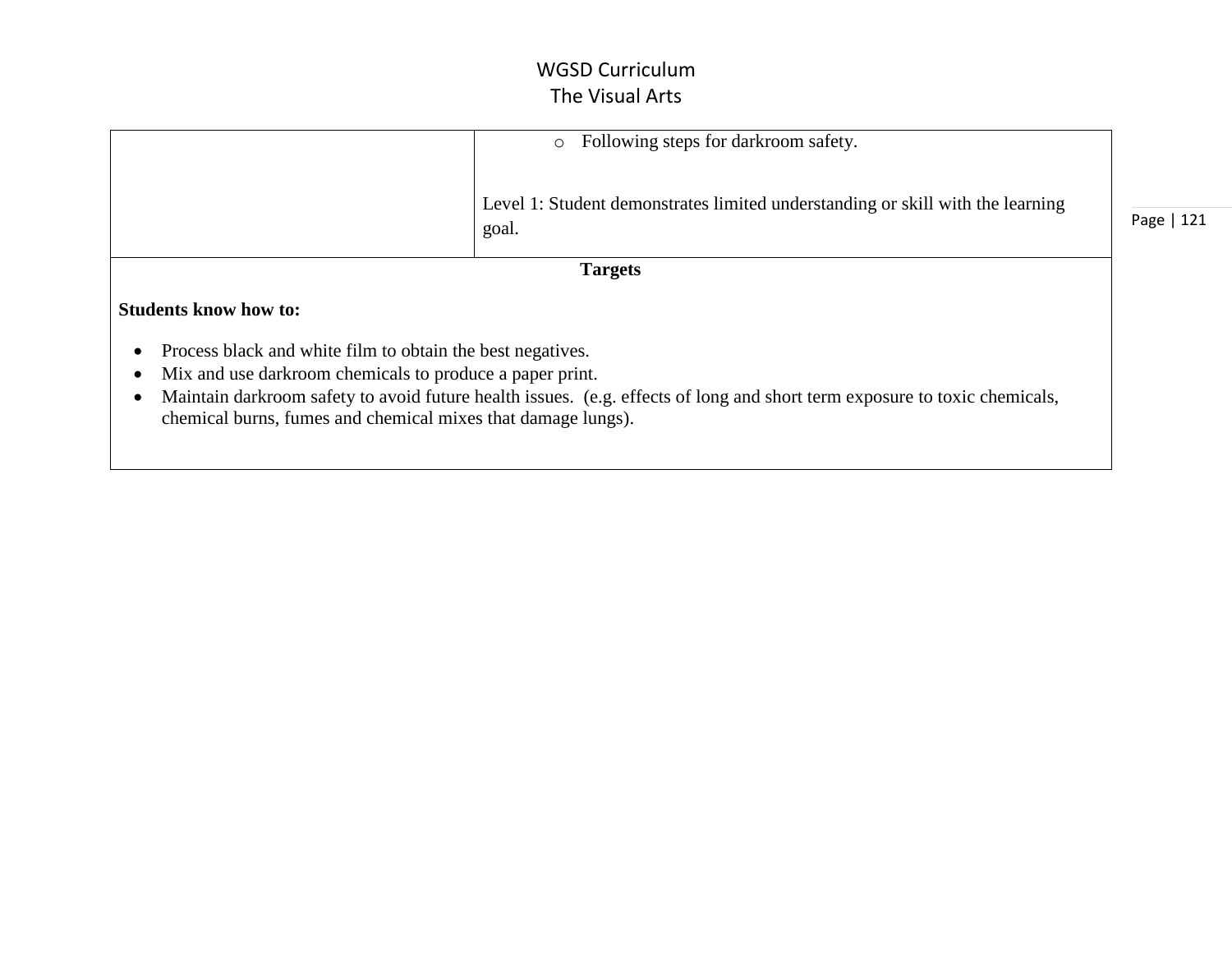Course: Photography I Grades 9-12 LG 4 Create - Printing Techniques

| <b>HIGH PRIORITY STANDARDS</b>                                       |                                                                                                                                                                                                                                                                                                                                                                                                                                                                                                                                                                    |
|----------------------------------------------------------------------|--------------------------------------------------------------------------------------------------------------------------------------------------------------------------------------------------------------------------------------------------------------------------------------------------------------------------------------------------------------------------------------------------------------------------------------------------------------------------------------------------------------------------------------------------------------------|
| <b>NCCAS Standards 2014</b>                                          |                                                                                                                                                                                                                                                                                                                                                                                                                                                                                                                                                                    |
| <b>Artistic Process: Creating</b>                                    |                                                                                                                                                                                                                                                                                                                                                                                                                                                                                                                                                                    |
| Anchor Standard: Generate and conceptualize artistic ideas and work. |                                                                                                                                                                                                                                                                                                                                                                                                                                                                                                                                                                    |
| <b>LEARNING GOAL</b>                                                 | PROFICIENCY SCALE                                                                                                                                                                                                                                                                                                                                                                                                                                                                                                                                                  |
| Students will be able to create quality hand-<br>printed images.     | Level 4: Student demonstrates an in-depth inference or advanced application<br>with the learning goal.<br>Level 3: Student demonstrates mastery with the learning goal as evidenced by:<br>Analyzing and applying photography techniques used to create various<br>styles of images.<br>Creating quality prints that convey the intended meaning.<br>Manipulating the settings of the enlarger to obtain the best print based on<br>the technique chosen.<br>Developing test strips to judge the best light exposure for a print based on<br>the technique chosen. |
|                                                                      | Level 2: Student demonstrates he/she is nearing proficiency by:<br>Recognizing and recalling specific vocabulary: enlarger, lens, negative<br>carrier, agitation, contact sheet, cropping dodging, panorama, collage,<br>double exposure.                                                                                                                                                                                                                                                                                                                          |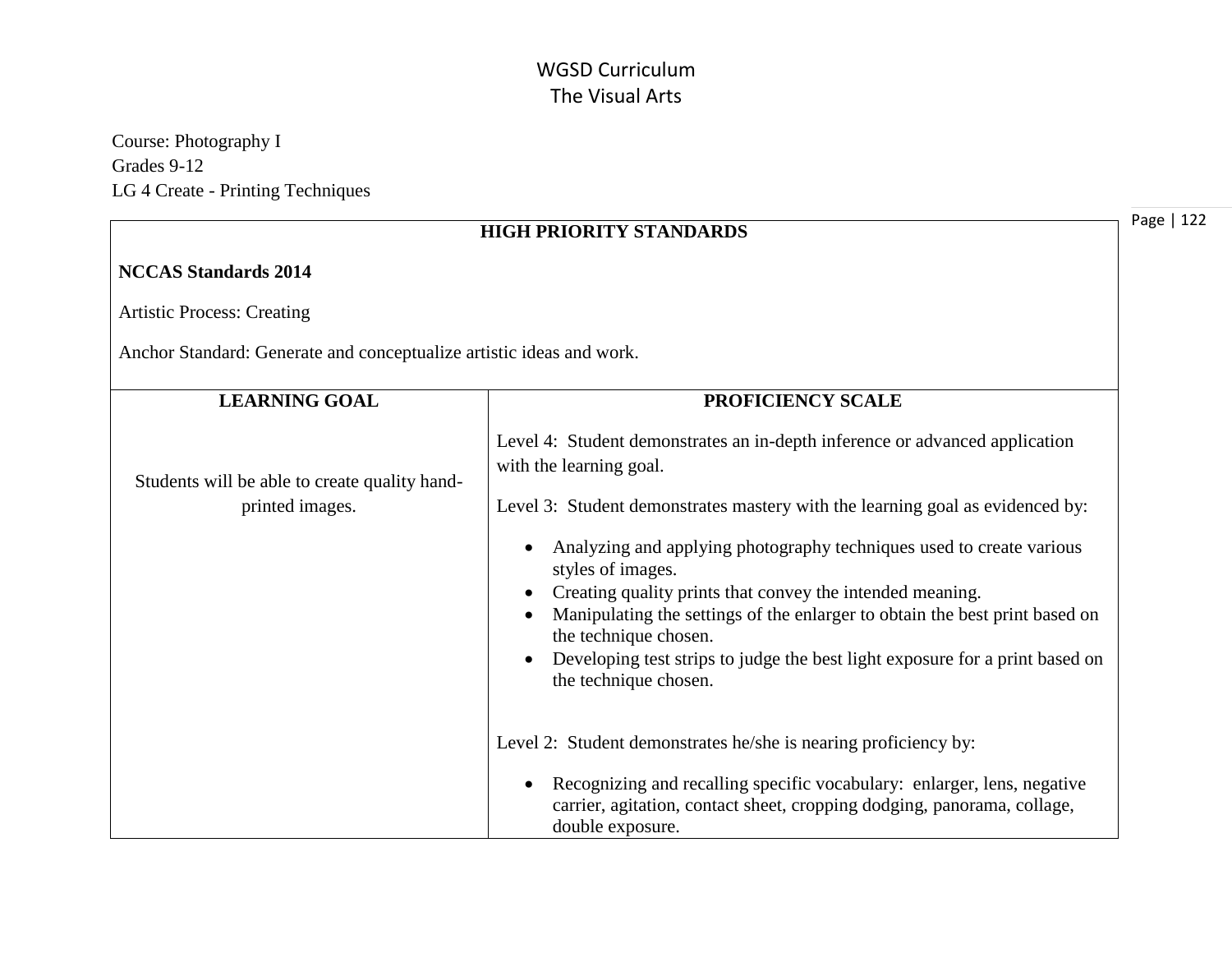| Performing processes such as:<br>Applying photo techniques to create images.<br>$\circ$<br>Developing prints that need minor adjustment.<br>$\circ$ |            |
|-----------------------------------------------------------------------------------------------------------------------------------------------------|------------|
| Level 1: Student demonstrates limited understanding or skill with the learning<br>goal.                                                             | Page   123 |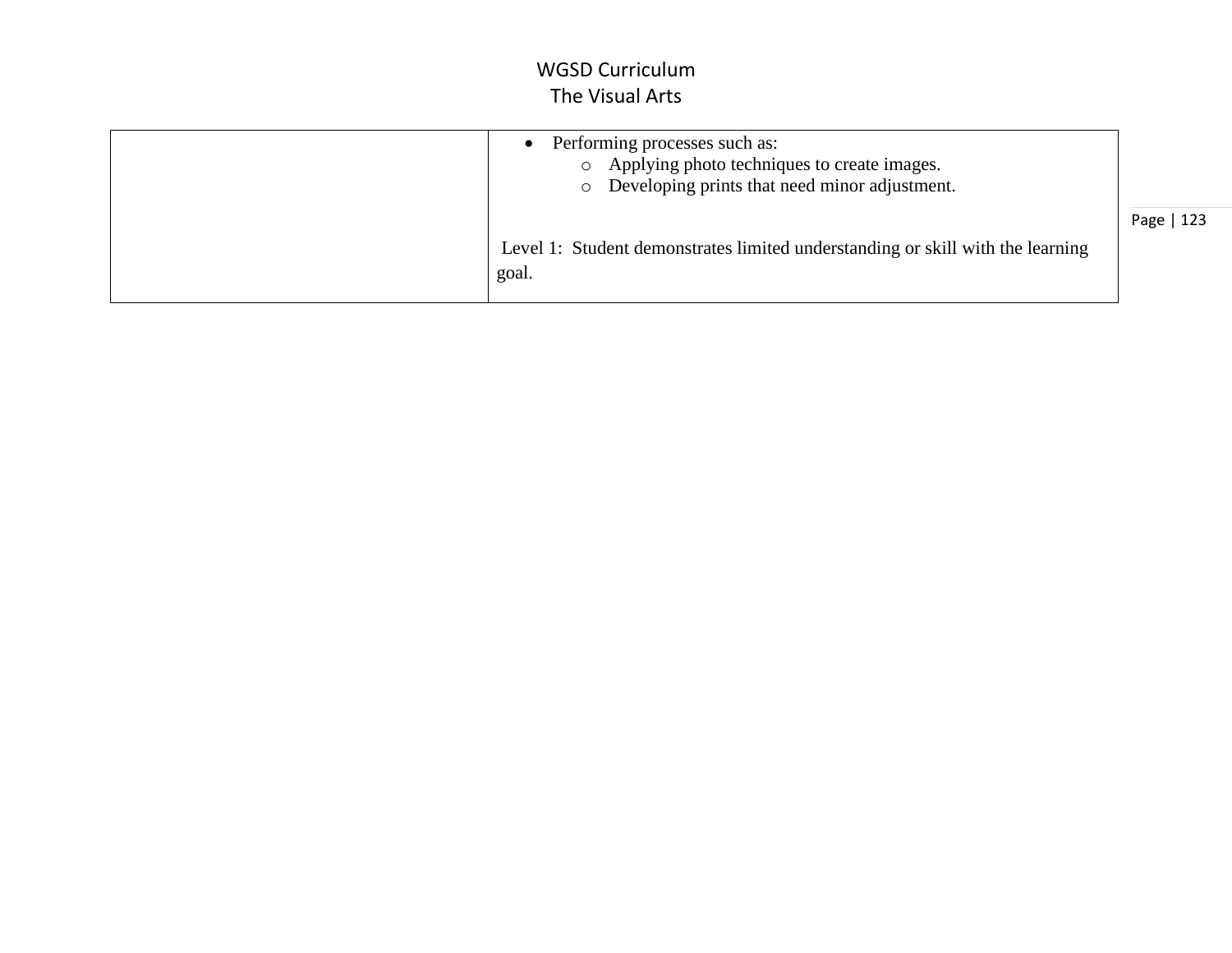Visual Arts: Photography Advanced Level Grades 9-12 LG 5 Create - Revision

|                                                                                           | <b>High Priority Standards</b>                                                                                                                                                                                                                                                                                                                                                                                                  |
|-------------------------------------------------------------------------------------------|---------------------------------------------------------------------------------------------------------------------------------------------------------------------------------------------------------------------------------------------------------------------------------------------------------------------------------------------------------------------------------------------------------------------------------|
| <b>NCCAS Standards 2014</b>                                                               |                                                                                                                                                                                                                                                                                                                                                                                                                                 |
| <b>Artistic Process – Creating</b><br>Anchor Standard: Refine and complete artistic work. |                                                                                                                                                                                                                                                                                                                                                                                                                                 |
| <b>Learning Goal</b>                                                                      | <b>Proficiency Scale</b>                                                                                                                                                                                                                                                                                                                                                                                                        |
| Students will be able to refine their work and<br>continue to grow as artists.            | Level 4: Student demonstrates an in-depth inference or advanced application<br>or innovates with the learning goal.<br>Level 3: Student demonstrates mastery with the learning goal as evidenced<br>by:                                                                                                                                                                                                                         |
|                                                                                           | Reflecting on, revising, and refining work over time.<br>$\bullet$<br>Level 2: Student demonstrates he/she is nearing proficiency by:<br>Recognizing and recalling specific vocabulary, such as: practice,<br>٠<br>constructive critique, reflection, revision, refining.<br>Performing processes such as:<br>$\bullet$<br>Identifying aesthetic elements during a discussion.<br>$\circ$<br>Revising personal work.<br>$\circ$ |
|                                                                                           | Level 1: Student demonstrates a limited understanding or skill with the                                                                                                                                                                                                                                                                                                                                                         |